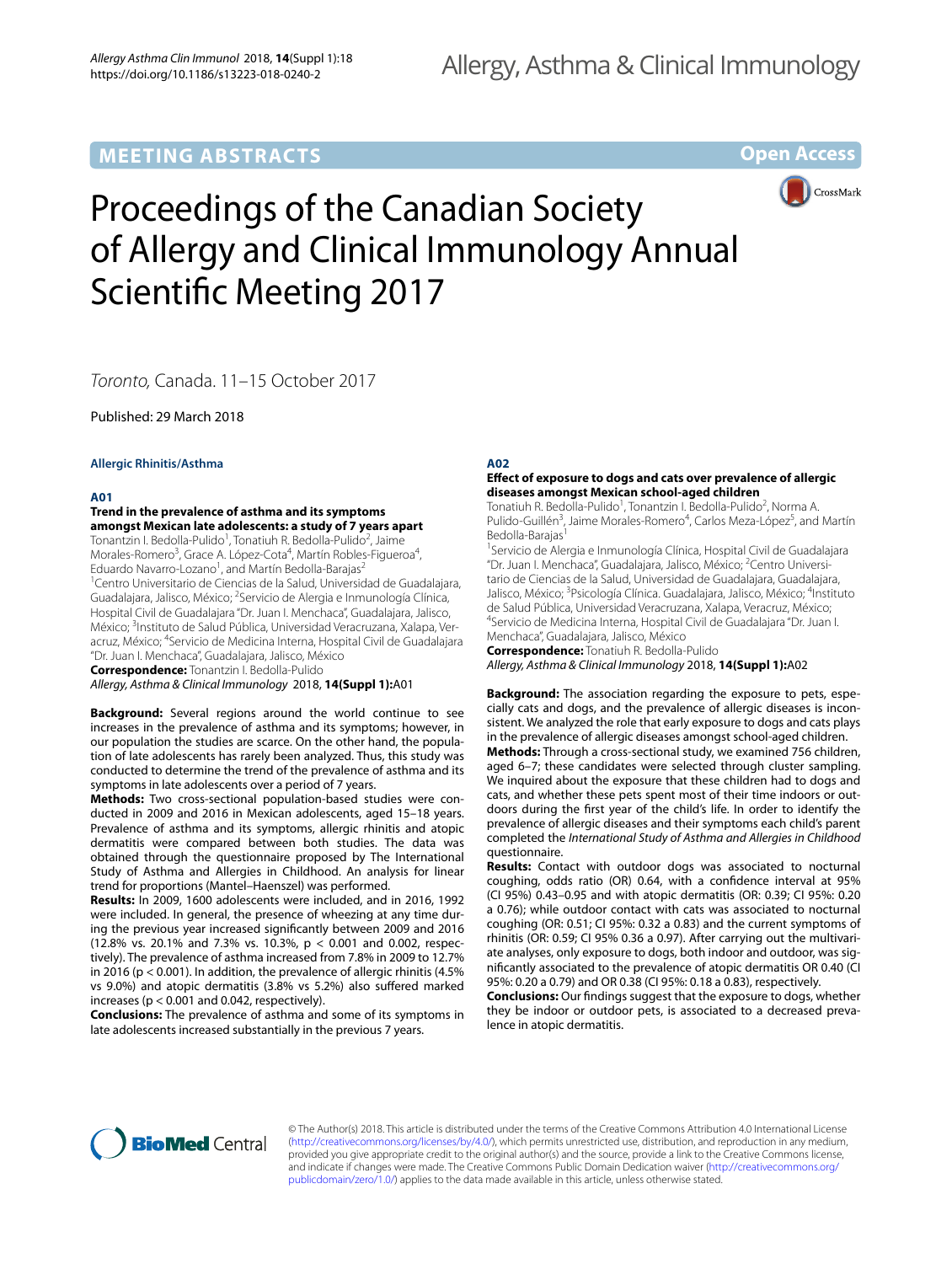#### **A03**

#### **Determining if asthma risk at 5 years can be predicted in early life using infant and preschool pulmonary function tests (PFTs)**

Helen Cai<sup>1,2</sup>, Rachel Foong<sup>1,3</sup>, Aimée Dubeau<sup>1</sup>, Zihang Lu<sup>1,4</sup>, Vera Dai<sup>1,4</sup>, Krzysztof Kowalik<sup>2,5</sup>, Per Gustafsson<sup>6</sup>, Felix Ratjen<sup>2</sup>, Malcom R. Sears<sup>7</sup> and Padmaja Subbarao<sup>2,5</sup>

<sup>1</sup> Faculty of Applied Health Sciences, University of Waterloo, Waterloo, Ontario, Canada; <sup>2</sup>Division of Respiratory Medicine and Program in Translational Medicine, SickKids Research Institute, and The Hospital for Sick Children, Toronto, Ontario, Canada; <sup>3</sup>School of Physiotherapy & Exercise Science, Curtin University, Bentley, Western Australia, Australia; <sup>4</sup>Dalla Lana School of Public Health, University of Toronto, Toronto, Canada; 5 Department of Physiology, Faculty of Medicine, University of Toronto, Toronto, Ontario, Canada; <sup>6</sup>Department of Pediatrics, Central Hospital, Skövde, Sweden; <sup>7</sup>Department of Medicine, Faculty of Health Sciences, McMaster University, Hamilton, Ontario, Canada

**Correspondence:** Helen Cai

*Allergy, Asthma & Clinical Immunology* 2018, **14(Suppl 1):**A03

**Background:** Longitudinal assessments of lung function from birth throughout childhood are crucial to better elucidate the natural history of asthma's disease process in early life. Multiple-breath washout (MBW) yields Lung Clearance Index (LCI) values, a sensitive measure of ventilation inhomogeneity, while exhaled fractional nitric oxide (FeNO) is a measure of airway infammation shown to be elevated in asthmatics. Both techniques are non-invasive and require minimal cooperation, making them ideal pulmonary function tests (PFTs) to investigate asthma trajectory in pediatric populations. We aim to determine whether infant PFT can be used clinically as a predictive tool for asthma diagnosis in young children.

**Methods:** MBW and FeNO were measured in infants aged 2.5 months to 3 years in the Canadian Healthy Infant Longitudinal Development (CHILD) study's Toronto general cohort. Both were standardized using a reference population to account for height-related changes. Asthma diagnosis and wheeze frequency were determined from 5 year followup clinical assessments. Comparisons of asthma and wheeze groups were made using nonparametric tests (Mann–Whitney and Kruskal– Wallis) and a logistic regression model explored associations between early life PFT and 5 year outcomes.

**Results:** LCI and FeNO in infancy were not signifcantly diferent between 5 year asthma status and wheeze frequency groups and neither variable contributed to the logistic regression model ( $p > 0.05$ ). LCI at 3 years of age was significantly elevated in those destined to develop asthma at age 5 and in those with recurrent wheeze  $(p < 0.0001)$ .

**Conclusions:** Three years but not infant lung function, is predictive of diagnosed asthma or recurrent wheeze at 5 years. This suggests that changes occurring in the frst 3 years of life are critical to the development of lung dysfunction associated with recurrent wheeze or asthma diagnosis at age 5. Further investigation into the timing of this early lung development is required thus additional analysis is ongoing.

#### **A10**

# **Relation bronchial asthma and parasitic (nematodes) infection in Egyptian children**

Y. Habib<sup>1</sup>, M. Shaheen<sup>2</sup>, M. Zidan<sup>2</sup>, H. Gharraf<sup>2</sup>, A. Abd Elftah<sup>3</sup> <sup>1</sup> Alexandria Police Hospital, Alexandria, Egypt; <sup>2</sup> Chest Department, Alexandria University, Alexandria, Egypt; <sup>3</sup>Medical Research Institute, Alexandria University, Alexandria, Egypt

**Correspondence:** Y. Habib

*Allergy, Asthma & Clinical Immunology* 2018, **14(Suppl 1):**A10

**Background:** Geo-helminthic infections are among the many factors infuencing the prevalence of asthma in developing countries from the tropics.

**Aims:** This work aims to study the relation between bronchial asthma and parasitic infestation in Egyptian children.

Patients and methods: A cross-section, analytical study design was chosen to perform this research on 100 school aged children. All children were interviewed and examined clinically and laboratory.

**Results:** 86% of patients with bronchial asthma lived in urban areas, while 64% of patients with parasitic infestation lived in rural areas. Statistically signifcantly negative correlations were found between blood level of IgE and FEV1% of predicted in patients with bronchial asthma as well as patients with parasitic infestation with  $r = -0.381, -0.325$ at  $p = 0.006$ , 0.021 respectively. Inverse relationship was found between blood level of IgE and FEV1/FVC% in patients with parasitic infestation with  $r = -0.358$  with statistical significant difference at  $p = 0.011$ .

**Conclusions:** Statistically, signifcantly higher values of IgE were found in patients with parasitic infestation compared to patients with bronchial asthma. It was noted that patients with combined bronchial asthma and parasitic infestation demonstrated statistically signifcance higher values of IgE which suggest a possible synergistic efect of two diseases.

**Recommendation:** Improving personal and environmental hygiene, regular screening, and treatment and health education for children as regard parasitic infections is recommended.

#### **A13**

#### **Asthmatic release of lysophosphatidic acid mediates neurogenic bronchoconstriction through stimulation of the carotid body**

Nicholas G. Jendzjowsky<sup>1</sup>, Arijit Roy<sup>1</sup>, Margaret M. Kelly<sup>1,2</sup>, Francis H.Y. Green<sup>2</sup>, and Richard J.A. Wilson<sup>1</sup>

1 Department of Physiology and Pharmacology, Cumming School of Medicine, University of Calgary, Calgary, Alberta, Canada; <sup>2</sup>Department of Pathology and Laboratory Medicine, Cumming School of Medicine, University of Calgary, Calgary, Alberta, Canada **Correspondence:** Nicholas G. Jendzjowsky

*Allergy, Asthma & Clinical Immunology* 2018, **14(Suppl 1):**A13

**Background:** The infammatory mediator lysophosphatidic acid (LPA) increases during an asthmatic attack, LPA is a TRPV1 agonist, and TRPV1 is expressed in the carotid body. Given that carotid body stimulation causes bronchoconstriction, we hypothesized that LPA would trigger asthmatic bronchoconstriction through stimulation of the carotid body.

Methods: We tested the effects of LPA on carotid sinus nerve discharge in a novel perfused *en bloc* carotid body preparation and measured lung resistance in the ovalbumin sensitized (OVA) and naïve (N) anesthetized rat model of asthma. The carotid body response to LPA (5 µM) was tested along with the efects of TRPV1 (AMG9810, 10 µM) and LPA receptor (LPAr) blockade (BrP-LPA, 1.5 µM). RT-PCR was performed to probe for LPA receptors (LPAr) 1–4 in rat carotid body, petrosal ganglia and superior cervical ganglia. In anesthetized preparations, broncho-provocation was induced by nebulization of 100 µM bradykinin for 30 breaths in OVA and N rats and lung resistance was measured with a fexivent system. In order to associate LPA increase to carotid body stimulation, ELISA assessed arterial plasma LPA concentration before and after bradykinin mediated broncho-provocation.

**Results:** Carotid sinus nerve discharge increased with LPA, was reduced with BrP-LPA ( $p < 0.05$ ) and BrP-LPA+AMG9810 ( $p < 0.05$ ). LPAr 1, 3, 4 were expressed in carotid body, petrosal ganglia and superior cervical ganglia. Plasma LPA was increased in OVA compared to N prior to and following bradykinin (p < 0.05). Lung resistance induced with OVA exposure was reduced by carotid body denervation, vagotomy, TRPV1 blockade, LPAr blockade and combined LPAr+TRPV1 blockade ( $p < 0.05$ ).

**Conclusions:** The carotid body senses LPA via TRPV1 *and* LPAr resulting in bronchoconstriction. Our data demonstrate an important component of asthmatic neurogenic bronchoconstriction mediated by the carotid body, linking infammatory mediators and the induction of neurogenic bronchoconstriction.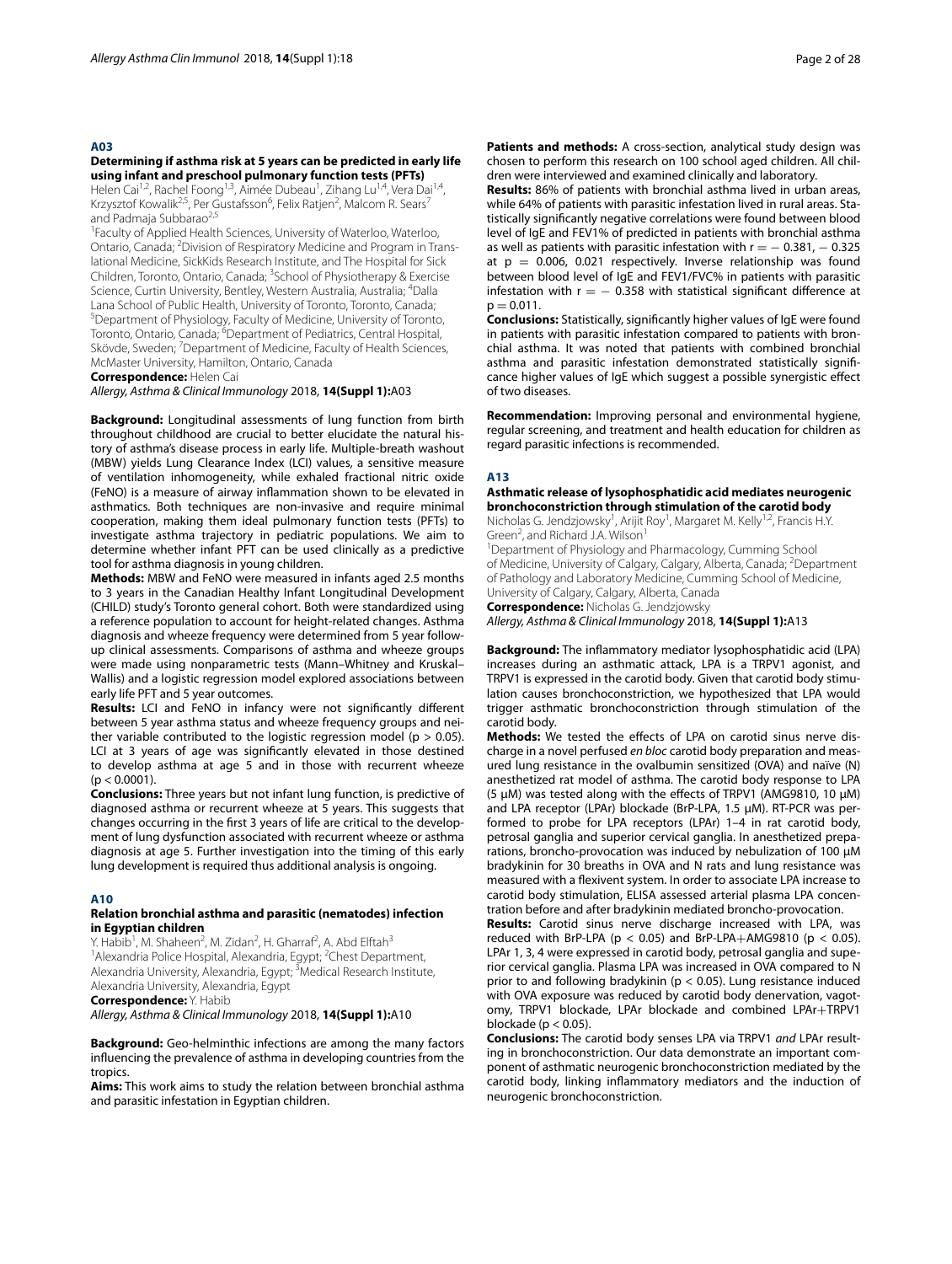#### **A14**

#### **Immune gene signatures in blood of patients with allergic rhinitis following nasal allergen challenge**

Young Woong Kim<sup>1,2,3</sup>, Casey P. Shannon<sup>3</sup>, Amrit Singh<sup>2,3,4</sup>, Anne K. Ellis<sup>5,6</sup>, Helen Neighbour<sup>7,8</sup>, Mark Larché<sup>7,8</sup>, Scott J. Tebbutt<sup>1,2,3,9</sup>

1 Experimental Medicine, University of British Columbia, Vancouver, British Columbia, Canada; <sup>2</sup> Centre for Heart Lung Innovation, St. Paul's Hospital, Vancouver, British Columbia, Canada; <sup>3</sup>Prevention of Organ Failure (PROOF) Centre of Excellence, Vancouver, British Columbia, Canada; 4 <sup>4</sup>Department of Pathology and Laboratory Medicine, University of British Columbia, Vancouver, British Columbia, Canada; <sup>5</sup>Departments of Medicine and Biomedical & Molecular Science, Queen's University, Kingston, Ontario, Canada; <sup>6</sup>Allergy Research Unit, Kingston General Hospital, Kingston, Ontario, Canada; <sup>7</sup>Department of Medicine, McMaster University, Hamilton, Ontario, Canada; <sup>8</sup>Firestone Institute for Respiratory Health, McMaster University, Hamilton, Ontario, Canada; <sup>9</sup>Department of Medicine (Division of Respiratory Medicine), University of British Columbia, Vancouver, British Columbia, Canada

**Correspondence:** Young Woong Kim

*Allergy, Asthma & Clinical Immunology* 2018, **14(Suppl 1):**A14

**Background:** Allergic rhinitis (AR) is not only a local infammatory disease, but also a systemic disease. To better understand the systemic immune aspects of the pathophysiology, we investigated canonical immune gene expression in peripheral blood (in which immune deviations associated with allergy have previously been reported) collected from research participants undergoing a nasal allergen challenge (NAC). The NAC model allows investigation of AR pathophysiology with biological sampling.

**Methods:** Nine patients with AR secondary to cat allergy underwent NAC with standardized cat allergen. Clinical symptom changes after the allergen challenge were assessed by Total Nasal Symptom Score (TNSS) and Peak Nasal Inspiratory Flow (PNIF). Peripheral blood was collected at baseline and post NAC (1, 2 and 6 h). Canonical immune genes (730) were profled from PAXgene blood lysates using a NanoString nCounter assay. Statistical analyses of complete blood count (CBC) data and gene expression data were performed using the R statistical computing program.

**Results:** TNSS and PNIF changes confrmed a signifcant AR response following the NAC. This was accompanied by signifcant changes in immune cell frequencies: eosinophils (1 and 6 h) decreased, while neutrophils (1 and 2 h), lymphocytes (6 h), monocytes (2 and 6 h), and total leukocytes (2 and 6 h) signifcantly (p < 0.05) increased after the allergen challenge compared to baseline. After statistical (FDR < 0.1) and fold change ( $> \pm 1.2$ ) thresholds were applied, 120 immune genes were retained and were clustered into seven distinct gene signatures that demonstrated diferent gene expression patterns following the allergen challenge.

**Conclusions:** Systemic immune responses following allergen challenge were demonstrated via changes in blood cell counts and immune gene expression. These changes may be useful to examine efficacy or mechanism of action of AR treatments when combined with the NAC model.

#### **A15**

#### **Quantifcation of specifc IgE & IgG against pigeon allergens in asthmatic patients: an Indian study**

Anil K. Mavi<sup>1</sup>, Raj Kumar<sup>2</sup>, Deepak Kumar<sup>3</sup>

<sup>1</sup>Department of Respiratory Allergy, Vallabhbhai Patel Chest Institute University of Delhi, New Delhi, Delhi, India; <sup>2</sup>Asthma & Applied Immunology, Vallabhbhai Patel Chest Institute University of Delhi, New Delhi, Delhi, India; <sup>3</sup>Department of Pulmonary Medicine, Vallabhbhai Patel Chest Institute University of Delhi, New Delhi, Delhi, India

**Correspondence:** Anil K. Mavi

*Allergy, Asthma & Clinical Immunology* 2018, **14(Suppl 1):**A15

**Background:** Detecting serum antibody against inhaled antigens is an important diagnostic adjunct for hypersensitivity in asthmatic patients. In India, people tend to keep pigeons as an ancient and respected custom or for religious purposes. We aim to study the quantifcation of specifc IgE & IgG against pigeon allergens in the blood serum of asthmatic patients.

**Methods:** A total of 200 asthmatic patients diagnosed as per GINA guideline (15–58 years old) were enrolled for the study. All subjects underwent routine investigations and skin prick testing against common aero-allergens and pigeon allergens. All patients underwent serum estimation of specifc IgE and IgG against pigeon droppings and feathers with the help of ImmunoCAP100.

**Results:** Out of the total 200 subjects (81 males and 119 females) history of exposure to pigeons was present in 108 patients (54%). Out of the 200 patients, 68 (34%) had positive SPT to  $<$  3 common aeroallergens and 40 (20%) SPT positive  $\geq$  3 common aeroallergens. In SPT positivity of pigeon allergens feathers and droppings, 4 patients (2%) and 14 (7%) patients were positive respectively. The mean value of specifc IgE & IgG of SPT against droppings was 1.4 KUA/L and 28.12 MgA/L and feathers were 0.0075 KUA/L and 9.625 MgA/L respectively. Specifc IgE of pigeon exposure against droppings and feather was higher in patients exposed to pigeon droppings and feathers with their mean values 0.31KUA/L ( $p = 0.013$ ) and 0.093 KUA/L ( $p = 0.001$ ) in comparison to non-exposed groups with their mean values droppings 0.15 KUA/L and feathers 0.041 KUA/L. Specifc IgG of patients exposed group against droppings and feather was higher 25.52 MgA/L ( $p = 0.009$ ) and 5.61 MgA/L ( $p = 0.064$ ) in comparison to nonexposed groups dropping and feather 20.61MgA/L and 4.60 MgA/L respectively.

**Conclusions:** Specifc IgE and IgG against pigeon droppings and feathers exposed patients was high in comparison to non-exposed asthmatic patients.

#### **A16**

# **Assessing Canadian children's exposure to phthalates and polycyclic aromatic hydrocarbons (PAHs)**

Garthika Navaranjan<sup>1</sup>, Edem A. Afenu<sup>2</sup>, Miriam L. Diamond<sup>1,3</sup>, Jeffrey R.  $Brook<sup>1,4</sup>$ 

1 Dalla Lana School of Public Health, University of Toronto, Toronto, Ontario, Canada; 2 Department of Biochemistry, University of Toronto, Toronto, Ontario, Canada; <sup>3</sup>Department of Earth Sciences, University of Toronto, Toronto, Ontario, Canada; <sup>4</sup>Environment Canada, Toronto, Ontario, Canada

**Correspondence:** Garthika Navaranjan

*Allergy, Asthma & Clinical Immunology* 2018, **14(Suppl 1):**A16

**Background:** Exposures to chemicals in the indoor environment, where children spend much of their early life, are important to examine in the development of childhood asthma and allergic disease. However, little has been done to characterize children's exposures to these chemicals, including phthalates and polycyclic aromatic hydrocarbons (PAHs), which have widespread use or release into the household environment. This analysis will quantify Canadian children's exposure to phthalates and PAHs as a frst step in examining environmental triggers of childhood asthma and allergic disease onset.

**Methods:** Infants were recruited in Vancouver as part of a pilot for the Canadian Healthy Infant Longitudinal Development study. The pilot involved in-home visits with questionnaires administered, and collection of infant urine, foor dust and surface wipes of window flms from infant bedrooms and most used room (MUR). Concentrations of six phthalates and 16 PAHs were statistically analyzed for diferences across room type using paired *t* test and correlations between dust and window wipes using Spearman's correlation.

**Results:** Forty infants were recruited as part of the pilot. The highest concentration was observed for phthalates DEHP in dust (geometric mean (GM) $_{\text{du}}$ t:146.74 ng/mg) and window films (GM $_{\text{window}}$ :837.61 ng/ wipe) and  $\overline{D}$ iNP (GM<sub>dust</sub>:153.26 ng/mg; GM<sub>window</sub>:692.51 ng/wipe). Concentrations of PAHs were lower and ranged from 0.08 to 0.73 ng/ mg dust and 0.6 to 1.35 ng/wipe. GM concentrations of phthalates and PAHs appeared higher in bedrooms than MUR, but was only statistically significant for DEHP ( $p = 0.03$ ) in dust, and BnBP ( $p = 0.02$ ) and benzo[b] fluoranthene ( $p = 0.01$ ) in window wipes. A significant positive correlation was only found between BzBP in dust and window wipes in bedroom ( $r = 0.34$ ;  $p = 0.04$ ) and MUR ( $r = 0.39$ ;  $p = 0.02$ ).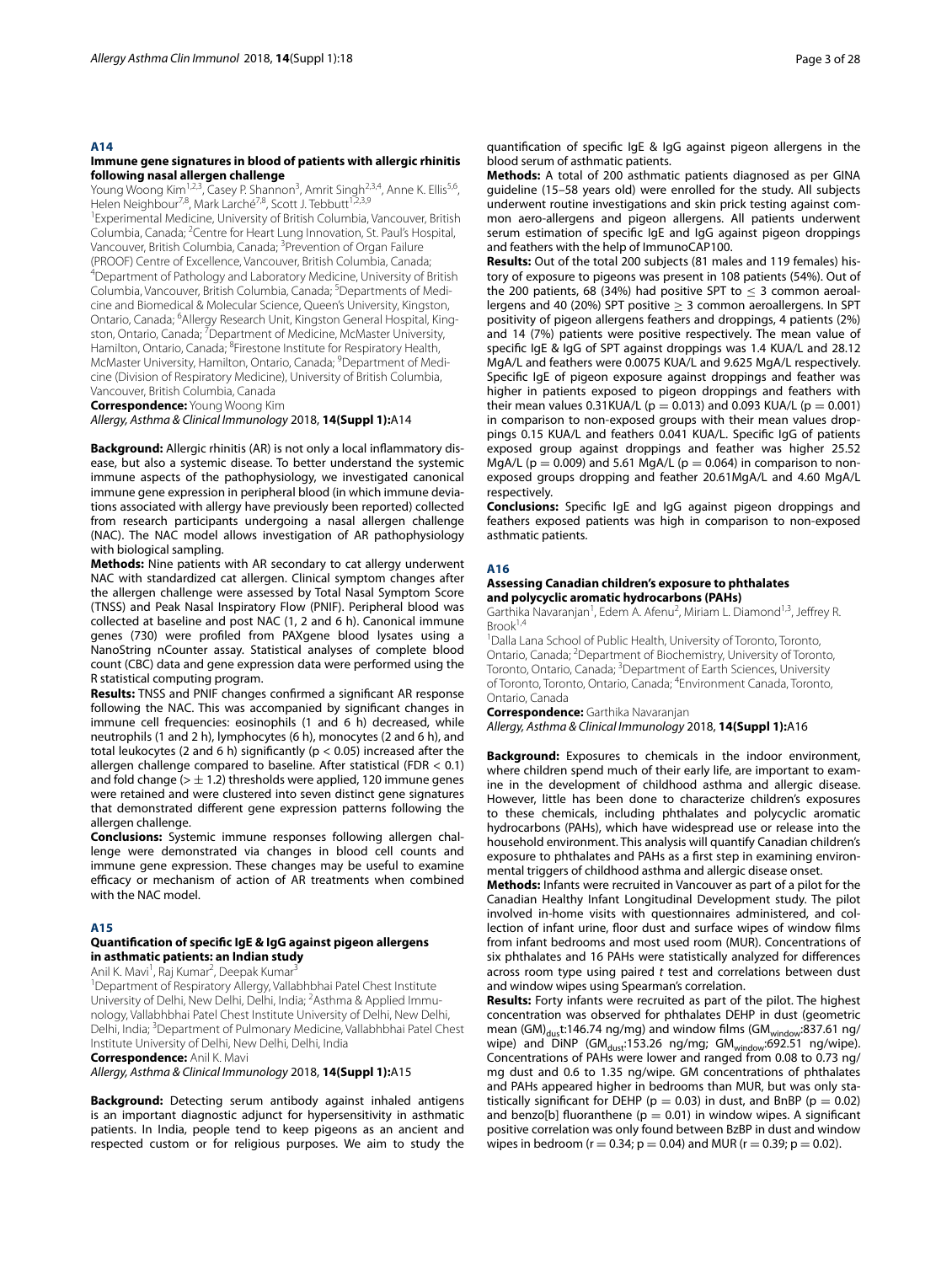**Conclusions:** Dust and window flm samples showed phthalate concentrations an order of magnitude higher than those of PAH, with the highest concentrations found for DEHP and DiNP. Further work will explore the association between infant's household phthalate and PAH exposure, and development of asthma and allergies.

#### **A17**

# **The synergistic role of human rhinovirus and TGFβ1 in the pathogenesis of airway remodeling in asthma**

Diana Pham<sup>1,2</sup>, Cora Kooi<sup>1,2</sup>, David Proud<sup>2</sup>, Richard Leigh<sup>1,2</sup>

<sup>1</sup> Department of Medicine, University of Calgary, Calgary, Alberta, Canada;<br><sup>2</sup> Department of Physiology and Pharmacology, University of Calgary <sup>2</sup>Department of Physiology and Pharmacology, University of Calgary,

Calgary, Alberta, Canada **Correspondence:** Diana Pham

*Allergy, Asthma & Clinical Immunology* 2018, **14(Suppl 1):**A17

**Background:** Airway remodeling (AR) is a characteristic feature of asthma that develops in early childhood, but is not present in infants. This suggests that AR is not congenital, but rather develops in response to some stimulus in early life. Studies have suggested that recurrent human rhinovirus (HRV) infections may have a role in airway remodeling. Structural cells called myofbroblasts are more abundant in asthmatic airways, though their origin is unknown. These myofbroblasts contribute to AR by depositing extracellular matrix proteins in the lamina reticularis and subepithelial region, resulting in airway wall thickening and airfow limitation. In this study, we sought to investigate whether HRV-infected epithelial cell supernatants could induce fbroblasts to develop phenotypic characteristics of myofbroblasts.

**Methods:** Human bronchial epithelial cells (HBE) and fbroblasts (HBF) were isolated from non-transplanted normal human lungs. HBE cells were grown for 14 days until confuent and then infected with HRV-16 in basal medium. After 24 h the supernatants were collected and fltered through a 100 kDa membrane to remove the virus. The ultrafltrated supernatants, 0.3 ng/mL TGFβ1 or the combination were then used to stimulate HBF cells. After 48 h, western blotting was used to quantify protein levels of myofbroblast markers such as α-smooth muscle actin (α-SMA). Further analyses are planned using RT-PCR, immunocytochemistry and transmission electron microscopy to identify phenotypic myofbroblast-type cells.

**Results:** HBF cells stimulated with ultrafltrated HBE-infected supernatants and TGFβ1 in combination demonstrated signifcantly increased α-SMA protein on western blotting compared to supernatants from non-infected HBE cells combined with TGFβ1, or TGFβ1 alone. HRVinfected epithelial cell supernatants alone did not induce α-SMA protein production.

**Conclusions:** Human rhinovirus and TGFβ1 may have a synergistic role in inducing fbroblast-to-myofbroblast diferentiation. Understanding the molecular mechanisms of this synergy may identify therapeutic approaches to attenuate the remodeling process, which is characteristic of asthma in early life.

# **A18**

# **Interleukin‑4 and interleukin‑13 protein and gene expression from birch allergen stimulated peripheral blood mononuclear cells before and after nasal allergen challenge**

Matthew Rawls<sup>1,2</sup>, Mark W. Tenn<sup>1,2</sup>, Jenny Thiele<sup>1,2</sup>, Lisa M. Steacy<sup>2</sup>, Daniel E. Adams<sup>2</sup>, Anne K. Ellis<sup>1,2</sup>

<sup>1</sup>Departments of Medicine and Biomedical & Molecular Science, Queen's University, Kingston, Ontario, Canada; <sup>2</sup>Allergy Research Unit, Kingston

General Hospital, Kingston, Ontario, Canada **Correspondence:** Matthew Rawls

*Allergy, Asthma & Clinical Immunology* 2018, **14(Suppl 1):**A18

**Background:** Allergic rhinitis (AR) is currently recognized as a T helper cell type 2 (Th2) driven disease with typically increased levels of relevant cytokines, such as interleukin (IL)-4 and IL-13 found locally in nasal tissues. The aim of the current study was to determine if nasal allergen challenge (NAC) could afect IL-4 and IL-13 protein and gene expression in birch-stimulated peripheral blood mononuclear cells (PBMCs) cultures.

**Methods:** Consenting individuals (4 birch-allergic and 5 non-allergic) were administered increasing concentrations of birch pollen extract intranasally until each participant achieved qualifying criteria for a positive NAC [Total Nasal Symptom Score (TNSS) ≥ 8 and % Peak Nasal Inspiratory Flow (PNIF) fall  $\geq$  50%]. At baseline and 4 h post-NAC, peripheral blood samples were collected, PBMCs isolated, and stimulated for 5 days with birch pollen extract or extract diluent. Cytokines were measured using the Bio-Plex® 200 system and mRNA expression was assessed through qPCR. Statistical analysis was performed using GraphPad Prism 7.0.

**Results:** Baseline PBMCs post-NAC expressed signifcantly decreased IL-4 levels ( $p = 0.0313$ ) and birch-stimulated PBMCs post-NAC demonstrated a decreasing trend for IL-4 levels ( $p = 0.0742$ ) compared to pre-NAC. No signifcant diference was observed for PBMC derived IL-13 levels before and after the NAC. There was no signifcant diference between allergic and non-allergic PBMCs. Trends were observed for increased IL-4 mRNA expression in allergic PBMCs compared to nonallergic PBMCs pre-NAC ( $p = 0.1111$ ), increased IL-13 mRNA expression in non-allergic birch stimulated PBMCs post-NAC compared to pre-NAC ( $p = 0.0625$ ), and decreased IL-13 levels post-NAC from nonallergic PBMCs in the diluent condition ( $p = 0.0625$ ).

**Conclusions:** An expected increase of IL-4 and IL-13 protein and mRNA expression in allergic participants was not observed. This unpredicted result may be a consequence of a low sample size or cellular fatigue after repeated exposure to birch pollen extract.

#### **A19**

#### **Efcacy and safety of intranasal corticosteroids approved for over‑the‑counter use**

Geofrey Saroea

Department of Medical Afairs, GlaxoSmithKline Consumer Health, Missis‑ sauga, Ontario, Canada

**Correspondence:** Geoffrey Saroea

*Allergy, Asthma & Clinical Immunology* 2018, **14(Suppl 1):**A19

**Background:** Allergic rhinitis (AR) is a common disorder afecting 20–25% of Canadians. Intranasal corticosteroids (INCS) are a mainstay of AR treatment, and some are available over-the-counter (OTC). The aim of this review was to evaluate the efficacy and safety of intranasal corticosteroids approved for OTC use.

**Methods:** A search using keywords allergic rhinitis, anti-allergic agents, intranasal administration, futicasone, and triamcinolone was conducted on Ovid MEDLINE and Google Scholar. The search was limited to placebo-controlled studies published from 1991 to present. Studies were included which evaluated the efficacy of intranasal fluticasone propionate or triamcinolone acetonide, for the treatment of seasonal or perennial allergic rhinitis.

**Results:** Six trials met the inclusion criteria, three evaluating futicasone propionate intranasal spray (FPNS), and three evaluating triamcinolone acetonide intranasal spray (TANS), versus placebo. A total of 1218 and 747 subjects were enrolled in FPNS and TANS trials, respectively. The primary efficacy measure was reduction in nasal symptom scores (NS). FPNS demonstrated statistically signifcant reduction in nasal symptoms when compared to placebo ( $p < 0.01$ ) and reduction in obstruction upon awakening ( $p < 0.01$ ), indicating efficacy lasting 24 h. One study evaluating reduction in ocular symptoms (OS) showed FPNS signifcantly reduced OS when compared with placebo  $(p = 0.002)$ . TANS also demonstrated significant reduction in NS when compared to placebo (p < 0.05) across all trials. Overall, safety evaluations indicated both FPNS and TANS were well tolerated.

**Conclusions:** As more INCSs for AR become available OTC, the role of the health professional is pivotal in diagnosis, treatment selection, and education of patients with AR. The efficacy and safety of INCS is well established. ARIA and Canadian Guidelines recommend the use of INCS to manage mild persistent to moderate-severe allergic rhinitis. Health professionals should feel comfortable in recommending an INCS for use in these patients.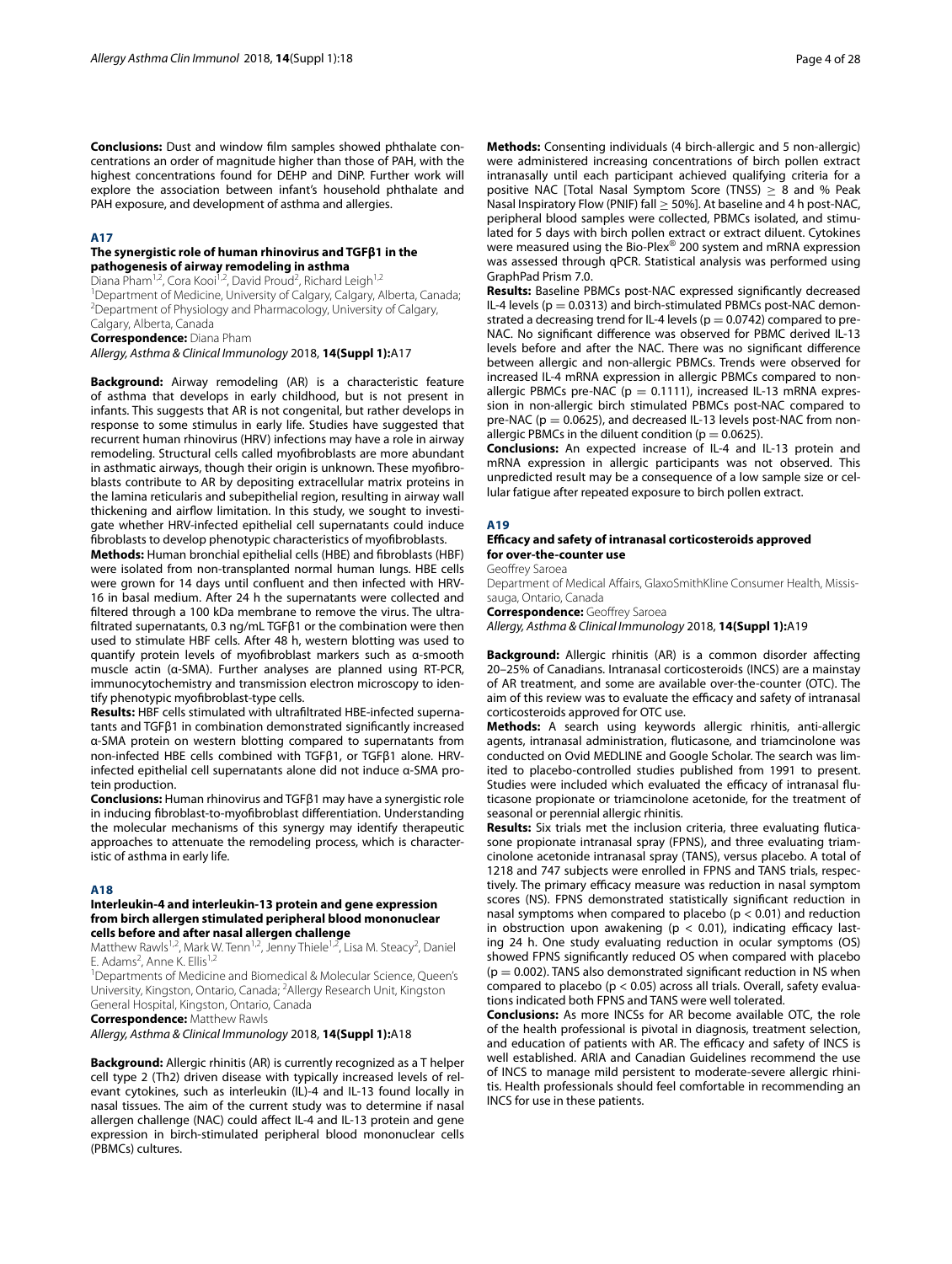#### **A24**

#### **Longitudinal analysis of stability of immune and physiological biomarkers of asthma**

Nami Shrestha Palikhe<sup>1</sup>, Ana-Maria Bosonea<sup>1</sup>, Cheryl Laratta<sup>1</sup>, Vivek Dipak Gandhi<sup>1</sup>, Drew Nahirney<sup>1</sup>, Angela Hillaby, Miranda Bowen, Mohit Bhutani<sup>1,2</sup>, Irvin Mayers<sup>1</sup>, Lisa Cameron<sup>1,3</sup>, Harissios Vliagoftis<sup>1,2</sup> <sup>1</sup> Division of Pulmonary Medicine, Department of Medicine, University of Alberta, Edmonton, Alberta, Canada; <sup>2</sup>Alberta Asthma Center, University of Alberta, Edmonton, Alberta, Canada; <sup>3</sup>Department of Pathology, Schulich School of Medicine & Dentistry, Western University, London, ON, Canada

**Correspondence:** Nami Shrestha Palikhe

*Allergy, Asthma & Clinical Immunology* 2018, **14(Suppl 1):**A24

**Background:** We reported two potential biomarkers for asthma severity, namely circulating  $CD4^+$  CRTh2<sup>+</sup> T-cells and  $CD14^{++}CD16^+$  PAR2<sup>+</sup>. Chemoattractant receptor-homologous molecule expressed on Th2 cells (CRTh2) is a receptor for PGD2 and expressed by T cells, eosinophils, basophils and type 2 innate lymphoid cells (ILC2). Protease-Activated Receptor-2 (PAR-2) is a pro-infammatory receptor activated by serine proteases and expressed on many cells, including monocytes and lung resident cells. Our next step to validate the utility of fowcytometric measures as biomarkers for asthma severity was to assess the stability of these markers in asthmatics over time.

**Methods:** Stability of "% of CD4<sup>+</sup> CRTh2+T cells" and "% of CD14++CD16+PAR-2+ monocytes" in peripheral blood was studied in asthmatics ( $n = 19$ ) by flowcytometry. FEV<sub>1</sub> and asthma control questionnaire based on 7 (ACQ7) and 5-point scale (ACQ5) as physiological variables were collected. The stability of total numbers of ILC2 and eosinophils were analysed. Within person stability of laboratory values over 4 visits were calculated using the intraclass correlation (ICC) by R version 3.4.0.

**Results:** The mean age of asthmatics in our study was 45 years. The stability of % of  $CD4+CRTh2$ <sup>+</sup> T-cells (ICC = 0.20) and % of  $CD14^{++}CD16^{+}PAR-2^{+}$  (ICC = 0.24) was poor over four visits. Analysis of ICC suggested high stability over the four repeated values in  $FEV<sub>1</sub>$  $(ICC = 0.90)$ , ACQ5  $(ICC = 0.68)$  and ACQ7  $(ICC = 0.75)$ . ICCs were moderate for % of eosinophils (ICC = 0.44) and ILC2 (ICC = 0.45). No correlations were observed between immune cell profiles,  $FEV<sub>1</sub>$ , ACQ5 and ACQ7.

**Conclusions:** % CD4+CRTh2+ T-cells and % CD14++CD16+ PAR-2<sup>+</sup> cells varied substantially over the four visits in this asthmatic population. Variability did not correlate with physiological measures of asthma or questionnaire measures of asthma control. The reason for this variability is not known. This study also showed good stability of FEV<sub>1</sub>, ACQ5 and ACQ7 and moderate stability of % of ILC2 and % of eosinophils.

#### **A26**

#### **Observed reduction of healthcare utilization after Omalizumab initiation among patients with persistent asthma followed in clinical settings in Ontario, Canada**

William H. Yang<sup>1</sup>, Remi Gagnon<sup>2</sup>, Eliofotisti Psaradellis<sup>3</sup>, Emmanouil Rampakakis<sup>3</sup>, Jean-Louis Stril<sup>4</sup>, Sara Chehab<sup>4</sup>

<sup>1</sup>Ottawa Allergy Research Corporation, University of Ottawa Medical

School, Ottawa, Ontario, Canada; <sup>2</sup>Centre Hospitalier de L'Université Laval (CHUL), Quebec City, Quebec, Canada; <sup>3</sup>JSS Medical Research, St-Laurent, Quebec, Canada; <sup>4</sup>Novartis Pharmaceuticals Canada Inc., Dorval, Quebec, Canada

**Correspondence:** Jean‑Louis Stril

*Allergy, Asthma & Clinical Immunology* 2018, **14(Suppl 1):**A26

**Background:** In Canada, it is estimated that asthma afects 8.5% of the total population. It is the leading cause of hospital admissions, the third leading cause of work loss, and results in 146,000 emergency room visits annually in the overall population. Omalizumab is indicated for the treatment of adults and adolescents with moderate to severe persistent allergic asthma whose symptoms are inadequately controlled despite optimized standard therapy. Real world efectiveness data assessing the HCU in the Canadian context is limited.

**Objective:** This study was a retrospective, pre-post cohort, observational study. The primary objective was to evaluate the health care utilization (HCU) following Omalizumab initiation as assessed by the reduction in number of hospitalizations, emergency room (ER) visits, and oral corticosteroid (OCS) use in patients covered in Ontario. The number of night awakenings was an exploratory endpoint.

**Results:** 148 patients (mean age 57.6; female 62.2%) formed the study population. Omalizumab was associated with a 74.4% reduction in the number of hospitalization (pre vs post-Omalizumab's 12 month treatment period: 0.7 vs 0.2  $p < 0.001$ ). 89.9% of patients did not have any asthma related hospitalization. There was a reduction of 87.5% in ER visits (7.3 vs. 0.9  $p < 0.001$ ), 66.2% of patients did not have any emergency visit. A 74.7% reduction of the number of high dose OCS by (4.23 vs. 1.07  $p < 0.001$ ), 52.7% of patients did not need to take any courses of high dose OCS. The mean number of night awakenings/per week decreased from 6.1 (8.03) to 1.3 (2.79) following 12 month treatment with Omalizumab.

**Conclusions:** There was an observed reduction in the number of hospitalizations, ER visits, and high-dose OCS courses post-Omalizumab use in patients with severe uncontrolled asthma in a real-world setting. The results are consistent with outcomes observed in previous large real-world trials such as the experience registry.

#### **A27**

#### **Comparative analysis of total ocular and total rhinoconjunctivitis symptom profles in the Environmental Exposure Unit versus the Nasal Allergen Challenge model**

Mark W. Tenn<sup>1,2</sup>, Lisa M. Steacy<sup>2</sup>, Jenny Thiele<sup>1,2</sup>, Daniel E. Adams<sup>2</sup>, Terry J. Walker<sup>2</sup>, Anne K. Ellis<sup>1,2</sup>

<sup>1</sup>Departments of Medicine and Biomedical & Molecular Sciences, Queen's University, Kingston, Ontario, Canada; <sup>2</sup>Allergy Research Unit, Kingston General Hospital, Kingston, Ontario, Canada

**Correspondence:** Mark W. Tenn

*Allergy, Asthma & Clinical Immunology* 2018, **14(Suppl 1):**A27

**Background:** The Environmental Exposure Unit (EEU) and Nasal Allergen Challenge (NAC) are both experimental models of Allergic rhinitis (AR). They mimic the infammatory processes and symptom manifestations associated with exposure to sensitized aeroallergens. Previous studies demonstrated a unique Total Nasal Symptom Score (TNSS) profle following allergen challenge in each model. As AR individuals also experience ocular symptoms, we sought to compare the Total Ocular Symptom Score (TOSS) profles following allergen challenge in both the EEU and NAC models.

**Methods:** 7 birch-allergic and 4 non-allergic individuals who participated in both an EEU study and a NAC study using birch pollen were included in the analysis. For both studies, TNSS, TOSS, and Total Rhinoconjunctivitis Symptom Scores (TRSS) were collected at baseline, 15 min (NAC only), 30 min, and hourly until 12 h post-challenge (every half hour during frst 4 h for EEU). Data was analyzed using GraphPad Prism. Adjustments for multiplicity testing were not made.

**Results:** Peak increases in TOSS were observed at 3 h and 30 min post-challenge in the EEU and NAC respectively. However, they were only signifcant in the EEU (p < 0.05). In contrast, TRSS peaked at 3 h  $(p < 0.05)$  and 15 min  $(p < 0.05)$  post-challenge in the EEU and NAC respectively. Overall, a significantly higher mean TRSS ( $p < 0.05$ ), but not TOSS ( $p = 0.16$ ), was observed in the EEU compared to the NAC. When comparing TOSS profles from both models by time point, signifcant diferences were observed at 30 min, 1, 3, 4, 5, 7, and 9 h (all p < 0.05). Conversely, signifcant diferences in TRSS profles were observed at 30 min, 1 through 9 and 12 h (all  $p < 0.05$ ) following allergen challenge.

**Conclusions:** Signifcant ocular symptoms in the EEU may be attributable to the prolonged pollen exposure period and contact with airborne pollen. Signifcant diferences in TRSS within and between each model were primarily driven by diferences in TNSS, not TOSS.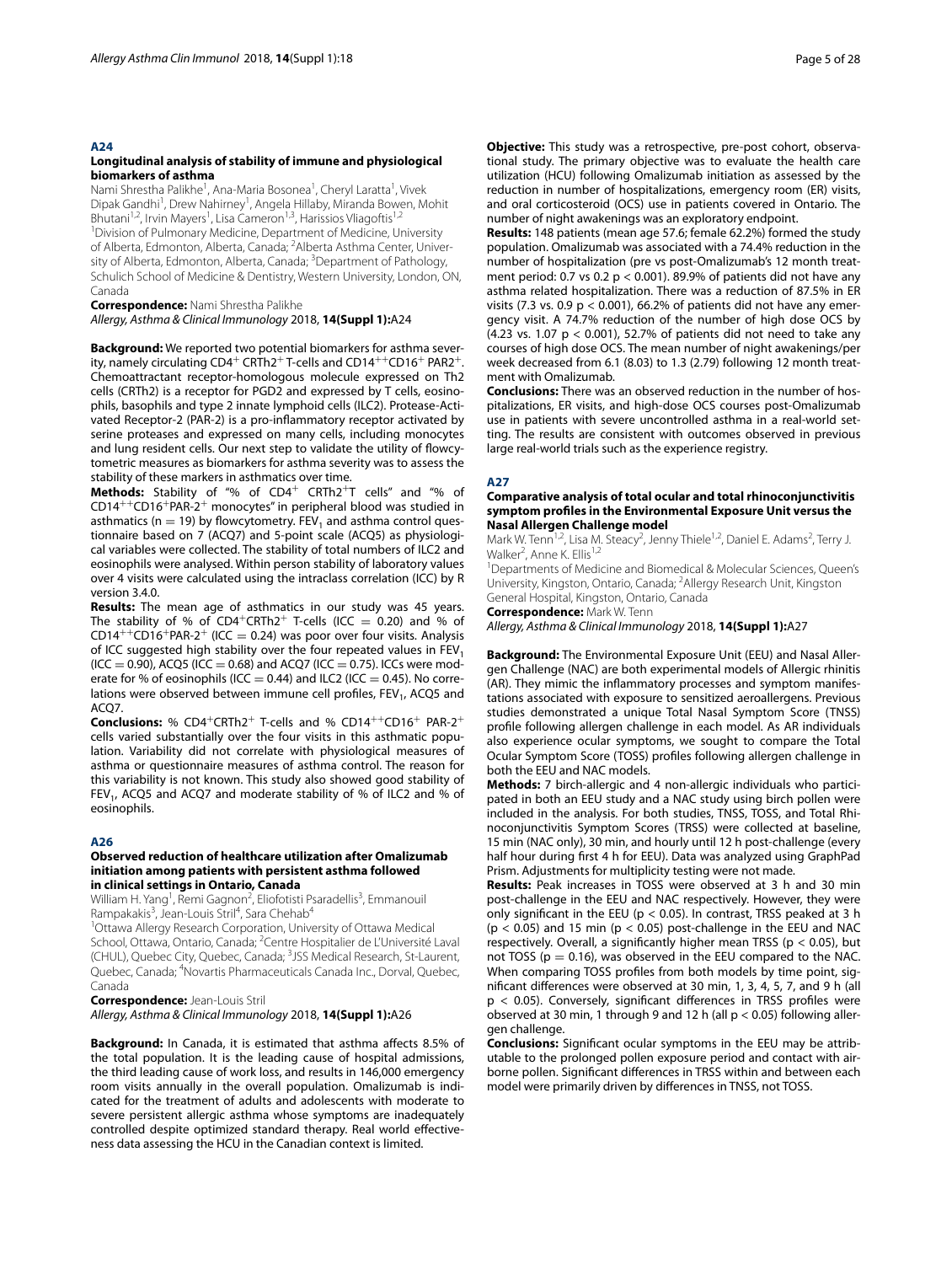#### **A29**

# **Predicting the atopic March: results from the Canadian Healthy Infant Longitudinal Development (CHILD) Study**

Maxwell M. Tran<sup>1</sup>, Diana L. Lefebvre<sup>1</sup>, Christoffer Dharma<sup>1</sup>, David Dai<sup>1</sup>, Wendy Y.W. Lou<sup>2</sup>, Padmaja Subbarao<sup>3</sup>, Allan B. Becker<sup>4</sup>, Piush J. Mandhane<sup>5</sup>, Stuart E. Turvey<sup>6</sup>, Malcolm R. Sears<sup>1</sup>

<sup>1</sup>Department of Medicine, McMaster University, Hamilton, Ontario, Canada; <sup>2</sup>Dalla Lana School of Public Health, University of Toronto, Toronto, Ontario, Canada; <sup>3</sup>Department of Pediatrics, University of Toronto & Hospital for Sick Children, Toronto, Ontario, Canada; <sup>4</sup>Department of Pediatrics & Child Health, University of Manitoba, Winnipeg, Ontario, Canada; <sup>5</sup>Department of Pediatrics, University of Alberta, Edmonton, Ontario, Canada; <sup>6</sup>Department of Pediatrics, University of British Columbia, Vancouver, Ontario, Canada

**Correspondence:** Maxwell M. Tran

# *Allergy, Asthma & Clinical Immunology* 2018, **14(Suppl 1):**A29

**Background:** The 'atopic March' describes the progression from atopic dermatitis during infancy to asthma and allergic rhinitis in later childhood. In a Canadian birth cohort, we investigated whether concomitant allergic sensitization enhances subsequent development of these allergic diseases at age 3 years.

**Methods:** At age 1, children completed skin prick testing. Children were considered sensitized if they produced a wheal 2 mm or greater than the negative control to any of ten inhalant or food allergens. Children were also assessed for atopic dermatitis using the diagnostic criteria of the UK Working Party. At age 3, children were assessed for asthma, allergic rhinitis, food allergy, and atopic dermatitis. Data from 2311 children were available.

**Results:** Atopic dermatitis without allergic sensitization was not associated with an increased risk of asthma at age 3, after adjusting for common confounders (RR 0.46, 95% CI 0.11–1.93). Conversely, atopic dermatitis with allergic sensitization increased the risk of asthma over sevenfold (RR 7.04, 95% CI 4.13–11.99). Atopic dermatitis and allergic sensitization had signifcant interactions on both the additive (RERI 5.06, 95% CI 1.33–11.04) and multiplicative (ratio of RRs, 5.80, 95% CI 1.20–27.83) scales in association with asthma risk. There was also a positive additive interaction between atopic dermatitis and allergic sensitization in their effects on food allergy risk (RERI 15.11, 95% CI 4.19–35.36).

**Conclusions:** Atopic dermatitis without allergic sensitization was not associated with an increased risk of asthma. In combination, atopic dermatitis and allergic sensitization had strong interactive efects on both asthma and food allergy risk at age 3.

#### **A30**

# **An update ‑ the observed incidence of adverse reactions in patients receiving Omalizumab therapy in a tertiary allergy and asthma clinic in Canada**

Jodi Valois<sup>1</sup>, Jenna Falbo<sup>1</sup>, Stephanie Santucci<sup>1</sup>, Jacob Karsh<sup>2</sup>, William H. Yang<sup>1,2</sup>

<sup>1</sup>Ottawa Allergy and Research Centre, Ottawa, Ontario, Canada; <sup>2</sup>University of Ottawa Medical School, Ottawa, Ontario, Canada

**Correspondence:** Jodi Valois

*Allergy, Asthma & Clinical Immunology* 2018, **14(Suppl 1):**A30

**Background:** In a post-marketing analysis last updated in July 2007, the FDA reported that an estimated 0.2% of patients sufered treatment related anaphylaxis and rare incidence of serum sickness. To substantiate this, the occurrence of treatment related anaphylaxis and serum sickness was assessed in one of the largest global allergy and asthma tertiary clinics.

**Methods:** The original retrospective chart review of our database of Omalizumab administration was performed to collect data between 1998 and June 2014. This has been updated to include the recent data from July 2014 to June 2017. Data was collected on the number of patients receiving treatment, the number of injections received/ dose schedule of each patient, as well as the age and gender of each patient.

**Results:** During clinical trials and with our post market experience, between 1998 and June 2017, over 50,000 injections of Omalizumab were administered to over 400 patients diagnosed with either severe allergic asthma or chronic idiopathic urticaria. No cases of anaphylaxis or serum sickness like symptoms were observed.

**Conclusions:** Meticulous care was taken by our Omalizumab administration clinic to ensure optimal safety based on the emphasized warnings of anaphylaxis, as well as the indicated warnings and precautions for serum sickness. Data collected in this analysis observed no cases of anaphylaxis or serum sickness like symptoms in the treatment of patients with Omalizumab, during a period of 17.5 years, thus confrming the low incidence of both anaphylaxis and serum sickness.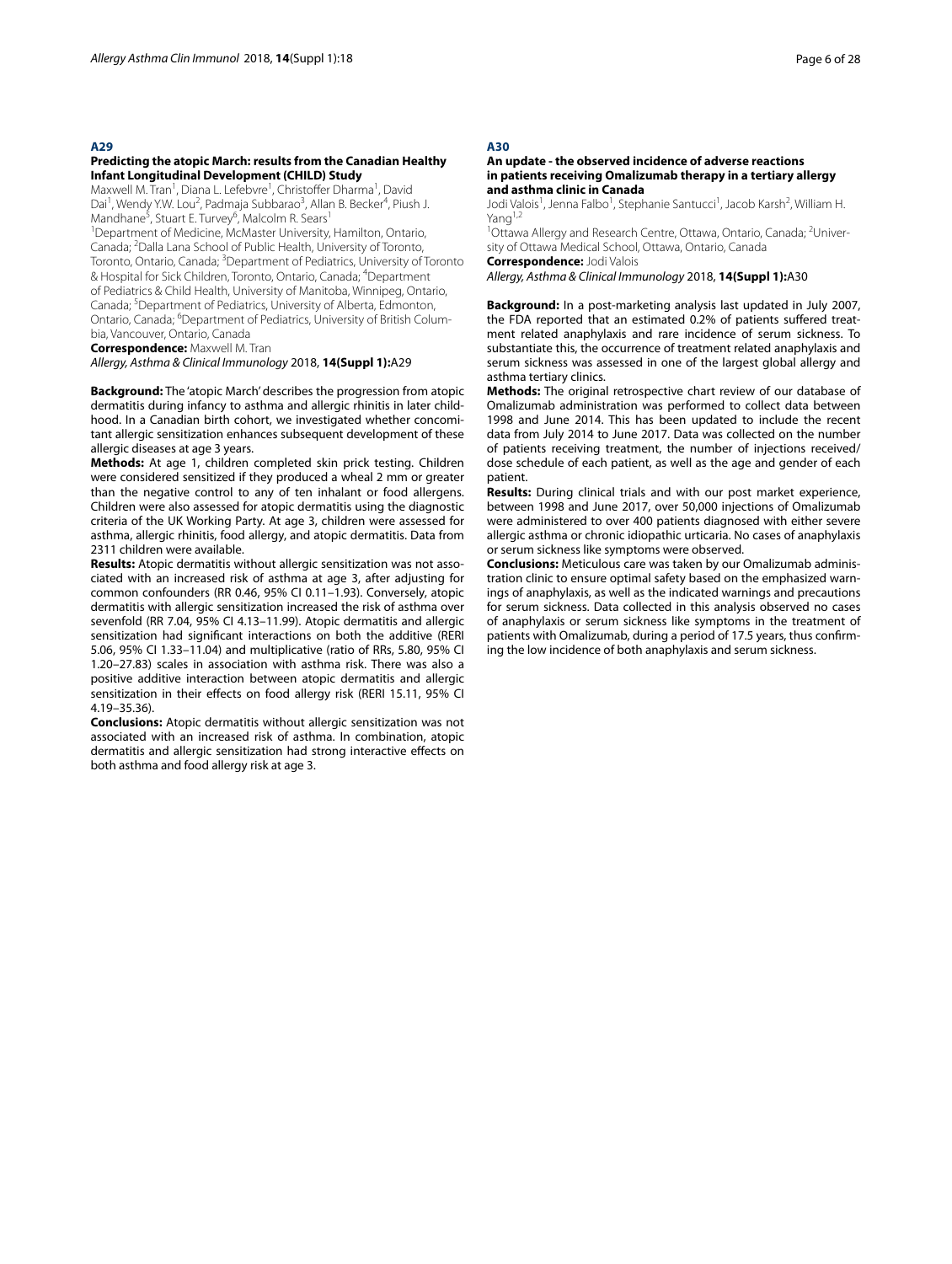# **Food Allergy/Anaphylaxis**

#### **A32**

# **Food allergy knowledge translation gaps among a national cohort of pediatric allergists (FAKT‑gaps)**

Elissa M. Abrams<sup>1</sup>, Lianne Soller<sup>2</sup>, Matthew Greenhawt<sup>3</sup>, David M. Fleischer<sup>4</sup>, Alexander G. Singer<sup>5</sup>, Edmond S. Chan<sup>6</sup> <sup>1</sup>Department of Pediatrics, Section of Allergy and Clinical Immunology, University of Manitoba, Winnipeg, Manitoba, Canada; <sup>2</sup>Post Doctoral Fellow, University of British Columbia, Vancouver, British Columbia, Canada; <sup>3</sup>Assistant Professor of Pediatrics, Section of Allergy, University of Colorado Denver School of Medicine, Denver, Colorado, United States of America; <sup>4</sup>Associate Professor of Pediatrics, Section of Allergy, University of Colorado Denver School of Medicine, Denver, Colorado, United States of America; <sup>5</sup>Assistant Professor, Department of Family Medicine, University of Manitoba, Winnipeg, Manitoba, Canada; <sup>6</sup>Associate Professor, Division of Allergy and Immunology, Department of Pediatrics, University of British Columbia, Vancouver, British Columbia, Canada

**Correspondence:** Elissa M. Abrams

*Allergy, Asthma & Clinical Immunology* 2018, **14(Suppl 1):**A32

**Background:** The approach to peanut allergy prevention has shifted with publication of the Learning Early About Peanut (LEAP) trial and recently released NIAID guideline.

**Objective:** To determine allergists' interpretation of LEAP fndings, and assess feasibility of NIAID guideline implementation.

**Methods:** A 29-question survey was distributed to Canadian allergists through the Canadian Society of Allergy and Clinical Immunology.

**Results:** 64.4% (95% CI 52.3–75.3) of allergists were pediatric trained. There was variability in how allergists defne infants at high-risk of peanut allergy. Only 37.7% (95% CI 26.3–50.2) of allergists routinely perform infant oral food challenges (OFCs). Pediatric allergists were 6.67 (95% CI 10.9–31.3) times more likely to perform OFCs than internal medicine trained allergists. When performed for high-risk infants with a positive skin prick test (SPT), only 19.7% (95% CI 10.9–31.3) of allergists would do a same day OFC.

**Conclusions:** The defnition of high-risk requires international consensus, as allergists may SPT infants not classifed as high-risk by the NIAID guideline, increasing the potential for false positive SPTs before ingestion. Few allergists perform infant OFCs routinely (especially with intermediately positive SPTs), and few are done on the same day as positive SPTs, potentially resulting in peanut avoidance indefnitely in many infants.

# **A33**

#### **Usability and comprehension of an illustrated Canadian anaphylaxis action plan for kids (Kids' CAP study)**

Waleed Alqurashi<sup>1,2</sup>, Alisha Awadia<sup>2</sup>, Annie Pouliot<sup>3</sup>, Michel Cloutier<sup>3</sup>, Simon Hotte<sup>1</sup>, Lauren Segal<sup>1</sup>, Danica Irwin<sup>3</sup>, Régis Vaillancourt<sup>2,3</sup> <sup>1</sup> Department of Pediatrics, University of Ottawa, Ottawa, Ontario, Canada;<br><sup>2</sup>Clinical Besearch Unit, Children's Hospital of Eastern Ontario, Ottawa <sup>2</sup>Clinical Research Unit, Children's Hospital of Eastern Ontario, Ottawa, Ontario, Canada; <sup>3</sup>Pharmacy Department, Children's Hospital of Eastern Ontario, Ottawa, Ontario, Canada

**Correspondence:** Alisha Awadia

*Allergy, Asthma & Clinical Immunology* 2018, **14(Suppl 1):**A33

**Background:** We designed a written anaphylaxis plan called Canadian Anaphylaxis Action Plan for Kids (Kids' CAP) which incorporates validated pictograms with written instructions. Using a patient-centered approach, we aimed to assess the impact of the Kids' CAP on anaphylaxis recognition and treatment, and to determine its perceived usefulness.

**Methods:** Prior to clinical validation, we assessed the readability and understandability metrics of the Kids' CAP using the Gunning Fog index (GFI), the Fry index, and the Patient Education Material Assessment Tool (PEMAT). During the clinical assessment phase, patients (12–17 years of age) and parents of patients (0–11 years of age) were taught and given the Kids' CAP during frst visit with an allergist at two community clinics, or an anaphylaxis emergency department (ED) visit at a tertiary pediatric centre. The Newest Vital Sign tool was used to determine the baseline health literacy level of study participants. Three weeks later, we conducted a phone interview to assess their comprehension of anaphylaxis manifestations and management. We also used the Consumer Information Rating Form (CIRF) to measure the participants' perception of the usability, satisfaction, and usefulness of the Kids' CAP.

**Results:** Two hundred participants completed the follow-up interview. The median age of patients was 3.95 years (IQR 1.4–9.2), and 104/200 (52%) were males. The written contents of the Kid's CAP matched grade 7 readability level. The mean CIRF score for usability and design quality were 23 (out of 25) (SD 2.6), and 25.1 (out of 30) (SD 2.5), respectively. The mean comprehension score was 11.2 (out of 14) (SD 1.7) with no signifcant diference between participants with and without previous experience with anaphylaxis, or high versus low literacy level.

**Conclusions:** The implementation of the Kids' CAP can improve patient's comprehension of anaphylaxis manifestations and treatment, which are critical components of ED management of anaphylaxis.

# **A34**

#### **Structured environment may protect primary school aged children from food allergic reactions**

Jeremy H. Biro<sup>1</sup>, Julia Upton<sup>2,3</sup>, Eyal Grunebaum<sup>1,2,3</sup>

<sup>1</sup> Developmental & Stem Cell Biology, Hospital for Sick Children, Toronto, Ontario, Canada; <sup>2</sup> Department of Pediatrics, University of Toronto, Toronto, Ontario, Canada; <sup>3</sup>Clinical Immunology and Allergy, Hospital For Sick Children, Toronto, Ontario, Canada

**Correspondence:** Jeremy H. Biro

*Allergy, Asthma & Clinical Immunology* 2018, **14(Suppl 1):**A34

**Background:** The recent rise in food allergy prevalence has led to an increase in the number of parents concerned about accidental exposure of their children to allergenic food. Our goal was to investigate the role of the school environment on food allergy emergency room visits.

**Methods:** Visits to Canadian emergency departments for food and environmental/drug allergic and anaphylactic reactions were obtained from the Canadian Institute for Health Information (CIHI), based on the 2013–2014 National Ambulatory Care Reporting System. Reactions were defned in accordance to the ICD-10-CA diagnostic codes. Data was provided grouped by approximate school attendance ages into 3–5 (pre-school), 6–12 (primary school) and 13–18 (secondary school) years. Data was divided into day (9–16:59) and night (17–0:59). Allergic reactions to Environmental and Drug triggers were analyzed as control. p < 0.05 was considered as statistically signifcant assuming equal distribution. Chi squared analysis and T-testing (STATA14) were performed. Numbers shown are normalized by age categories and represent mean per hour over the span of the 6 months with full school scheduling.

**Results:** During the study period, 2758 food and 3398 environmental/ drug visits were recorded. Signifcantly fewer food allergic reactions were recorded during the day than at night for preschool (5.17  $\pm$  2.16 vs. 9.83  $\pm$  4.46), elementary (2.875  $\pm$  1.13 vs. 5.98  $\pm$  2.53), and secondary school (4.65  $\pm$  1.89 vs. 7.06  $\pm$  2.35) age groups. Fewer events were recorded among primary school ages during the day than both preschool and secondary ages, while this diference was not signifcant at night. Environmental/drug allergic reactions showed the opposite trend, with fewer reactions at night during the day, and no diferences between age groups during day or night.

**Conclusions:** A structured environment may protect primary school aged children from food allergic reactions during daytime. In general, school-aged children visit the emergency room more frequently after school, which could inform recruitment for allergy studies.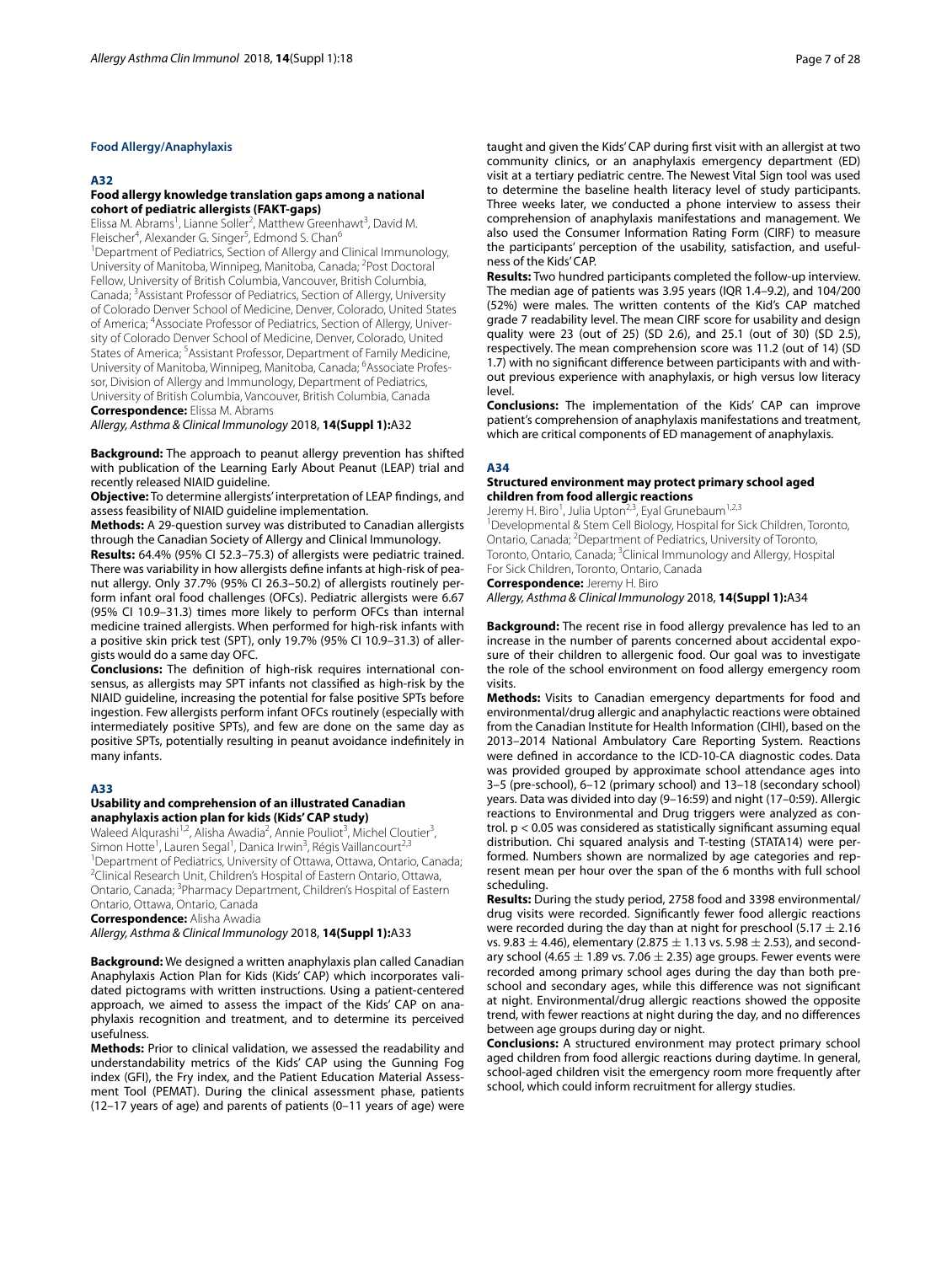#### **A35**

#### **Anaphylaxis incidence and defnitions from population‑based research: a systematic review**

Derek K. Chu, Susan Waserman Division of Clinical Immunology & Allergy, Department of Medicine, McMaster University, Hamilton, Ontario, Canada

**Correspondence:** Derek K. Chu

*Allergy, Asthma & Clinical Immunology* 2018, **14(Suppl 1):**A35

**Background:** The risk of developing anaphylaxis has been reported in multiple population-based studies, with estimates and defnitions being highly variable. The aim of this systematically review is to synthesize the incidence, etiologies, and defnitions of anaphylaxis worldwide.

**Methods:** Following established guidelines, systematic review of records in any language obtained from multiple database searches (MEDLINE, EMBASE, Cochrane Register) through May 25, 2017 for population-based studies reporting on the incidence and elicitors of anaphylaxis and methodology used to identify and validate cases. Risk of bias and assessment of the certainty of evidence will be rated by the Grading of Recommendations, Assessment, Development and Evaluation (GRADE) approach.

**Results:** Database searches yielded 1706 unique records, of which 245 were potentially relevant, and 91 are included for analysis. The range of reported incidence rates for anaphylaxis, stratifed by geographic location, age, setting and defnition will be reported. Methods of identifcation and validation of anaphylaxis will be reviewed, highlighting their relative merits and potential limitations. We anticipate that like most population-based research, the main limitation of these studies will be under ascertainment of events. If there is sufficient detail in reporting, we will synthesize the incidence and accuracy of specifc causes of anaphylaxis, such as foods, drugs, insects, and idiopathic.

**Conclusions:** The incidence of anaphylaxis through population-based research will be systematically reviewed, synthesized and assessed. These data, and a uniform case defnition are critical to establish anaphylaxis risk estimates for patients and clinicians, as well as to inform future research and guidelines.

#### **A36**

#### **Novel suspension medium for peanut and tree nut oral immunotherapy – Canadian pediatric private practice oral immunotherapy using NuT suspension (Canadian ‑ PPPOINTS)** Douglas P. Mack<sup>1,2,</sup> Mariam A. Hanna<sup>1,2</sup>

<sup>1</sup> Halton Pediatric Allergy, Burlington, Ontario, Canada; <sup>2</sup>Department of Pediatrics, McMaster University, Hamilton, Ontario, Canada

**Correspondence:** Douglas P. Mack

*Allergy, Asthma & Clinical Immunology* 2018, **14(Suppl 1):**A36

**Background:** As the incidence of food allergies continues to rise, potential therapies are undergoing investigation. Oral immunotherapy (OIT) for food has been studied in the pediatric population in both phase 2 and ongoing phase 3 trials. Families are keenly interested in this approach of actively managing food allergy despite our lack of knowledge of long term outcomes. We sought to investigate the use of a novel suspension medium to desensitize patients with peanut and tree nut allergy.

**Methods:** This is a retrospective review from 2014 to 2017 of OIT in a pediatric outpatient clinic. After initial evaluation, testing, detailed informed consent/assent and potential oral challenge, participants were given the opportunity to be desensitized to the foods of concern. This included peanuts, and multiple simultaneous tree nuts. Peanut and/or individual tree nut flours were suspended in Suspendit<sup>™</sup> medium and were given daily as sublingual/oral administration starting at 0.25 mg total nut protein and progressing up to 50 mg nut protein in suspension and then transitioned to actual weighed nut. Doses were increased in clinic on a biweekly basis.

**Results:** Oral desensitization was successfully completed in a high majority of the 38 patients who initially enrolled ages 9 months to 17 years. The majority of individuals reported mild side efects. However, moderate to severe reactions were reported in several individuals during build up and maintenance requiring epinephrine use. Cofactors for reactions such as illness and compliance were identifed. Side efects diminished with prolonged use. Skin prick testing decreased after being on maintenance therapy for 6–12 months.

**Conclusions:** This is the frst Canadian data to report on the safety and efficacy of pediatric oral immunotherapy in private practice for peanut and tree nut allergies. Suspendit™ suspension medium allowed for safe and efective dosing titration of OIT for peanuts and tree nuts.

#### **A37**

# **Safety profle of the frst Canadian randomized controlled trial of oral immunotherapy with cow's milk in children**

Sarah De Schryver<sup>1</sup>, Bruce Mazer<sup>1</sup>, Ann Clarke<sup>2</sup>, Yvan St. Pierre<sup>3</sup>, Duncan Leytneyi<sup>1</sup>, Alexandra Langlois<sup>1</sup>, Bahar Torabi<sup>1</sup>, Edmond Chan<sup>4</sup>, Moshe Ben-Shoshan<sup>1</sup>

<sup>1</sup> Division of Allergy and Immunology, Department of Pediatrics, McGill University, Montreal, Quebec, Canada; <sup>2</sup> Division of Rheumatology, Department of Medicine, University of Calgary, Calgary, Alberta, Canada; 3 <sup>3</sup>Division of Clinical Epidemiology, Department of Medicine, McGill University Health Center, Montreal, Quebec, Canada; <sup>4</sup>Division of Allergy and Immunology, Department of Pediatrics, University of British Columbia, Vancouver, British Columbia, Canada

# **Correspondence:** Sarah De Schryver *Allergy, Asthma & Clinical Immunology* 2018, **14(Suppl 1):**A37

**Background:** Cow's milk oral immunotherapy (OIT) is efective in attaining desensitization but its safety is not well established. We aimed to characterize adverse events (AE) in a pediatric cohort undergoing OIT at the Montreal Children's Hospital.

**Methods:** Data was collected on AE occurring during OIT between 2013–2017. Anaphylaxis was defned as involvement of 2 organ systems and/or hypotension in response to a milk exposure. Non-anaphylactic AE was defned when only one organ system was afected as previously published. Descriptive statistics were used to represent demographics, clinical characteristics and co-morbidities. Poisson regression was performed to evaluate risk factors associated with anaphylaxis.

**Results:** Among 29 children, the mean age at study entry was 11.9 years (SD 3.9) and the majority were male (58.6%). Co-morbidities included asthma (82.8%), seasonal allergy (48.3%) and eczema (27.6%).In total 8 children withdrew from OIT (27.6%). Among those, the mean number of anaphylactic reactions per patient was 14.1 (SD 18.2) versus 7.2 (SD 7.3) in non-withdrawals. On average, 0.6 (SD 0.9) reactions required epinephrine treatment in children maintained in the study versus 0.7 (SD 1.1) in withdrawals. Diferences between both groups were statistically nonsignifcant.Among 1060 AE, the majority were non-anaphylactic (75%). Of those, the majority occurred during the escalation phase (91.0%) and were categorized as mild (78.5%). Risk factors for anaphylaxis included older children at study entry [risk ratio: 1.09 (95% CI 1.04, 1.14)], active eczema [3.67 (95% CI 2.65, 5.09)] and greater baseline skin prick test size [1.09 (95% CI 1.05, 1.14)]. Boys and children with well-controlled asthma, were less likely to develop anaphylaxis [0.71 (95% CI 0.52, 0.95)] and [0.39 (95% CI 0.24, 0.63)] respectively.

**Conclusions:** AE occur frequently during OIT. Caregivers should be vigilant regarding this risk, especially in older children, with active eczema and larger baseline skin test size.

#### **A38**

#### **Barriers to oral food challenge (OFC) implementation in Canada** Elaine Hsu<sup>1</sup>, Christopher Mill<sup>1</sup>, Lianne Soller<sup>1</sup>, Elissa Abrams<sup>2</sup>, Edmond S. Chan<sup>1</sup>

<sup>1</sup> Division of Allergy and Immunology, Department of Pediatrics, Faculty of Medicine, University of British Columbia, BC Children's Hospital, Vancouver, British Columbia, Canada; <sup>2</sup> Pediatric Allergy and Clinical Immunology, University of Manitoba, Winnipeg, Manitoba, Canada **Correspondence:** Elaine Hsu

*Allergy, Asthma & Clinical Immunology* 2018, **14(Suppl 1):**A38

**Background:** Oral food challenges (OFCs) are considered the gold standard in food allergy diagnostic testing. Despite this, there is a lack of Canadian data regarding its implementation. We investigated how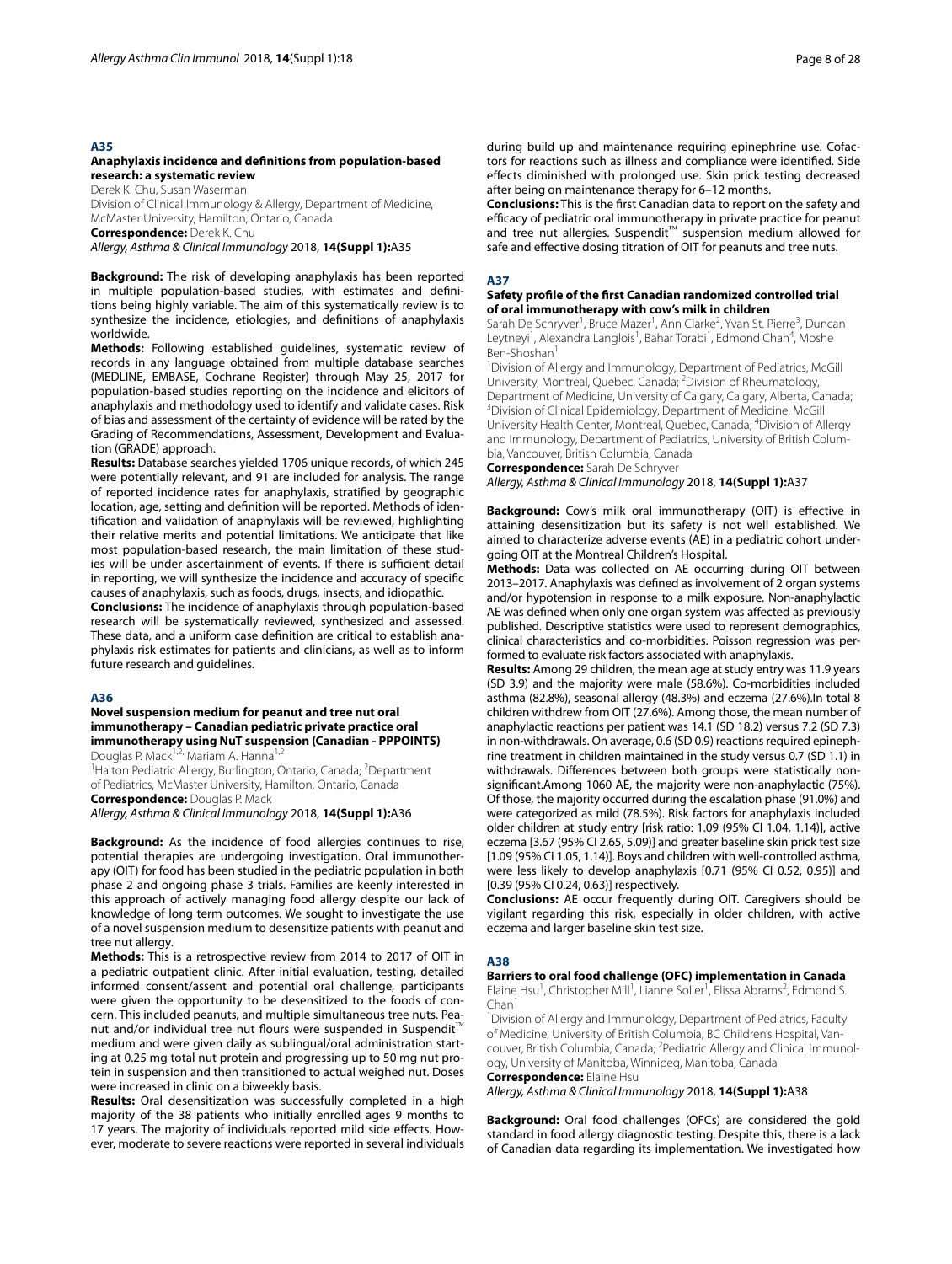many allergists perform OFCs, number of OFCs performed, barriers that prevent more from being conducted, and possible solutions to these barriers.

**Methods:** Surveys were sent to allergist members of the Canadian Society of Allergy and Clinical Immunology (CSACI). Questions included practice characteristics, number of OFCs conducted, barriers to conducting more OFCs, and solutions that would mitigate barriers.

**Results:** Of the 205 CSACI allergists surveyed, 61 responded (response rate  $= 30\%$ ). Preliminary data showed 50 of the 61 respondents conducted OFCs (range  $= 1-60$ /month, median  $= 12$ /month, 66% perform 10 or more/month). There was no signifcant diference between number of OFCs performed and allergists' years of practice, or number of OFCs performed between allergists using a specifc hospital OFC fee code and those using all other codes. Nearly all respondents agreed there was a need to conduct more OFCs, but barriers exist, with 74% of respondents choosing "lack of support staff", and 70% choosing "lack of time" as "moderately to extremely infuential" barriers. The most infuential solutions were "standard criteria for which challenges should be done in a hospital versus the community" chosen by 72% of respondents, and "patients agreeing to consume the food after a negative OFC", chosen by 70%.

**Conclusions:** This is the frst study to capture barriers and examine possible solutions to OFC implementation. Selection bias may be a limitation in this study since allergists who perform OFCs may be more likely to complete the survey. Results show that resources (support staff and time) to perform OFCs are lacking, and that standard OFC protocols and patient education around OFCs need to be explored as possible solutions to allow OFCs to be more accessible to Canadian patients.

#### **A39**

#### **The lived experience of teens with food‑induced anaphylaxis (FIA): a proposed study**

Sara F. Johnson, Roberta L. Woodgate College of Nursing, Rady Faculty of Health Sciences, University of Manitoba, Winnipeg, Manitoba, Canada **Correspondence:** Sara F. Johnson

*Allergy, Asthma & Clinical Immunology* 2018, **14(Suppl 1):**A39

**Background:** Teens with food induced anaphylaxis (FIA) live with the unpredictable risk of reacting to, and potentially dying from something they eat. FIA results in considerable burden for teens, including stigma, marginalization, and the need for constant vigilance. Despite teen anaphylaxis rates in Canadian emergency rooms more than doubling in recent years, no published studies have focused exclusively on the teen experience living with FIA in Canada. At present, we lack the knowledge to recommend best practices in managing teens with FIA. Therefore, in this study we aim to create a detailed understanding of teens' lived experience of FIA in daily life.

**Methods:** We combine van Manen's hermeneutic phenomenology with photovoice techniques to explore and interpret the lives of teens with FIA through their eyes, using their own words. Participants will include teens (age 12–19) living in Manitoba. Each teen will participate in 2 semi-structured interviews: the frst will focus on lived experience, with photovoice images and techniques incorporated in the second interview. Interviews will be recorded and transcribed, and images retained for analysis. Both researchers will code and analyze data independently to identify meaning, relationships, and themes. Data collection and analysis will occur concurrently, informing the study as it progresses. Teens will be invited to join a Youth Advisory Committee (YAC) to discuss fndings and inform knowledge translation eforts.

**Results:** To be presented via traditional academic means (e.g. journal publications, conference presentations) and tailored education sessions for knowledge users, alongside initiatives determined in consultation with YAC members.

**Conclusions:** This study fosters understanding, forming a base for future research to meet the healthcare needs of these teens and their families. Findings have potential to inform policy afecting teens with FIA, helping to focus change in priority areas and assist in health promotion for teens and families living with FIA.

# **A40**

# **Canadian survey of patient and caregiver knowledge of food allergy**

Ling Ling<sup>1</sup>, Lana Rosenfield<sup>1</sup>, Ernie Avilla<sup>2</sup>, Laurie Harada<sup>3</sup>, Marilyn Allen<sup>3</sup>, Susan Waserman<sup>1</sup>

<sup>1</sup> Division of Clinical Immunology and Allergy, McMaster University, Hamilton, Ontario, Canada; <sup>2</sup> McMaster University, Hamilton, Ontario, Canada;<br><sup>3</sup> Food Allergy Canada, Toronto, Ontario, Canada <sup>3</sup> Food Allergy Canada, Toronto, Ontario, Canada

**Correspondence:** Ling Ling

*Allergy, Asthma & Clinical Immunology* 2018, **14(Suppl 1):**A40

**Background:** Patient and caregiver knowledge of the symptoms and triggers of food allergy is key to successful management. To date, there have been no Canadian studies on this issue. We aimed to characterize patient and caregiver knowledge of food allergy in a Canadian setting. **Methods:** The Food Allergy Epinephrine Auto-Injector Study (FEAST) is an observational study on the dining experience of food allergic patients. Online surveys were administered to patients and caregivers in February 2015. Patients were identifed from Food Allergy Canada's database. Among others, the survey contained questions on symptoms and triggers of food allergy.

**Results:** There were 1165 respondents of the survey. 93.3% correctly identifed the symptoms of an allergic reaction. Most knew that ingestion of small amounts of allergen could cause a reaction (92.6%). There was a high degree of understanding that removal of allergen from a plate is not sufficient to prevent reaction (93%). More respondents (48.8%) than not (45.5%) believed smell of peanut butter could cause a reaction. The majority correctly identifed Health Canada's list of the ten most common food allergens: peanut (93.7%), treenuts (93.2%), shellfsh and crustaceans (92.3%), egg (91.5%), milk (90.4%), wheat (84.1%), soy (81.2%), fsh (77.3%), sesame (76.1%), mustard (57.3%), sulftes (not tested). There was a high degree of correct identifcation of uncommon causes of food allergy: apples (97.3%), chocolate (93.6%) coconut (94%), strawberry (77.4%), onion (98.6%), garlic (98.3%), pumpkin seed (98%).

**Conclusions:** The Canadian respondents had high recognition of the symptoms of food allergy. Knowledge of the common and uncommon food allergens was also good. Understanding of cross contamination as a cause of allergic reaction was similarly high. Lower rate of correct identifcation of mustard and strawberry as common and uncommon allergens respectively were seen. There was also a notable amount of misunderstanding that smell could cause a reaction.

#### **A41**

#### **The use of oral immunotherapy for milk allergy in a Canadian pediatric private practice clinic**

Douglas P. Mack<sup>1,2</sup>, Mariam A. Hanna<sup>1,2</sup> <sup>1</sup> Halton Pediatric Allergy, Burlington, Ontario, Canada; <sup>2</sup>Department

of Pediatrics, McMaster University, Hamilton, Ontario, Canada **Correspondence:** Douglas P. Mack *Allergy, Asthma & Clinical Immunology* 2018, **14(Suppl 1):**A41

**Background:** As the incidence of food allergies continues to rise, potential therapies are investigated. Oral immunotherapy (OIT) for food has been studied in the pediatric population for milk. We sought to investigate the use of oral milk immunotherapy to desensitize patients with milk allergy.

**Methods:** This is a retrospective review from 2014 to 2016 of OIT in a pediatric outpatient clinic ages 5–13 years (mean 9.8). After initial evaluation, testing, detailed informed consent/assent and potential oral challenge, participants were given the opportunity to be desensitized to milk starting with 1 drop of 1:25 diluted milk in sterile water. Maintenance target dose was 250 mL of cow's milk. Doses were increased in clinic on a weekly—biweekly basis. A sublingual/oral immunotherapy approach was used. Those with asthma and prior severe reaction were not excluded.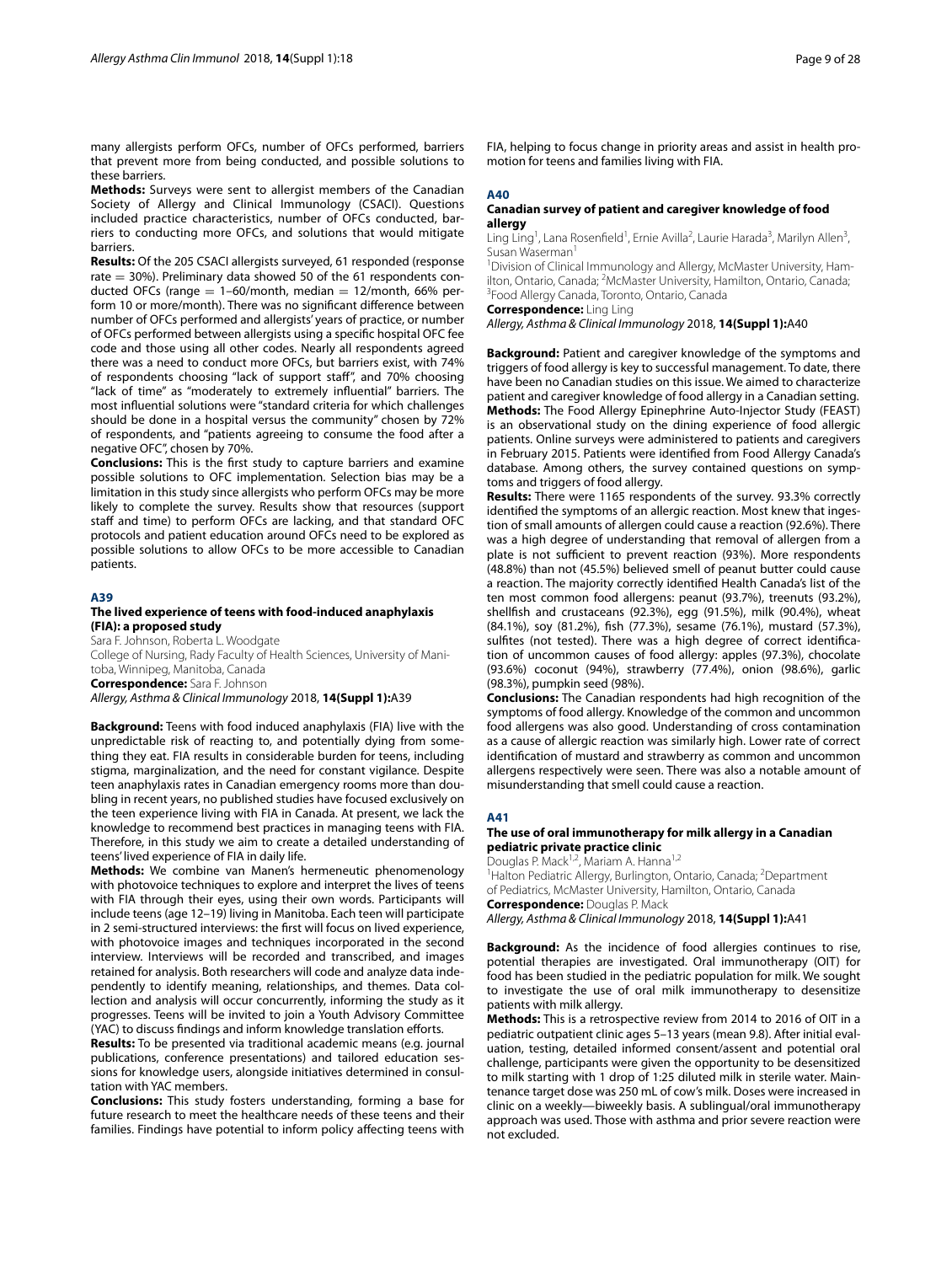**Results:** Oral desensitization was successfully completed in 4/5 patients initially enrolled. One participant withdrew because of personal reasons. The mean length of time to target dose was 31 weeks. The majority of individuals reported side effects, most of which were mild, some requiring antihistamine use, and no moderate or severe reactions were noted. All participants had experienced prior anaphylaxis before enrollment. Epinephrine was not administered during OIT. Mean initial skin test size was 9 mm (range 8–10). Skin prick testing became negative in the patients tested after being on maintenance therapy for 12 months.

**Conclusions:** This is the frst Canadian study to demonstrate that oral immunotherapy can be safely and efectively used in a private practice setting for milk allergy in a pediatric population.

#### **A42**

# **A case of tetany and osteopenia from vitamin D defciency in an adolescent with cow's milk allergy**

Raymond Mak<sup>1</sup>, Kyla J. Hildebrand<sup>1,2</sup>

<sup>1</sup> Division of Allergy and Immunology, Department of Medicine, University of British Columbia, Vancouver, British Columbia, Canada; <sup>2</sup>BC Children's Hospital Research Institute, Vancouver, British Columbia, Canada

**Correspondence:** Raymond Mak

*Allergy, Asthma & Clinical Immunology* 2018, **14(Suppl 1):**A42

**Background:** In Canada, biochemically low levels of vitamin D can be detected in 5.6% of children between ages 3–18 years. Important dietary sources of vitamin D include fortifed milk, margarine, fsh, red meats and liver. Children who consume cows' milk regularly at least once daily are less likely to develop vitamin D defciency. Severe vitamin D defciency can result in hypocalcemia, osteopenia and Rickett's. **Clinical presentation:** Our patient had atopic dermatitis in infancy. At age three, extensive skin prick testing determined sensitization to multiple foods. The family subsequently avoided cow's milk, fsh, shellfsh, eggs, peanut and tree nuts. As an alternative to milk, he drank mainly unfortifed juices and water. No further allergy follow-up occurred.At age 14 years, he presented to hospital with tetany in the upper and lower extremities. Investigations included: ionized calcium level =  $0.60$  mmol/L  $(1.1-1.3$  mmol/L), parathyroid hormone level  $=$  45.9 ng/L (1.5–7.6 ng/L), and vitamin D (25-OH) level < 10 nmol/L (75–200 nmol/L). Celiac disease and renal causes were excluded. A skeletal X-ray reported osteopenia. Allergy consultation determined an absence of past IgE-mediated reactions to any foods. Skin prick testing was positive to cow's milk, egg, peanut, tree nuts and shellfsh, and negative to fsh.

**Management and discussion:** He received intravenous calcium, vitamin D supplementation (1000 IU/day) and a referral to a dietician. Oral food challenges are planned to clarify food allergy status. Potential long-term harm can occur when skin testing is performed at an early age without history of IgE-mediated reactions to foods, and when patients are lost to allergy follow-up. Sensitization alone does not indicate a food allergy. When age-appropriate, nutritionally replete substitutions are not offered, severe vitamin D deficiency can be a long-term sequelae of prolonged cow's milk avoidance. Vitamin D supplementation (400 IU/day) should be considered in cow's milk allergic individuals because of inadequate dairy intake.

**Consent to publish:** Written informed consent to publish was obtained from the patient's guardians.

#### **A43**

#### **Prevalence of peanut allergy among high‑risk infants with peanut introduction before and after assessment in Pediatric Allergy Clinic**

Mihaela Paina<sup>1</sup>, Matthew Levesque<sup>2</sup>, Elinor Simons<sup>1,2</sup>

<sup>1</sup>Section of Allergy and Clinical Immunology, Department of Pediatrics, University of Manitoba, Winnipeg, Manitoba, Canada; <sup>2</sup>Children's Hospital Research Institute of Manitoba, Department of Pediatrics, University of Manitoba, Winnipeg, Manitoba, Canada

**Correspondence:** Mihaela Paina

*Allergy, Asthma & Clinical Immunology* 2018, **14(Suppl 1):**A43

**Background:** In 2015, Allergy Consensus Guidelines began recommending peanut introduction before age 12 months for high-risk infants in countries with high peanut allergy prevalence. They suggested that these infants may beneft from an allergist's assessment before peanut introduction. We evaluated if peanut allergy prevalence was diferent among infants who had peanut introduced before assessment versus infants who had peanut introduced after assessment.

**Methods:** We screened infants born in 2015 and 2016 who were referred to Pediatric Allergy Clinic before age 12 months, regardless of the reason for referral. Children at high risk for peanut allergy because of egg allergy and/or moderate-severe atopic dermatitis were included. We compared the prevalence of peanut allergy among infants who were frst introduced to peanut before allergy assessment versus infants who were frst introduced to peanut after assessment. Data were analyzed by Chi square and Kruskal–Wallis tests.

**Results:** Of the 42 infants at high risk for peanut allergy, peanut introduction data were available for 34: 13 (38.2%) had peanut introduced before allergy assessment, 13 (38.2%) had peanut introduced after assessment, and 8 (23.5%) did not have peanut introduced. Baseline characteristics were similar among the three groups: egg allergy (76.9, 61.5, and 50.0%,  $p = 0.21$ , moderate-severe atopic dermatitis (46.2, 76.9, and 75.0%,  $p = 0.14$ ), age at first visit (11.1, 9.0, and 10.8 months,  $p = 0.31$ ) and peanut sensitization (38.5, 46.2, and 50.0%,  $p = 0.60$ ). For infants who had peanut introduced before and after allergy assessment, median age of peanut introduction was 8.0 versus 11.0 months  $(p = 0.017)$ , peanut was introduced before age 12 months in 92.3% versus 61.5% ( $p = 0.068$ ), and peanut allergy prevalence was 38.5% versus  $38.5\%$  (p = 1.0).

**Conclusions:** Children introduced to peanut after allergy assessment had peanut introduced later but were as likely to be introduced before age 12 months. Peanut allergy prevalence was similar among infants introduced before and after assessment.

# **A44**

# **Fair prioritization of patient referrals for oral immunotherapy in a public health system**

Béatrice Paradis, Noémie Paradis, Jonathan Lacombe, Louis Paradis, Anne Des Roches, Philippe Bégin

Département de pédiatrie, CHU Ste‑Justine, Montréal, Québec, Canada **Correspondence:** Béatrice Paradis

*Allergy, Asthma & Clinical Immunology* 2018, **14(Suppl 1):**A44

**Background:** In medical ethics, the justice principle holds that when allocating care, patients in similar situations should have access to the same care. The recent opening of a publicly funded oral immunotherapy (OIT) program at our center, raised ethical issues as the demand for treatment was expected to signifcantly exceed its capacity. Criteria for patient selection had to be determined that would respect the justice principle and have high acceptability from patients, clinicians and managers.

**Methods:** Using a Delphi approach with 3 iterations, a panel of 25 experts were asked to propose and validate prioritization criteria for OIT, and establish their respective weights based on a fctive scenario. The consensual weights were used to determine prioritization ratios for patient subgroups and design a system that would adjust in realtime to the prevalence of these subgroups within the waiting list. This system was submitted to the expert for approval.

**Results:** The 25 experts that agreed to participate to the Delphi included 8 representatives of patient groups, 10 allergists (4 with experience with OIT), 3 allergy nurses, 2 administrative agents with experience managing tertiary care allergy referrals and 2 managers. In addition to validating the admissibility criteria, the participants reached a consensus on 4 main prioritization criteria and their prioritization ratio (PR):

- Allergy to multiple food groups ( $PR = 2.53$ ).
- •• Allergy to an ubiquitary food in its cooked form (wheat, soy, milk, egg) ( $PR = 2.74$ ).
- Age less than 3 years (PR = 2.74) and age 4–7 years (PR = 1.54).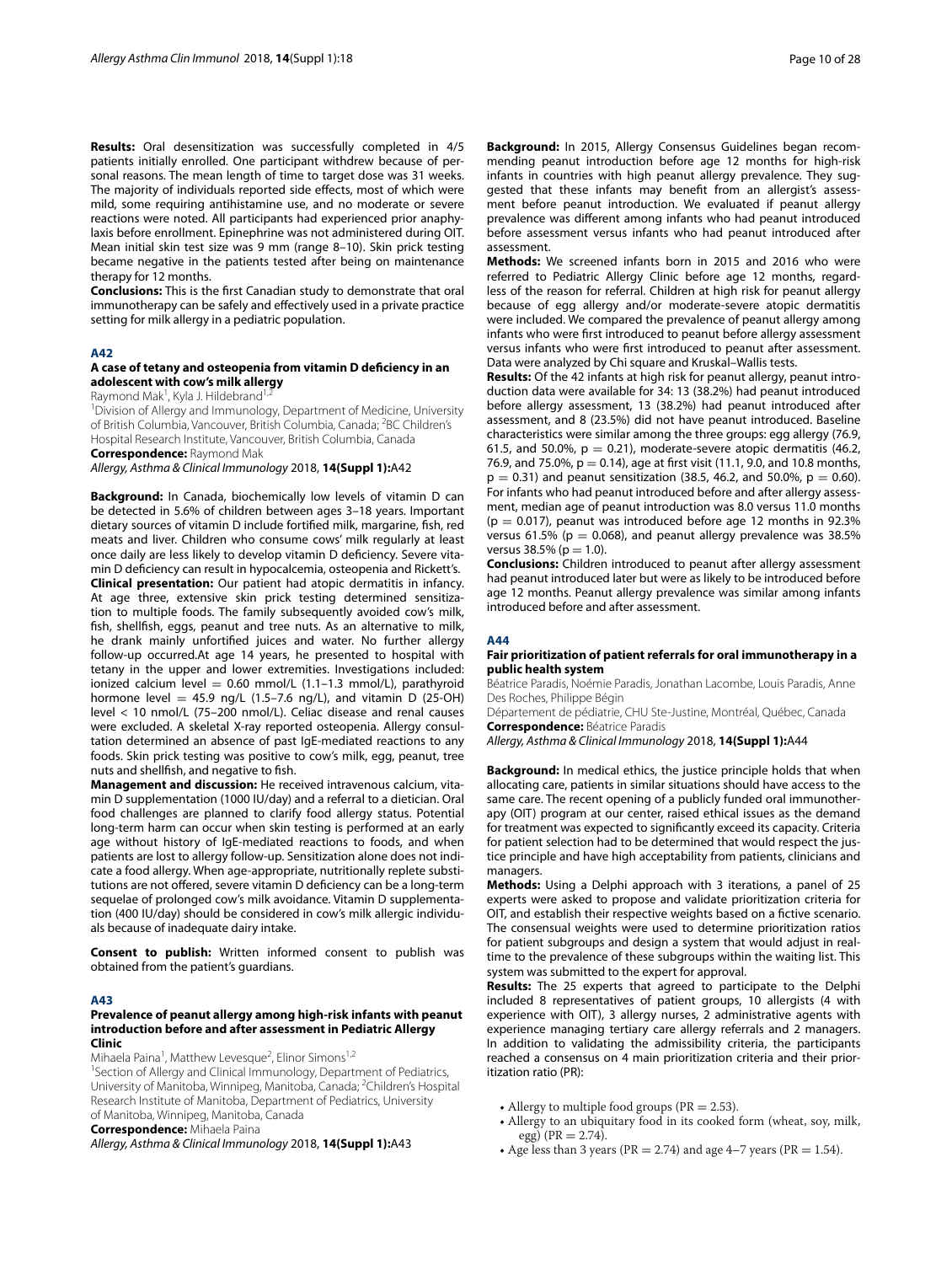• Food allergy-related quality of life judged within 10% (PR =  $6.86$ ), 25% (PR = 3.06) and 50% (PR = 1.72) worst of the cohort.

**Conclusions:** The system based on applying consensual PR to subgroup prevalence within waiting list was unanimously approved by a multidisciplinary expert group. The most frequently mentioned comment was that the PR system gave a real opportunity for less severe but admissible patients to beneft from the program, whereas traditional additive scoring system would de facto result in these patients never being seen, and were thus perceived as unfair.

#### **A45**

#### **Safety of daily food introduction in food allergic children with high reaction thresholds**

Noémie Paradis<sup>1</sup>, Béatrice Paradis<sup>1</sup>, Louis Paradis<sup>1,2</sup>, Jonathan Lacombe<sup>1</sup>, Anne Des Roches<sup>1</sup>, Philippe Bégin<sup>1,2</sup>

1 Département de pédiatrie, CHU Ste‑Justine, Montréal, Québec, Canada; 2 Département de médecine, CHUM, Montréal, Québec, Canada

**Correspondence:** Noémie Paradis

*Allergy, Asthma & Clinical Immunology* 2018, **14(Suppl 1):**A45

**Background:** While oral immunotherapy (OIT) is a promising new approach to treat food allergies, it is associated with signifcant costs, deriving mostly from frequent up-dosing visits, individual food dose preparation and supervision of home dosing reactions. About half of food allergic children react to over 300 mg of allergen protein content, which would allow them to tolerate small amounts of the food in their daily diet. Such patients with spontaneous partial oral tolerance (SPOT) could potentially beneft from progressive introduction of their allergen in their diet without the burden of classical OIT approaches.

**Methods:** Charts from all patients with SPOT who underwent progressive allergen introduction after May 2012 were reviewed. Descriptive analysis was undertaken for patient demographic and clinical characteristics, reaction thresholds, food introduction dynamics (starting daily food dose and progression), and reaction rates at home and with up-dosing in the clinic.

**Results:** Ninety-fve (95) patients aged 1–18 years with SPOT underwent progressive daily introduction of their allergen in their diet during the studied period. Index foods included egg (23%), soy (3%), wheat (3%), milk (13%), sesame (3%), peanuts (46%) and tree nuts (8%). The average reactivity threshold was lowest for milk (725 mg of proteins) and highest for peanut (5763.78 mg of proteins). During an average follow-up of 1.5 years, the main symptoms reported by patients included oral symptoms (9%), urticaria (2%), eczema (2%), dyspepsia (2%) and cough (1%). No anaphylactic reaction was observed. Nine percent (9%) of patients had dose reduction at some point during the follow-up. At time of analysis, 80% of patients tolerated a daily dose that was higher than their initial reaction threshold. Patient satisfaction was very high.

**Conclusions:** Progressive introduction of food allergen at home is well tolerated and could be a less costly approach than traditional OIT in patient with SPOT.

#### **A46**

#### **Cross Canada Anaphylaxis Registry (CCARE): Comparing the epidemiology and management of anaphylaxis in Calgary and Montreal**

Juan C. Ruiz<sup>1</sup>, Victoria Zotova<sup>1</sup>, Moshe Ben-Shoshan<sup>2</sup>, Yuka Asai<sup>3</sup>, Adil Adatia<sup>4</sup>, Yarden Yanishevsky<sup>5</sup>, Edmond S. Chan<sup>6</sup>, Greg Shand<sup>7</sup>, and Scott Delaney<sup>8</sup>, Ann Clarke<sup>9</sup>

<sup>1</sup>Department of Medicine, Cumming School of Medicine, Calgary, Alberta, Canada; <sup>2</sup>Division of Pediatric Allergy & Immunology, Department of Pediatrics, Montreal Children's Hospital, Montreal, Quebec, Canada; <sup>3</sup>Division of Dermatology, Department of Medicine, Queen's University, Kingston, Ontario, Canada; <sup>4</sup>Department of Medicine, University of Alberta, Edmonton, Alberta, Canada; <sup>5</sup>Section of Allergy & Clinical Immunology, Department of Pediatrics, University of Alberta, Edmonton, Alberta, Canada; <sup>6</sup>Division of Allergy & Immunology, Department of Pediatrics, Faculty of Medicine, University of British Columbia, BC Children's Hospital, Vancouver, British Columbia, Canada; <sup>7</sup> Division of Clinical Epidemiology, McGill University Health Centre, Montreal, Quebec, Canada; 8 Department of Emergency Medicine, McGill University Health Centre, Montreal, Quebec, Canada; <sup>9</sup> Division of Rheumatology, Cumming School of Medicine, Calgary, Alberta, Canada

# **Correspondence:** Juan C. Ruiz

*Allergy, Asthma & Clinical Immunology* 2018, **14(Suppl 1):**A46

**Background:** To compare the rates, triggers, and management of anaphylaxis in adult emergency departments (ED) in Calgary and Montreal.

**Methods:** As part of the Cross-Canada Anaphylaxis Registry (C-CARE), anaphylaxis cases fulflling the consensus defnition were identifed through chart review of adults presenting with anaphylaxis and allergy-related ICD-10 codes to a Calgary tertiary care ED in 2015. These cases were compared with published data on similarly identifed cases from a Montreal ED in 2011.

**Results:** Among 79,459 presentations to the Calgary ED, 112 had anaphylaxis, yielding a prevalence of 0.14% (95% CI 0.12%, 0.17%). The most common trigger was food 63.4% (95% CI 53.8%, 72.3%). Among food-induced cases, peanuts triggered 22.5% (95% CI 13.5%, 34.0%), tree nuts 16.9% (95% CI 9.1%, 27.7%), milk 9.9% (95% CI 4.1%, 19.3%), and shellfsh 8.5% (95% CI 3.2%, 17.5%). Drugs triggered 14.3% (95% CI 8.4%, 22.2%) of cases. Epinephrine was administered to 81.3% (95% CI 72.8%, 88.0%) of patients and 81.3% (95% CI 71.0%, 89.1%) were prescribed an auto-injector.In Montreal, 0.26% (95% CI 0.21%, 0.32%) of ED presentations were due to anaphylaxis. 63.3% (95% CI 52.9%, 72.6%) were triggered by food, primarily shellfsh [12.9% (95% CI 6.1%, 24.4%)] and peanuts [8.1% (95% CI 3.0%, 18.5%)], and 18.4% (95% CI 11.5%, 27.7%) by drugs. Epinephrine was used in 49.0% (95% CI 38.8%, 59.2%) and 67.1% (95% CI 55.3%, 77.2%) were prescribed an auto-injector.

**Conclusions:** Calgary has a lower rate of anaphylaxis than Montreal (diference − 0.12% (95% CI − 0.18%, − 0.06%). Food was responsible for 63% of cases in both sites. Peanut was the most common food allergen in Calgary versus shellfsh in Montreal. Shellfsh and dust mite allergy are strongly associated, and the absence of dust mites in Calgary potentially results in less shellfsh allergy. Epinephrine administration was higher in Calgary, possibly because the Calgary study was conducted 4 years later and refects increased awareness about anaphylaxis management.

#### **A47**

#### **PD‑L1+ regulatory B cells increase during milk oral immunotherapy**

Bahar Torabi<sup>1</sup>, Marieme Dembele<sup>1</sup>, Duncan Lejtenyi<sup>1</sup>, Moshe Ben-Shoshan<sup>1,2</sup>, Bruce D Mazer<sup>1,2</sup>

<sup>1</sup> Research Institute of the McGill University Health Centre, Montreal, Quebec, Canada; <sup>2</sup>Division of Pediatric Allergy and Clinical Immunology, Montreal Children's Hospital, McGill University, Montreal, Quebec, Canada **Correspondence:** Bahar Torabi

*Allergy, Asthma & Clinical Immunology* 2018, **14(Suppl 1):**A47

**Introduction:** Regulatory B-cells (Bregs) have been implicated in venom immunotherapy and their role is being actively studied in non-IgE-mediated food allergies and autoimmune diseases. No studies have examined the correlation between Bregs and IgE-mediated milk allergy, nor have the action of Bregs been examined in the treatment of food allergies with oral immunotherapy (OIT). Furthermore, there are currently no phenotypic, transcription factor, or lineage markers unique to regulatory B cells, making it a diverse and challenging focus of research. Programmed death-ligand 1 (PD-L1) is one of the surface molecules described on Bregs. PD-L1 is an inhibitory ligand expressed on antigen-presenting cells and tumor cells.

**Methods:** Peripheral blood mononuclear cells were isolated from plasma of milk-allergic children undergoing milk OIT, at baseline and at the end of escalation phase. The cells were cultured for 72 h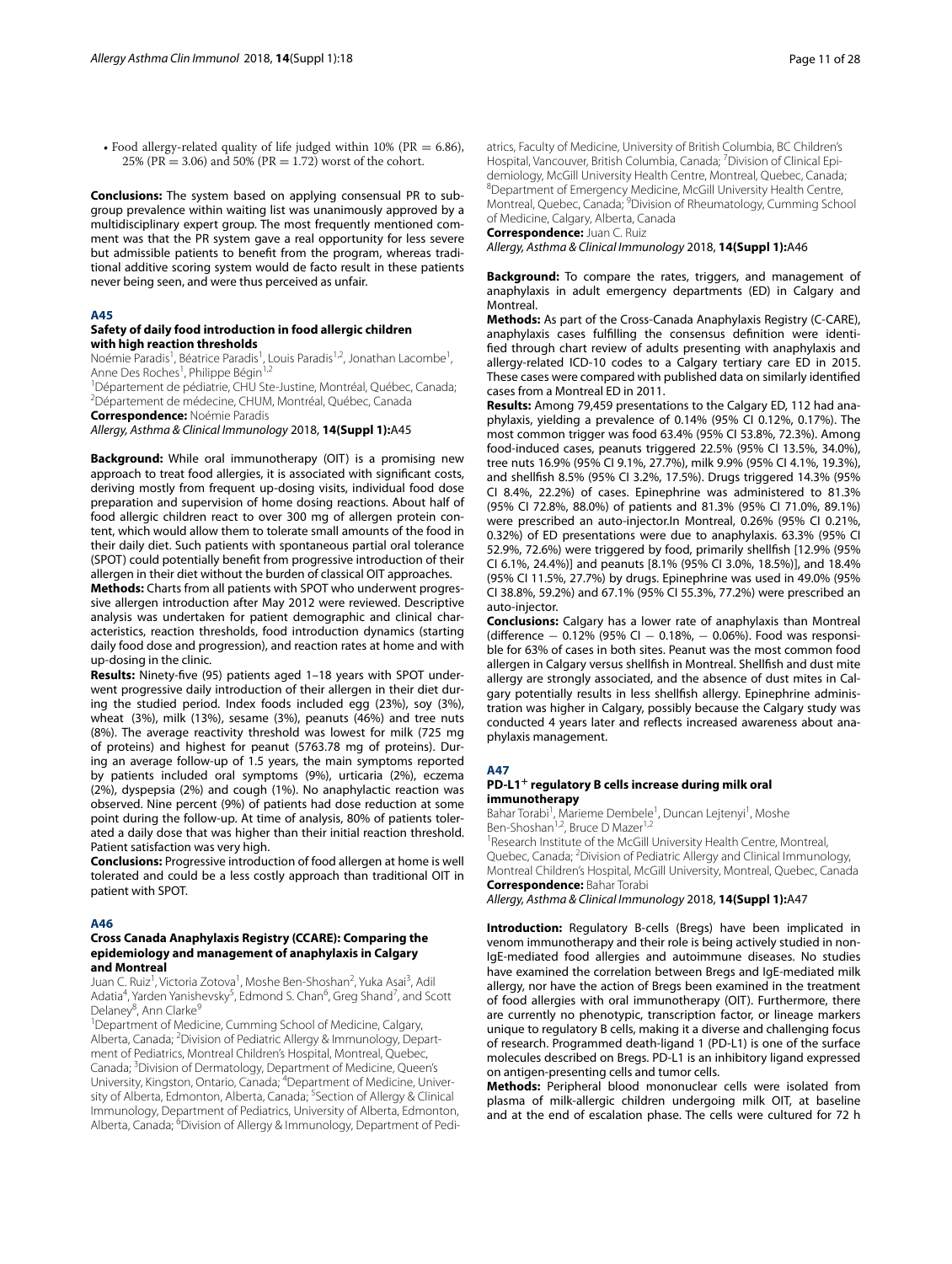in various conditions and stained for CD19, CD27, CD38, CD5, CD24, PD-L1, and intracellular IL-10. Conditions included CpG-B, anti-IgM/ IgG, and anti-CD40, IL4, IL21. Milk proteins (casein, α-lactalbumin, β-lactoglobulin) were added to some conditions as specifc antigens. Statistical analysis was done using the Wilcoxon matched-pairs signed rank test and a p-value less than 0.05 was considered signifcant.

**Results:** An interim analysis showed a signifcant increase in 6 patients in the CD19<sup>dim</sup>PD-L1<sup>+</sup>CD38<sup>+</sup> population at the end of escalation phase in 3 conditions: CpG-B/anti-IgM/IgG/anti-CD40, anti-CD40/IL4/ IL21, and anti-CD40/IL4/IL21 plus milk proteins. The median percentage diference between baseline and end of escalation phase was 8.35, 4.49, and 7.12% for the above conditions, respectively. The majority (89.16%, 95% CI 81.21-95.56%) of the CD19dimpD-L1+ population in all conditions were CD38<sup>+</sup> cells.

**Conclusions:** PD-L<sup>+</sup> regulatory B cells increase during milk OIT and may be part of the mechanism of successful desensitization in children. This population of Bregs could play a role in other allergic diseases as well. Further assessment with a larger sample size is underway.

#### **A48**

#### **Venom triggered anaphylaxis cases management and clinical characteristics in Canada**

Sarah Zahabi<sup>1</sup>, Ann Clarke<sup>2</sup>, Sofianne Gabrielli<sup>3</sup>, Jocelyn Moissan<sup>4</sup>, Harley Eisman<sup>5</sup>, Judy Morris<sup>6</sup>, Edmond S. Chan<sup>7</sup>, Greg Shand<sup>8</sup>, Moshe-Ben-Shoshan<sup>9</sup>

<sup>1</sup>McGill University, Montreal, Quebec, Canada; <sup>2</sup>Division of Rheumatology, Department of Medicine, Cumming School of Medicine, University of Calgary, Calgary, Alberta, Canada; <sup>3</sup>Division of Pediatric Allergy and Clinical Immunology, Department of Pediatrics, McGill University Health Centre, Montreal, Quebec, Canada; <sup>4</sup>Regional Medical director of Emergency Medical Services of Outaouais, Outaouais, Quebec, Canada; <sup>5</sup>Department of Emergency Medicine, Montreal Children's Hospital, McGill University Health Centre, Montreal, Quebec, Canada; <sup>6</sup>Department of Emergency Medicine, Sacre-Coeur Hospital, Montreal, Quebec, Canada; <sup>7</sup>Division of Allergy and Immunology, Department of Pediatrics, BC Children's Hospital, University of British Columbia, Vancouver, British Columbia, Canada; <sup>8</sup>The Research Institute of the McGill University Health Centre, Meakins‑Christie Laboratories, Division of Pediatric Allergy and Clinical Immunology, Department of Pediatrics, Montreal Children's Hospital, Montreal, Quebec, Canada; <sup>9</sup>Division of Pediatric Allergy and Clinical Immunology, Department of Pediatrics, McGill University Health Centre, Montreal, Quebec, Canada

**Correspondence:** Sarah Zahabi

*Allergy, Asthma & Clinical Immunology* 2018, **14(Suppl 1):**A48

**Background:** Venom triggered anaphylaxis cases (VTAC) represent 4.1% of adult anaphylactic reactions and account for the most severe reactions. The aim of this study was to collect data on patient characteristics associated with VTAC and to compare the management of these cases in both the pre-hospital and emergency department (ED) setting in Canada to the clinical guidelines.

**Methods:** The Cross-Canada Anaphylaxis Registry (C-CARE) enrolls anaphylactic cases presenting to EDs and out-of-hospital emergency medical services (EMS). We utilized C-CARE to identify VTAC that presented to EDs at the Montreal Children's Hospital and Sacré-Coeur Hospital, and to EMS in Western Quebec from June 2013 to May 2017. ED physicians and EMS paramedics documented characteristics, triggers, and management using standardized forms. Consenting patients were contacted annually regarding long-term management. Univariate and multivariate logistic regression were used to identify factors associated with epinephrine treatment and severe reactions.

**Results:** Between June 2013 and May 2017, 115 VTAC were identifed, of which 60% were prospectively recruited. Epinephrine was administered to 63.5% (95% CI 53.9, 72.1%) of all VTAC by a healthcare professional. Reactions occurring at home were more likely managed without epinephrine (OR 1.27 [95% CI, 1.09, 1.47]). Severe reactions were more likely to occur in patients receiving regular daily nonsteroidal anti-infammatory drug treatment (OR 1.45 [95% CI, 1.03, 2.07]) and while at home (OR 1.25 [95% CI, 1.04, 1.49]) while controlling for age, beta-blocker use, reactions occurring during exercise and administration of anti-histamines in-hospital. Limited follow-up data was obtained to due low response rate; however 29 patients were successfully contacted of which 89.7% (95% CI, 71.5%, 97.3%) were prescribed an epinephrine auto-injector, 44.8% (95% CI, 27.0%, 64.0%) saw an allergist who confrmed the allergy, and 27.6% (95% CI, 13.4%, 47.5%) received immunotherapy.

**Conclusions:** Clinical guidelines strongly encourage that VTAC be referred to an allergist for confrmation of allergy and desensitization treatment, however less than 50% of patients had confrmation and less than a third of those confrmed received immunotherapy. Given that the guidelines are not adhered to in clinical practice, several knowledge translation solutions should be explored and implemented in order to close this knowledge-to-action gap.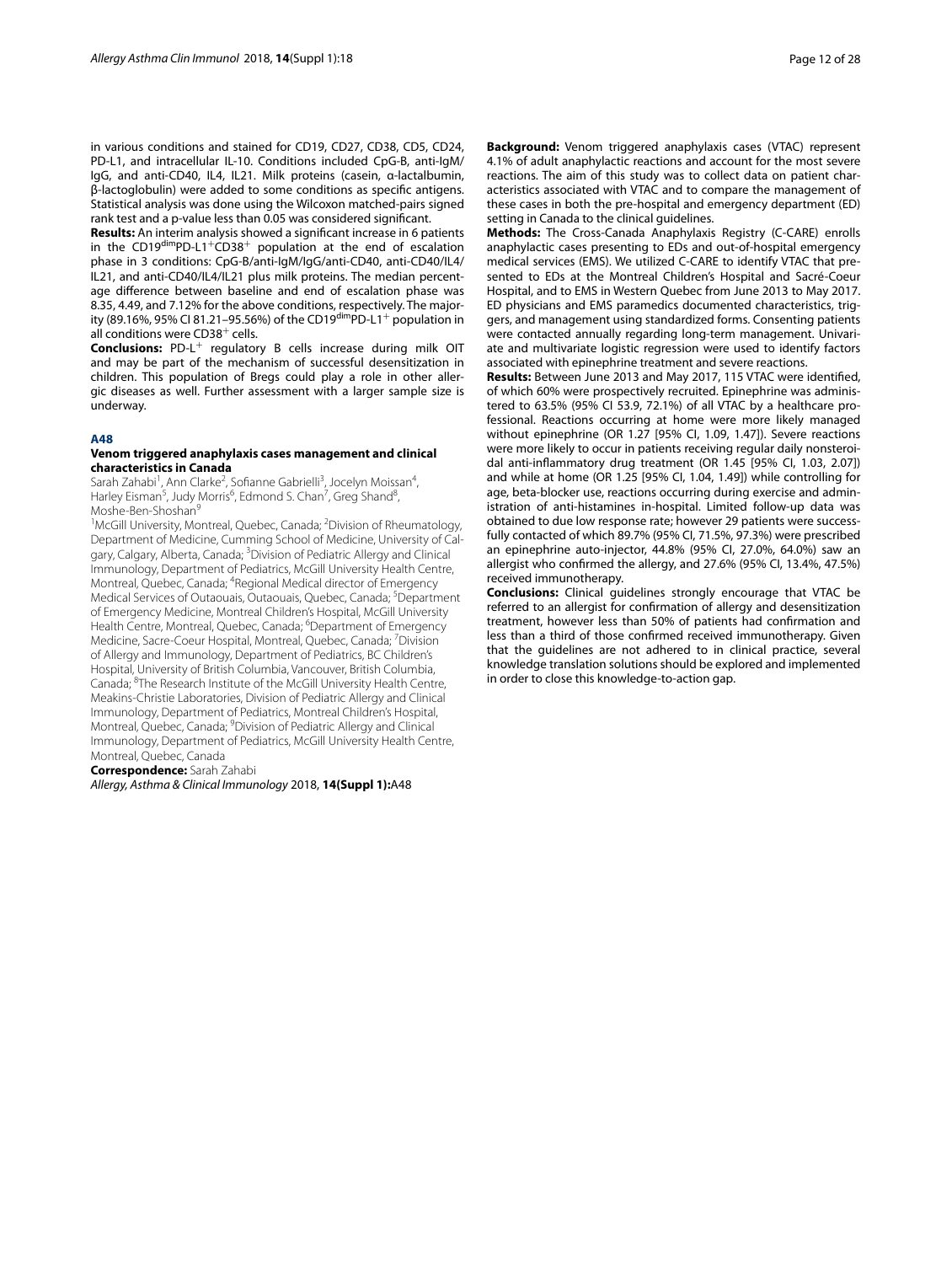#### **Basic Science/Immunology**

#### **A49**

#### **Expression profle of IL‑33 in the skin of atopic dermatitis post‑allergen exposure**

Dhuha Al‑Sajee, Emma Price, Heidi Yin, Karen Howie, Paul M. O'Byrne, Hermenio Lima, Gail M. Gauvreau, Roma Sehmi

Department of Medicine, McMaster University, Hamilton, Ontario, Canada **Correspondence:** Dhuha Al‑Sajee

*Allergy, Asthma & Clinical Immunology* 2018, **14(Suppl 1):**A49

**Background:** The barrier-derived cytokine Interleukin-33 (IL-33) is a critical regulator of pathological processes in atopic dermatitis. This alarmin signals through interleukin-1 receptor-like-1 (ST2) receptor resulting in a Th2 immune response. We examined the expression of IL-33 and ST2 in skin following an intradermal allergen challenge in patients with atopic dermatitis.

**Methods:** Patients with moderate to severe atopic dermatitis who developed a late cutaneous response to intradermal challenge, with common airborne allergens were recruited. Patients withheld oral steroid (8 days) and other immunosuppressive medications (4 weeks) prior to challenge. Allergen and saline control were injected intradermally on the patient's back. At 24 h post-challenge, the size of the wheel and fare was measured and a punch biopsy was obtained. Biopsy tissue was formalin-fixed, paraffin embedded, and stained with antibodies to IL-33 and ST2 for immunofuorescence microscopy. Regions of interest (ROI) highlighting the epidermis and dermis were selected and images were obtained using an upright Nikon microscope. The thresholding tool in the NIS-element software was set to pick up the radius of 6 pixels from selected channels corresponding to the intensity value of these pixels. All pixels in the image of similar intensity value were highlighted. Data was exported to excel showing the number of objects and the mean intensity of each channel in the selected ROI.

**Results:** Data are presented for 4 patients. When compared to saline, intradermal allergen increased the number of cells/mm<sup>2</sup> expressing IL-33 by approximately 30% in the dermis ( $p = 0.02$ ) and epidermis + dermis  $(p = 0.03)$ . In the epidermis, the number of cells/mm<sup>2</sup> expressing IL-33 increased in 3 of the 4 patients studied ( $p = 0.09$ ). No significant changes in ST2 expression were observed, due to the small sample size.

**Conclusions:** Our data supports the role of IL-33 in acute allergeninduced infammatory processes in atopic dermatitis.

#### **A50**

#### **Bicyclic petasite sesquiterpenes potentiate peroxisome proliferator activated receptor gamma activator and inhibit dendritic cell maturation and activation**

Narcy Arizmendi<sup>1</sup>, Yiming Li<sup>2</sup>, Fujiang Guo<sup>2</sup>, Marianna Kulka<sup>1,3</sup> <sup>1</sup>National Institute for Nanotechnology, National Research Council Canada, Edmonton, Alberta, Canada; <sup>2</sup>School of Pharmacy, Shanghai University of Traditional Chinese Medicine Shanghai, Shanghai Shi, China; 3 <sup>3</sup>Department of Medical Microbiology and Immunology, University of Alberta, Edmonton, Alberta, Canada

**Correspondence:** Narcy Arizmendi

*Allergy, Asthma & Clinical Immunology* 2018, **14(Suppl 1):**A50

**Background:** The anti-infammatory role of many plant derivatives is not fully understood. There is evidence that a family of plant derivatives, the petasite sesquiterpenes, can regulate the immune system through dendritic cell (DC) targeting. DC activation induces their expression of class-II major histocompatibility complex (MHC) and co-stimulatory surface molecules, as well as migration into secondary lymphoid organs, where they activate naïve T-cells. To better understand the anti-infammatory efects of petasite sesquiterpenes, we focused on their activation mechanism involving peroxisome proliferator activated receptor gamma (PPARγ). PPARγ is a transcription factor that inhibits infammatory responses and induces DCs to acquire a mucosal phenotype. Since mucosal DCs are central in innate immune responses, we hypothesized that sesquiterpenes would inhibit DC maturation and activation via the PPARγ pathway.

**Methods:** We generated mouse bone marrow-derived DC (BmDC) in media supplemented with GM-CSF+IL-4. BmDC were treated with bicyclic petasite sesquiterpenes in the presence or absence of PPARγ agonists, followed by overnight activation with LPS. BmDC were harvested and analyzed for surface expression of co-stimulatory molecules CD80 and CD86, by flow cytometry, and pro-inflammatory cytokine production, by commercial ELISA.

**Results:** Bicyclic petasite sesquiterpenes downregulated the expression of the co-stimulatory molecules CD80 and CD86 and proinfammatory cytokines of LPS-activated DCs. We observed diferences in the downregulation of CD80 and CD86, and in TNF, IL-6 and IL-12p70 release when LPS-activated DC were pretreated with petasite sesquiterpenes or combinations of petasite sesquiterpenes and PPARγ agonists. **Conclusions:** Bicyclic petasite sesquiterpenes inhibited the maturation and activation of DC, and this inhibitory activity was enhanced in the presence of PPARγ agonists. Studies are underway to determine the intermediary molecules involved in DC inhibition.

#### **A52**

# **Examining the impact of TLR2**

**and cow's milk on oral tolerance development**

Bassel Dawod<sup>1,3</sup>, Ian D. Haidl<sup>2,3</sup>, Alexander J. Edgar<sup>2,3</sup>, Matthew C. Tunis<sup>2,3</sup>, Jean S. Marshall<sup>1,2,3</sup>

<sup>1</sup>Department of Pathology, Dalhousie University, Halifax, Nova Scotia, Canada; <sup>2</sup>Department of Microbiology & Immunology, Dalhousie University, Halifax, Nova Scotia, Canada; <sup>3</sup>Dalhousie Inflammation Group, Dalhousie University, Halifax, Nova Scotia, Canada

**Correspondence:** Bassel Dawod

*Allergy, Asthma & Clinical Immunology* 2018, **14(Suppl 1):**A52

**Background:** Breast milk feeding has many benefcial efects, including a reduced risk of food allergy. Cow's milk also contains several regulatory molecules, such as TGF-β and vitamin A, which could enhance oral tolerance. Toll-like receptor 2 (TLR2) activation by pathogen products or their analogues can lead to tolerance disruption. Soluble tolllike receptor 2 (sTLR2) acts as a decoy receptor and is found in both human and cow's milk; however, its role in oral tolerance is unknown. **Hypothesis:** We hypothesize that sTLR2 can block tolerance disruption by TLR2 ligands found in food or microbes.

**Methods:** Oral tolerance was assessed in wild-type and TLR2-defcient mice through analysis of antigen-specifc antibody responses after OVA feeding and a systemic antigen challenge. The ability of cow's milk to block the anti-tolerogenic effects of a TLR2 activator (PAM3CSK4) was assessed. Tolerance to OVA was also assessed in mice that were nursed by WT or TLR2−/− dams. The impact of cow`s milk on development of antigen-specifc Treg cells and tolerogenic dendritic cells was also determined.

**Results:** Oral administration of antigens over 1 week induced the development of tolerance, independent of TLR2 expression. Tolerized mice produced 5.8-fold less allergen-specifc IgE than controls  $(n = 15)$ . Soluble TLR2 was detected in cow's milk and in commercial baby formulas (range 15–35 ng/mL). Interestingly, cross-fostering of pups by WT dams resulting better oral tolerance induction to OVA compared to pups nursed by TLR2−/− dams. Furthermore, cow's milk feeding was also able to enhance the development of ovalbumin-specifc Treg cells and tolerogenic-dendritic cells signifcantly in Peyer's patches and mesenteric lymph nodes of mice.

**Conclusions:** Our results suggest an important role for cow's milkregulatory molecules and sTLR2 in the development of oral tolerance, which could inform both allergy prevention and treatment strategies. This work was supported by CIHR and Allergen N.C.E

# **A54**

# **Anti‑neuroinfammatory response of hesperetin on BV‑2 murine microgila**

Mi Eun Kim, Sunhyo Jo, Jun Sik Lee

Department of Biology and BK21-plus Research Team for Bioactive Control Technology, College of Natural Science, Chosun University, Gwangju 501‑759, South Korea

**Correspondence:** Mi Eun Kim

*Allergy, Asthma & Clinical Immunology* 2018, **14(Suppl 1):**A54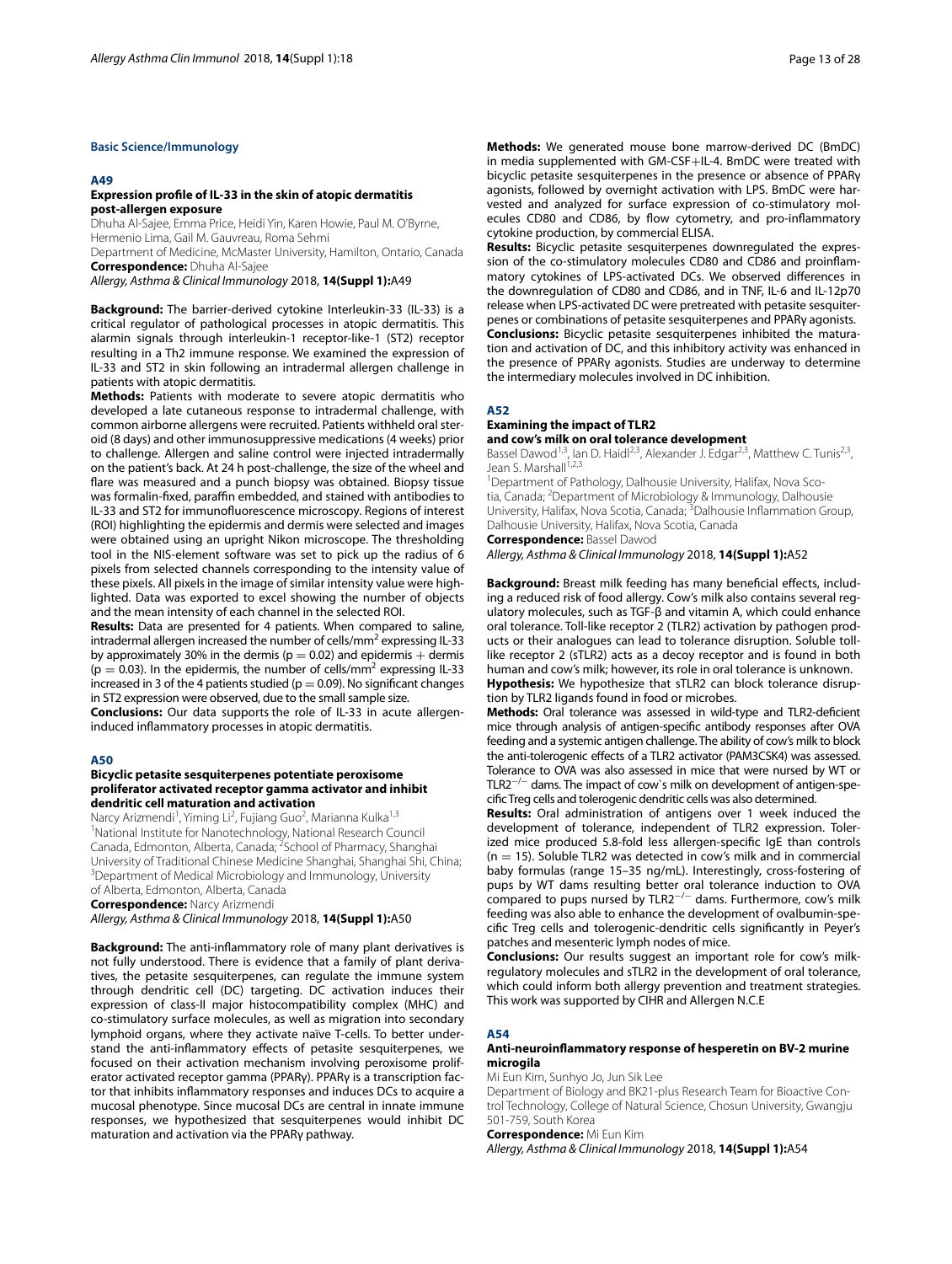**Background:** Neuroinfammation is a specifc immunological reaction in the central nerve system and is distinct from peripheral infammatory responses. It is induced by microglia, which is a resident phagocyte in the brain. Neuroinfammatory response is a defense system against exogenous antigens, but chronic neuroinfammation is involved in various neurodegenerative disorders. Hesperetin is present in the peel of citrus as one of the favonones. In previous studies, hesperetin has been shown to have anti-infammation, anti-cancer and anti-oxidant efects. However, the anti-neuroinfammatory efect of hesperetin on microglia is not well known.

**Methods:** BV-2 murine microglia cell line was used in this study. Cytotoxicity of heperitin on BV-2 was measured by MTT assay and NO production was evaluated by Griess assay. Expression of pro-infammatory genes and signal transduction protein were determined by RT-PCR and western blot analysis, respectively. Cytokine release was determined by ELISA.

**Results:** Heperetin reduced the LPS-induced no production at noncytotoxic concentration. Furthermore, hesperetin efectively inhibits mRNA expression of pro-infammatory molecules including TNF-α, iNOS, and IL-6 and IL-1β, and cytokines, IL-6. Hesperetin inhibited the phophorylation of p38 and ERK in LPS-activated BV-2 microglia.

**Conclusions:** These results suggest that hesperetin has an anti-neuroinfammatory efect on LPS-activated BV-2 murine microglia through the suppression of p38 and ERK phosphorylation.

# **A55**

#### **Mast cells enhance resistance against infuenza A in epithelial cells**

Kurtis Ng, Tae Chul Moon, Harissios Vliagoftis, Dean Befus Department of Medicine, University of Alberta, Edmonton, Alberta, Canada

**Correspondence:** Kurtis Ng

*Allergy, Asthma & Clinical Immunology* 2018, **14(Suppl 1):**A55

**Background:** The role of mast cells (MC) in host defences against infuenza A virus (FluA) is incompletely understood. We found that MC were resistant to productive FluA infection and suppress viral propagation in airway epithelial cells (AEC) in co-culture systems. We hypothesized that MC interact with AEC to produce a factor(s) that enhances antiviral capabilities, therefore reducing viral replication and release of infectious particles and enhancing AEC survival.

**Methods:** Our experimental model to investigate MC and AEC interaction during FluA infection involves a co-culture system with AEC (Calu-3) cultured on the membrane insert in the top chamber, and human MC (LAD2) in the bottom chamber. FluA infection was achieved by exposing AEC to A/PR/8/34 (H1N1; 0.04 MOI [multiplicity of infection]). Hemagglutination assay was used to assess viral propagation 3 days post infection. Supernatants of post-FluA experienced AEC-MC cocultures were collected for further investigation. Supernatants were treated to 65 and 100 °C for 30 min to investigate heat lability of antiviral activity. Fractionation of supernatants were performed using Centricon size exclusion flters (10 kDa). Ion exchange columns are used to further fractionate supernatant by molecular charge.

**Results:** In the presence of MC, AEC were found to release 3-fold less FluA particles. Supernatant from a FluA experienced AEC-MC co-culture exhibits an antiviral efect against FluA in AEC. Heat treatment of the supernatant suggest that the antiviral efect is sensitive to 100 °C but not 65 °C. Fractionation approaches suggest that the antiviral efect is larger than 10 kDa. Preliminary data from ion exchange suggest that anti-viral activity has a high net positive charge.

**Conclusions:** FluA experienced co-culture supernatant has antiviral activity mediated through a soluble factor(s) against FluA infection in AEC. Identifcation of the anti-viral factor(s) may foster novel approaches to enhancing FluA vaccination and therapeutic strategies.

# **A57**

#### **Incidence of primary immune defciency in Canada, 2016**

Robert B Hopkins<sup>1,2</sup>, Natasha Burke<sup>1,2</sup>, Antonio Giulivi<sup>3</sup>, David Barnes<sup>4</sup>, Ayman Kafal<sup>4</sup>, Daria O'Reilly<sup>1,2</sup>

<sup>1</sup> Department of Health Research Methods, Evidence, and Impact, McMaster University, Hamilton, Ontario, Canada; <sup>2</sup> Programs for Assessment of Technology in Health (PATH), Research Institute of St. Joseph's Hamilton, Hamilton, Ontario, Canada; <sup>3</sup>Department of Pathology and Laboratory Medicine, Faculty of Medicine, University of Ottawa, Ottawa, Ontario, Canada; 4 CSL Behring, Ottawa, Ontario, Canada

# **Correspondence:** Daria O'Reilly

*Allergy, Asthma & Clinical Immunology* 2018, **14(Suppl 1):**A57

**Background:** Primary Immune Defciency (PID) diseases constitute a group of disorders, usually genetic, that cause a malfunction in all or part of the immune system, thereby rendering the patient unable to fight off infections caused by everyday germs. Limited data on the epidemiology of PID is available for Canada. The objective was to estimate the incidence of PID in Canada in 2016.

**Methods:** We used mandatory standardized national administrative data from 10 fscal years FY2006/2007 to FY2015/2016 to identify PID cases from acute care admissions, emergency visits, day surgery and hospital-based clinics. Incidence is defned as the presence of a PID ICD-10-CA code of D80-D84, D89.3, or D89.8 in FY2015/2016 without any PID code in the previous 9 years. Data coverage varies by province, and results are reported separately for provinces with admission and day surgery data only (all provinces except Quebec and British Columbia), for Ontario which additionally has emergency room visit data, and for Alberta which additionally has emergency and hospital-based medical clinics data.

**Results:** In Canada, in FY2015/2016, the incidence of PID based on admissions and day surgery was 3.4/100,000 population. After adding emergency room visits, the incidence was 4.0/100,000 population. Adding medical clinics data increased the incidence to 13.9/100,000 population (15.7 women, 12.2 men) which when extrapolated to the Canadian population represents 5354 new cases of PID annually. The average age of incidence was 44.5 years (standard deviation 26 years), with 53% women.

**Conclusions:** Using a robust approach for data collection, this study provides previously unavailable estimates of the incidence of PID in Canada, which were higher than expected. This may have important implications for treatment of PID, as there is a lifelong risk of recurrent infections which may lead to permanent organ damage and reduced life expectancy.

#### **A58**

#### **The novel characterization of eosinophil progenitors in the skin of atopic dermatitis patients following intradermal allergen challenge**

Emma Price, Dhuha Al‑Sajee, Sai Sakktee Krisna, Michael Aw, Michelle Yee, Karen Howie<sup>1</sup>, Caroline Munoz, Paul M. O'Byrne, Hermenio Lima, Roma Sehmi, Gail M Gauvreau

Department of Medicine, McMaster University, Hamilton, Ontario, Canada **Correspondence:** Emma Price

*Allergy, Asthma & Clinical Immunology* 2018, **14(Suppl 1):**A58

**Background:** In atopic dermatitis (AD), systemic and local eosinophilia is thought to contribute to disease initiation and progression. In chronic allergic infammatory diseases, tissue eosinophilia may arise from recruitment of mature cells in response to local chemoattractant production such as eotaxin, or through in situ diferentiation of eosinophil lineage-committed progenitors (EoP), driven by growth factors such as IL-5. We have previously reported this latter mechanism in subjects with atopic airway diseases. Currently, little is known about the presence of EoP in the skin of patients with AD, or the importance of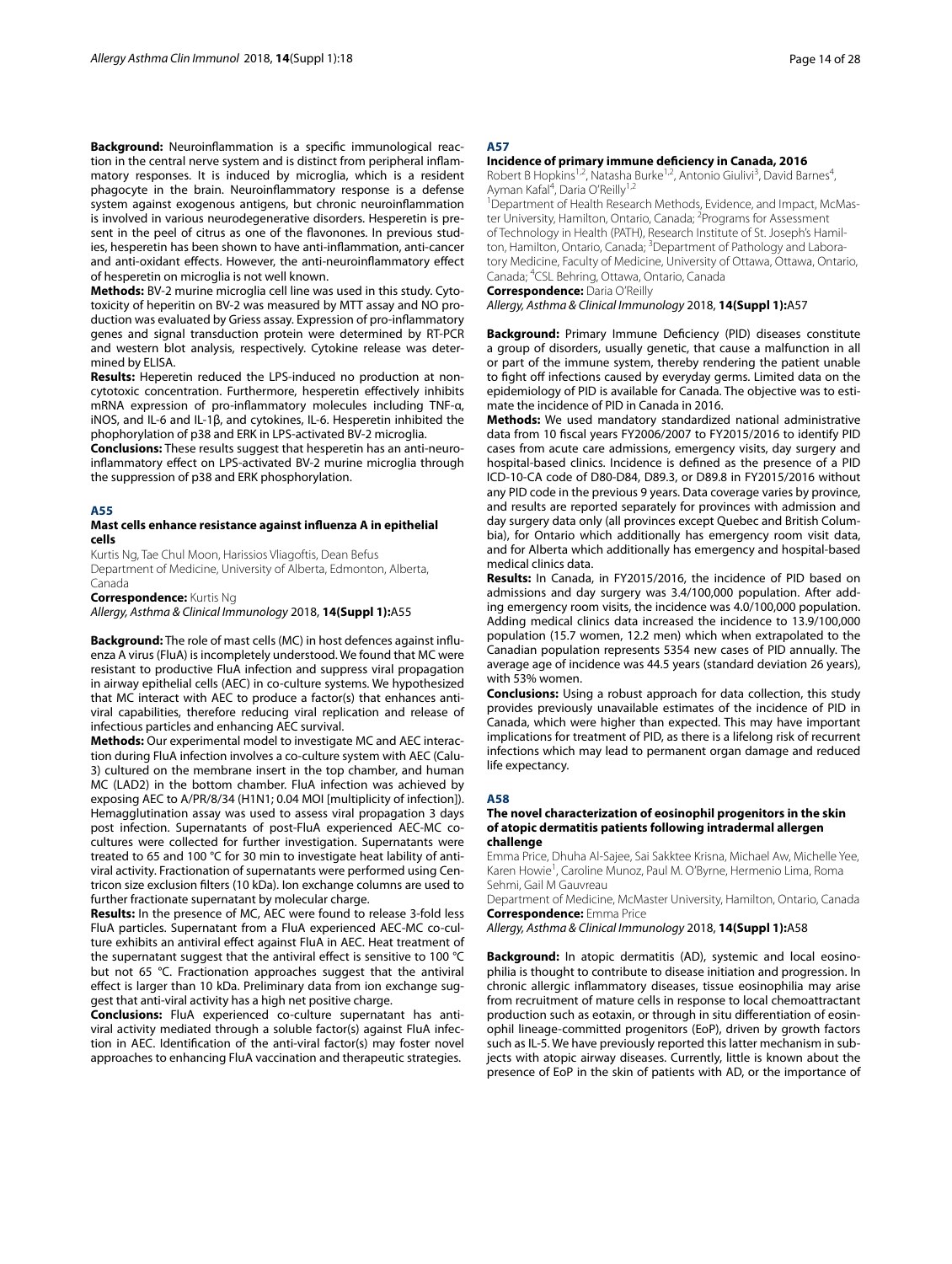these cells in the pathogenesis of AD. This study aims to quantify EoP in the allergen induced late cutaneous response.

**Methods:** Subjects with severe AD and a positive allergen prick test were recruited  $(n = 4)$ . After 8 days of systemic steroid washout, intradermal challenge was performed with allergen and saline control. The late cutaneous response was measured at 24 h post challenge and biopsied. A 4 mm skin biopsy was formalin-fixed, paraffin embedded and stained with hematoxylin and eosin for eosinophils. Immunofuorescence staining was performed using fuorochrome linked antibodies to CD34-FITC, IL-5Rα-Cy5, and Von Willebrand factor-TRITC. Using Nikon Imagine Software Analysis, the papillary dermis was examined for EoP (CD34+/IL-5Rα+) cells that were Von Willebrand negative. A paired t-test was performed on the data.

**Results:** We identifed the presence of both CD34+/IL-5Rα+ cells and mature eosinophils in skin biopsies with perivascular organization. There was a significant increase in EoP ( $p < 0.05$ ) and mature eosinophils ( $p < 0.05$ ) 24 h post-allergen compared to diluent control.

**Conclusions:** Intradermal allergen challenge induces an increase in eosinophil lineage-committed progenitor cells and mature eosinophils in atopic dermatitis skin. Local in situ maturation may play a role in development of tissue eosinophilia in patients with atopic dermatitis.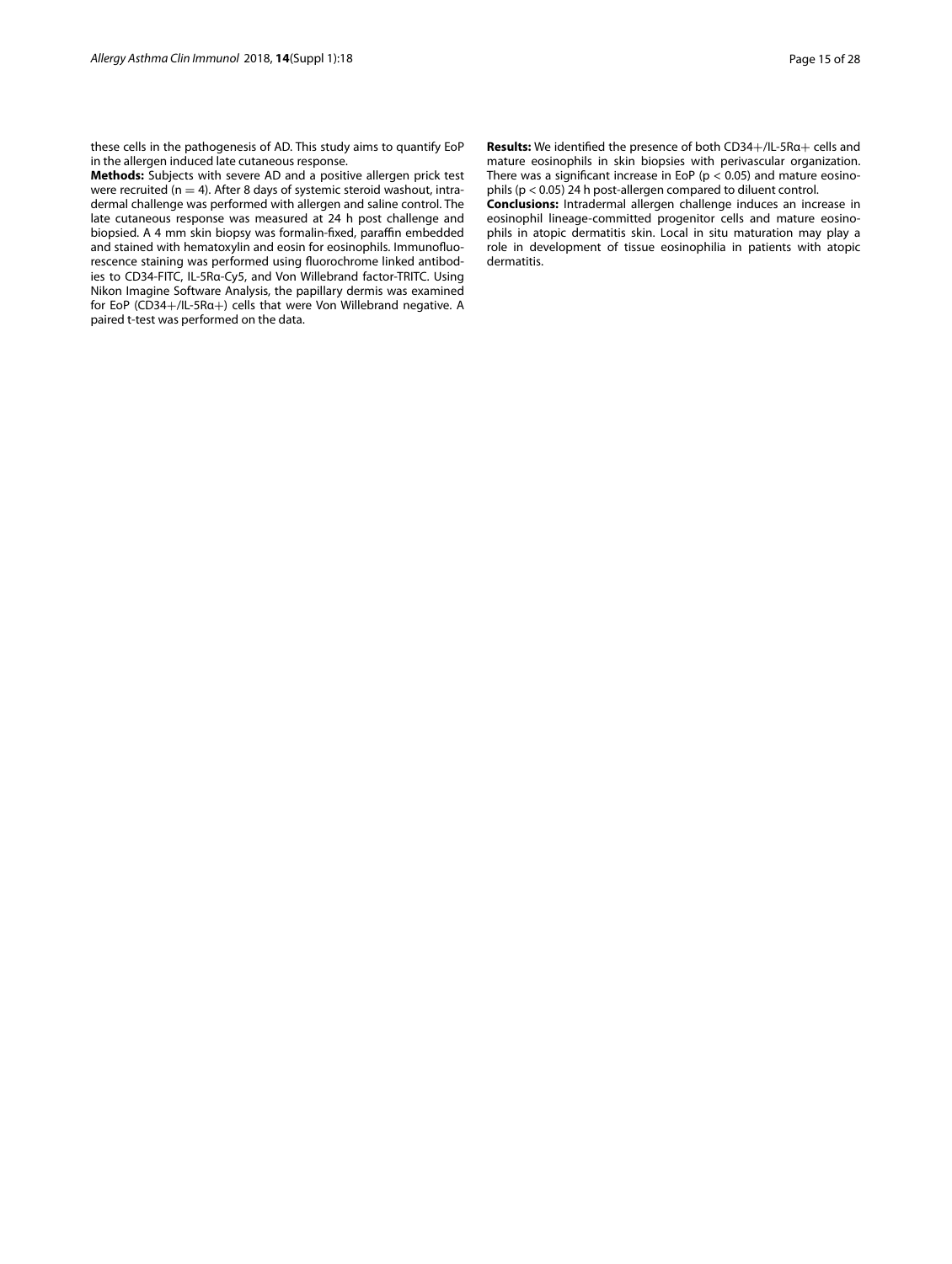# **Other Allergy/Immunology**

#### **A60**

# **Omalizumab in the treatment of chronic inducible urticaria: experience from the allergy and immunology clinic at Centre Hospitalier de l'Université de Montréal (CHUM)**

Catherine Besner Morin<sup>1</sup>, Hugo Chapdelaine<sup>2</sup>

<sup>1</sup>Department of Dermatology, Université de Montréal, Montreal, Quebec, Canada; <sup>2</sup>Department of Allergy and Immunology, Université de Montréal, Montreal, Quebec, Canada

**Correspondence:** Catherine Besner Morin

*Allergy, Asthma & Clinical Immunology* 2018, **14(Suppl 1):**A60

**Background:** Omalizumab is an anti-immunoglobulin E approved for the treatment of chronic spontaneous urticaria (CSU). Although its efficacy profle against CSU has been well documented in the literature, fewer reports have focused on chronic inducible urticarial (CindU).

**Methods:** Patient charts were reviewed at the allergy and immunology department of the University of Montreal for cases of urticarial treated with Omalizumab. In this patient population with a diagnosis of chronic urticarial, only 8 corresponded to CindU and were included in this case series. Patients were started at a dosage of 300 mg every 4 weeks with further adjustments of dosage or frequency depending on the symptomology reported during follow-up visits. Response to treatment was graded with the Urticaria Activity Score (UAS7) ranging from 0 to 42 and Chronic Urticaria-Quality of Life (CU-QoL) ranging from 23 to 115.

**Results:** CindU cases presented in diferent forms (cold, delayed pressure, solar, dermographism, cholinergic). From 8 patients, 3 remained on the initial treatment regimen, 1 was allowed to lower the dose to 150 mg and 4 required an increase in dosage or frequency, of which 3 received more than 600 mg. UAS7 scores ranged from 0 to 11 with a mean of 3.9 and a median of 2.0. CU-QoL scores ranged from 23 to 34, with a mean of 27.3 and a median of 25.5. When results were considered in function of the modifed physician global assessment, 5 patients measured as clear to almost clear and 3 as partial responders. No patients showed limited or no response to treatment. Side efects were minimal.

**Conclusions:** In conclusion, we report 8 cases with various types of chronic inducible urticarial that safely and satisfactorily responded to Omalizumab. Dosage and frequency were adapted to patients' symptomology. This fexibility helped patients to achieve complete to partial response to treatment.

# **A61**

#### **Rush and ultrarush venom immunotherapy in very young children**

Ana Copaescu<sup>1,2</sup>, François Graham<sup>1,2</sup>, Philippe Bégin<sup>1,2</sup>, Jonathan Lacombe-Barrios<sup>2</sup>, Kathryn Samaan<sup>2</sup>, Jean Paradis<sup>1</sup>, Louis Paradis<sup>1,2</sup>, Anne Des Roches<sup>2</sup>

<sup>1</sup> Allergy and Immunology, Centre Hospitalier de l'Université de Montréal, Hôpital Notre-Dame, Montreal, Quebec, Canada; <sup>2</sup>Allergy and Immunology, Centre Hospitalier Universitaire Sainte‑Justine, Montreal, Quebec, Canada

**Correspondence:** Ana Copaescu

*Allergy, Asthma & Clinical Immunology* 2018, **14(Suppl 1):**A61

**Background:** Hymenoptera stings are a major cause of fatal anaphylaxis in children. Accelerated venom immunotherapy (VIT) schedules are more convenient and offer faster protection than conventional VIT. Although well studied in older children and adults, safety data in very young children is sparse.

**Methods:** Between 2013 and 2016, 12 patients aged 16 months to 6 years received rush ( $n = 6$ ) or ultrarush ( $n = 6$ ) VIT at the allergy clinic of the Ste-Justine Hospital Center. Patients' mean age was 5 years, and 9 of the 12 (75%) were boys. At initial insect sting, 1 patient (8%) had a grade 1 reaction, 9 (75%) had grade 2 reactions, and 2 (17%) had grade 3 reactions as per Brown's criteria. All patients had at least one positive skin test to standardized venom extracts of bee, wasp, yellow jacket, yellow hornet, and white face-hornet (Jubilant HollisterStier LLC, Spokane, Washington, USA). Four out of 12 (33%) were administered rush

or ultrarush VIT to mixed vespid, 6 of the 12 (50%) to mixed vespid and wasp, and 2 of the 12 (17%) to bee venom. We systematically premedicated all patients with antihistamines 1 h before the desensitization. Patients undergoing the ultrarush protocol were additionally premedicated with prednisone (1 mg/kg) to reduce delayed local reactions. All of the children were observed up to 2 h after the last injection.

**Results:** Out of the 12 patients, none had any systemic reactions during buildup and maintenance doses. Only local reactions less than 10 cm were reported. One patient was restung and did not present any reaction during maintenance doses.

**Conclusions:** Although this cohort represents a small amount of patients under the age of 6, they support the conclusion that rush and ultrarush VIT schedules are safe in this very young age group.

# **A62**

# **Rituximab desensitizations: the Halifax experience**

Pascale Dupuis<sup>1</sup>, Lori A. Connors<sup>1,2</sup>, Gina A. Lacuesta<sup>2</sup> <sup>1</sup>Department of Medicine, Dalhousie University, Halifax, Nova Scotia, Canada; <sup>2</sup>Halifax Allergy and Asthma Associates, Halifax, Nova Scotia, Canada

**Correspondence:** Pascale Dupuis

*Allergy, Asthma & Clinical Immunology* 2018, **14(Suppl 1):**A62

**Background:** Rituximab is a monoclonal antibody targeted at CD20. It is used in chemotherapeutic regimens in several malignancies, as well as in a variety of autoimmune diseases, given its effects on B cells. Often, if a patient develops allergy to rituximab there are no alternative treatments, or the alternative is not as efective. There are published protocols for rituximab desensitization available but we were not able to fnd any case reports of their use in Canada.

**Case presentation:** Patient 1 is a 29 year old female with a longstanding history of systemic lupus erythematosus (SLE), complicated with hypertension and signifcant lupus nephritis. The patient had failed multiple therapeutics for SLE and was doing well on rituximab, until she developed Type 1 and Type III hypersensitivity to the drug. With pre and post-medications she was successfully desensitized to rituximab, using a 12-step protocol.

Patient 2 is a 70 year old female who presented with urticaria and respiratory symptoms during rituximab infusion for management of eosinophilic granulomatosis with polyangiitis. The patient was successfully desensitized to rituximab, using a 12-step protocol. Both patients were managed in an Intermediate Care setting as inpatients.

**Discussion:** In our patients, rapid desensitization to rituximab was well tolerated. The protocols were successfully completed. For one patient, desensitization was successful in preventing Type I and Type III hypersensitivity. For one patient, the frst desensitization produced mild symptoms. Subsequent desensitizations have not produced any signifcant reactions. There are some challenges in arranging inpatient beds for these desensitizations, which has afected the timeliness of their drug dosing. A multidisciplinary approach was necessary to establish a protocol for our institution.

**Conclusions:** Rituximab desensitization can be safely done in a monitored setting with close supervision by an allergist.

**Consent:** Written consent was obtained from both individuals involved.

#### **A63**

# **An in depth look at the medical management of hereditary angioedema through a Canadian**

Lisa Fu<sup>1</sup>, Amin Kanani<sup>2</sup>, Gina Lacuesta<sup>3</sup>, Susan Waserman<sup>4</sup>, Stephen Betschel

<sup>1</sup>Department of Medicine, Division of Clinical Immunology and Allergy, University of Toronto, Toronto, Ontario, Canada; <sup>2</sup> Division of Allergy and Immunology, Department of Medicine, University of British Columbia, Vancouver, British Columbia, Canada; <sup>3</sup>Department of Medicine, Dalhousie University, Halifax, Nova Scotia, Canada; 4 Division of Clinical Immunology Allergy, McMaster University, Hamilton, Ontario, Canada **Correspondence:** Lisa Fu

*Allergy, Asthma & Clinical Immunology* 2018, **14(Suppl 1):**A63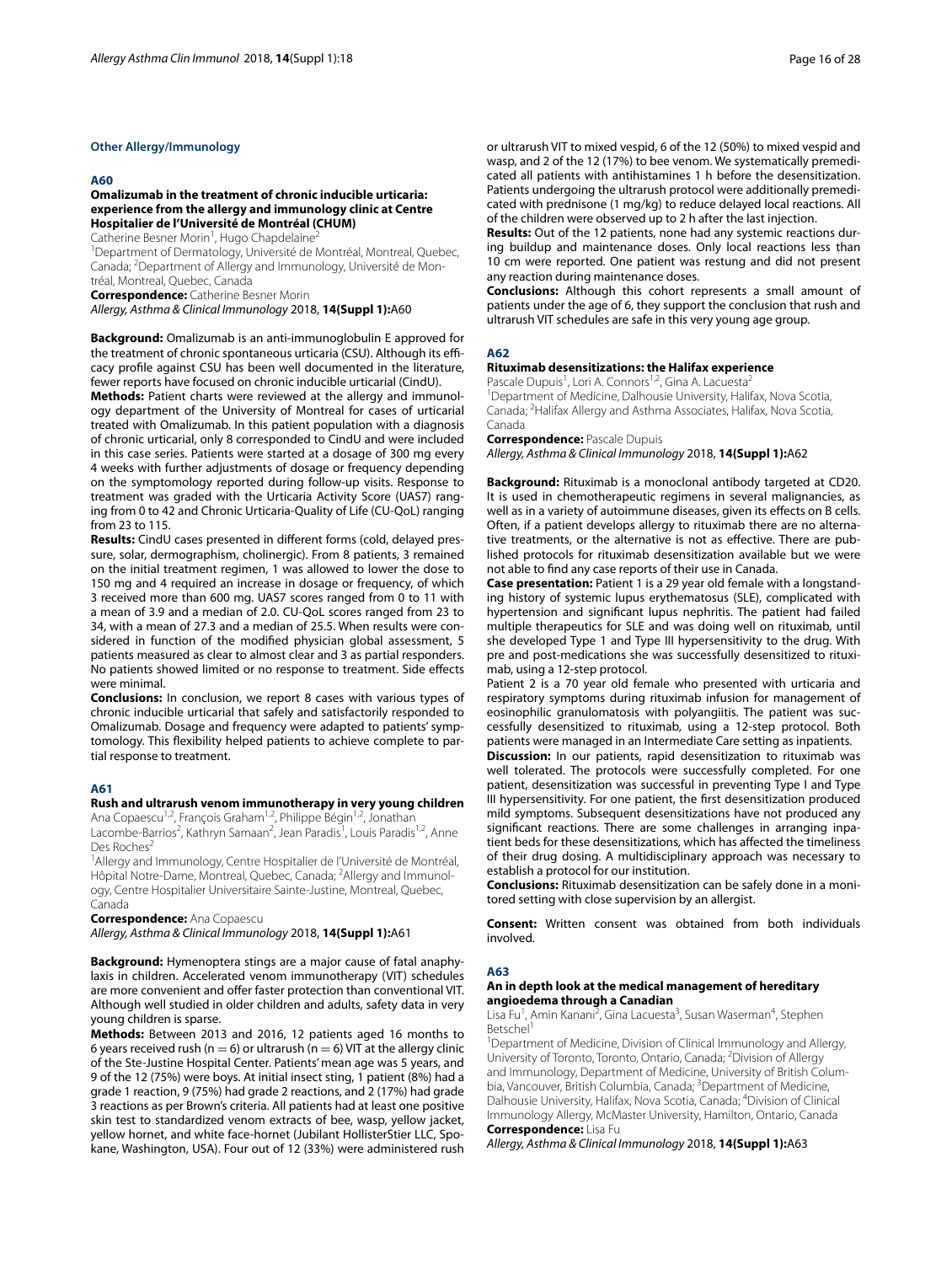**Background:** Hereditary angioedema (HAE) is a rare disease that has signifcant morbidity and may be potentially fatal due to airway obstruction. Our study aimed to determine how Canadian physicians diagnose and treat HAE.

**Methods:** A survey was designed to determine HAE practice patterns amongst Canadian physicians. These physicians were identifed by sending the survey to members of three physician organizations: the Canadian Hereditary Angioedema Network, the Canadian Society of Clinical Immunology and Allergy, and the Canadian Hematology Society.

**Results:** Thirty-six physicians responded to the survey. Thirty-four physicians were included in the analysis. The majority of referrals to HAE treating physicians were from family and emergency room physicians. The most common sites of swelling reported by patients to physicians were facial, peripheral and abdominal. A mean of 53.9% of HAE-Type 1 and II patients and 53.4% of HAEnC1INH patients were on long term prophylaxis. A mean of 41.9, 19.4 and 93.5% of respondents had some patients on danazol, tranexamic acid and C1-inhibitor respectively. The majority of physicians felt severity and frequency of attacks were the most important determinants in deciding when to use prophylaxis. A mean of 88.2% of physicians used C1-inhibitor to treat acute attacks and 79.4% used icatibant. A mean of 91.4 and 94.3% of respondents felt very or extremely confdent using C1-inhibitor for prophylaxis and for acute attacks respectively. A mean of 71.4% of physicians felt very or extremely confdent in using icatibant. All respondents were aware of HAE guidelines. Respondents felt a further need for guidance when managing HAE in pregnancy, and pediatric patients.

**Conclusions:** Physicians are using guidelines to support their practice, and using agents suggested by guidelines with confdence. C1-inhibitor is being used widely for prophylaxis, as well as acute treatment of attacks along with icatibant. However, certain special patient populations may require additional focus in future guidelines.

#### **A64**

# **Diagnosis of macrolide allergy through graded oral challenge**

Sofianne Gabrielli<sup>1</sup>, Bahar Torabi<sup>1</sup>, Christine Lejtenyi<sup>1</sup>, Elaine Medoff<sup>i</sup>, Moshe Ben-Shoshan<sup>1</sup>

<sup>1</sup> Division of Pediatric Allergy and Clinical Immunology, Department of Pediatrics, McGill University Health Centre, Montreal, Quebec, Canada **Correspondence:** Sofanne Gabrielli

*Allergy, Asthma & Clinical Immunology* 2018, **14(Suppl 1):**A64

**Background:** Macrolides are commonly used antibiotics in children, however there are no standardized skin tests available for diagnosis of allergy. While up to 3% of children report reactions to macrolides, it is not clear how many have a true allergy. Our aim was to assess the risk of macrolide allergy in patients through the use of a graded oral challenge.

**Methods:** All children referred to the Montreal Children's Hospital for potential antibiotic allergy were recruited for the LAACTAM study between March 2013 and 2017. A standardized survey with questions on treatment, symptoms, and associated factors was flled and an oral challenge (10 and 90% of the oral dose) was conducted at the clinic visit. The patients were contacted annually to query on subsequent antibiotic use and associated reactions. Multivariate logistic regression was used to estimate factors associated with a positive oral challenge. **Results:** Seventy-seven patients with a reported allergy to macrolide antibiotics were recruited, with 79.2% (95% CI, 71.4%, 88.5%) reporting a reaction to clarithromycin and 19.5% (95% CI, 11.7%, 28.7%) to

azithromycin. The majority of the reactions were isolated to the skin and occurred within 3 days of starting treatment. Among 68 patients who underwent an oral challenge, 3 patients (4.4% [95% CI, 1.5%, 9.4%]) had a positive challenge, of which all were immediate reactions. A positive oral challenge to a macrolide antibiotic was associated with older age (OR 1.03 [95% CI, 1.01, 1.04]) while adjusting for sex, type of macrolide, history of known food allergy, drug allergy, and asthma.

Among the 65 patients with negative oral challenge eligible for follow-up, 48 (73.8%) patients responded. Of the contacted patients, 15 (31.3%) reported macrolide antibiotic use and 1 patient (6.7% [95% CI, 0.3%, 34.0%]) reacted to subsequent treatment.

**Conclusions:** Graded oral challenges can be used to safely diagnose macrolide antibiotic allergy. The risk of subsequent reaction among those with a negative challenge is almost 7%. Guidelines establishing the diagnosis of macrolide allergy are required to appropriately manage these patients.

#### **A65**

#### **Cytokine profle of Th1 and Th2 cells following T cell polarization in high and low atopic risk umbilical cord blood mononuclear cell samples**

Mallory Gallant<sup>1,2</sup>, Mark W. Tenn<sup>1,2</sup>, Jenny Thiele<sup>1,2</sup>, and Anne K. Ellis<sup>1,2</sup> <sup>1</sup> Departments of Medicine and Biomedical & Molecular Sciences, Queen's University, Kingston, ON, Canada; <sup>2</sup>Allergy Research Unit, Kingston General Hospital, Kingston, ON, Canada

**Correspondence:** Mallory Gallant

*Allergy, Asthma & Clinical Immunology* 2018, **14(Suppl 1):**A65

**Background:** Individuals with atopic disorders tend to have a decreased ratio of Th1 to Th2 cells, known as a "Th2 shift". The dynamic balance between Th1 and Th2 cells in combination with their functionality in early life has not been thoroughly investigated, and may serve as an important predictor of atopic disease. We investigated this prospect by examining cytokine production of newly polarized Th1 and Th2 cells from umbilical cord blood mononuclear cell (CBMC) samples from mothers with and without self-reported allergic disease.

**Methods:** CBMC samples were collected and cryo-preserved from consenting mothers with self-reported allergy (high atopic risk (HR)  $n = 4$ ) or no allergy (low atopic risk (LR)  $n = 3$ ). Non-adherent mononuclear cells were isolated from thawed samples and cultured for 7 days under Th1 (Interleukin (IL) 12, IL-2, and anti-IL4), Th2 (IL-4, IL-2, and anti-IL-12), and non-polarizing (IL-2, anti-IL-4 and anti-IL-12) conditions. Culture supernatants were extracted and cytokine concentrations were quantifed via Bio-Plex Pro™ Human Cytokine 17-plex Assay. **Results:** IL-1β, IL-7, IL-8, IL-12, IL-17, IFN-γ, and TNF-α were signifcantly increased in Th1 cultures when compared to the Th2 polarizing condition (all  $p < 0.05$ ). Significantly elevated IL-5 and IL-13 levels were observed in Th2 supernatants versus Th1 supernatants (all p < 0.05). HR participants generated numerically higher levels of IL-8 and IL-10 (p = 0.58 and p = 0.21 respectively), and decreased levels of IFN- $\gamma$  $(p = 0.19)$  when compared to LR counterparts.

**Conclusion:** The polarization culture conditions induced skewing towards a Th1 or Th2 cell phenotype with respect to cytokine concentrations. Given the small sample size of HR and LR participants, only weak trends for cytokine secretion were observed. Experiments with additional participants will improve power and confrm reproducibility of results in order to further address the potential of cytokine profling in early life as a predictor of atopic disease.

#### **A66**

#### **IVIG for recurrent pregnancy loss and recurrent implantation failure: experience at the MUHC**

Geneviève Genest<sup>1</sup>, Carl A. Laskin<sup>2</sup>, Phil Gold<sup>1</sup> <sup>1</sup>Department of Allergy-Immunology, McGill University, Montreal, Quebec, Canada; <sup>2</sup>Department of Medicine and Obstetrics, University of Toronto, Toronto, Ontario, Canada **Correspondence:** Geneviève Genest

*Allergy, Asthma & Clinical Immunology* 2018, **14(Suppl 1):**A66

**Background:** IVIg is a potential therapy for immune-mediated recurrent pregnancy loss (RPL) and implantation failure (RIF). Due to study heterogeneity and lack of biomarkers to diagnose immune mediated reproductive failure (IMRF), IVIg remains controversial. To take advantage of IVIg's immunomodulatory potential, we believe that it must be given at sufficient doses before implantation. We have developed a standardized protocol for patients with suspected IMRF.

**Methods:** Single center pilot study conducted at McGill's Immunology Clinic. We included patients 18–42 with  $>$  4 miscarriages or  $>$  3 failed embryo transfers (ET). IVIg (or equivalent doses of scIg)) 600–800 mg/ kg was administered 5–10 days before embryo transfer. If successful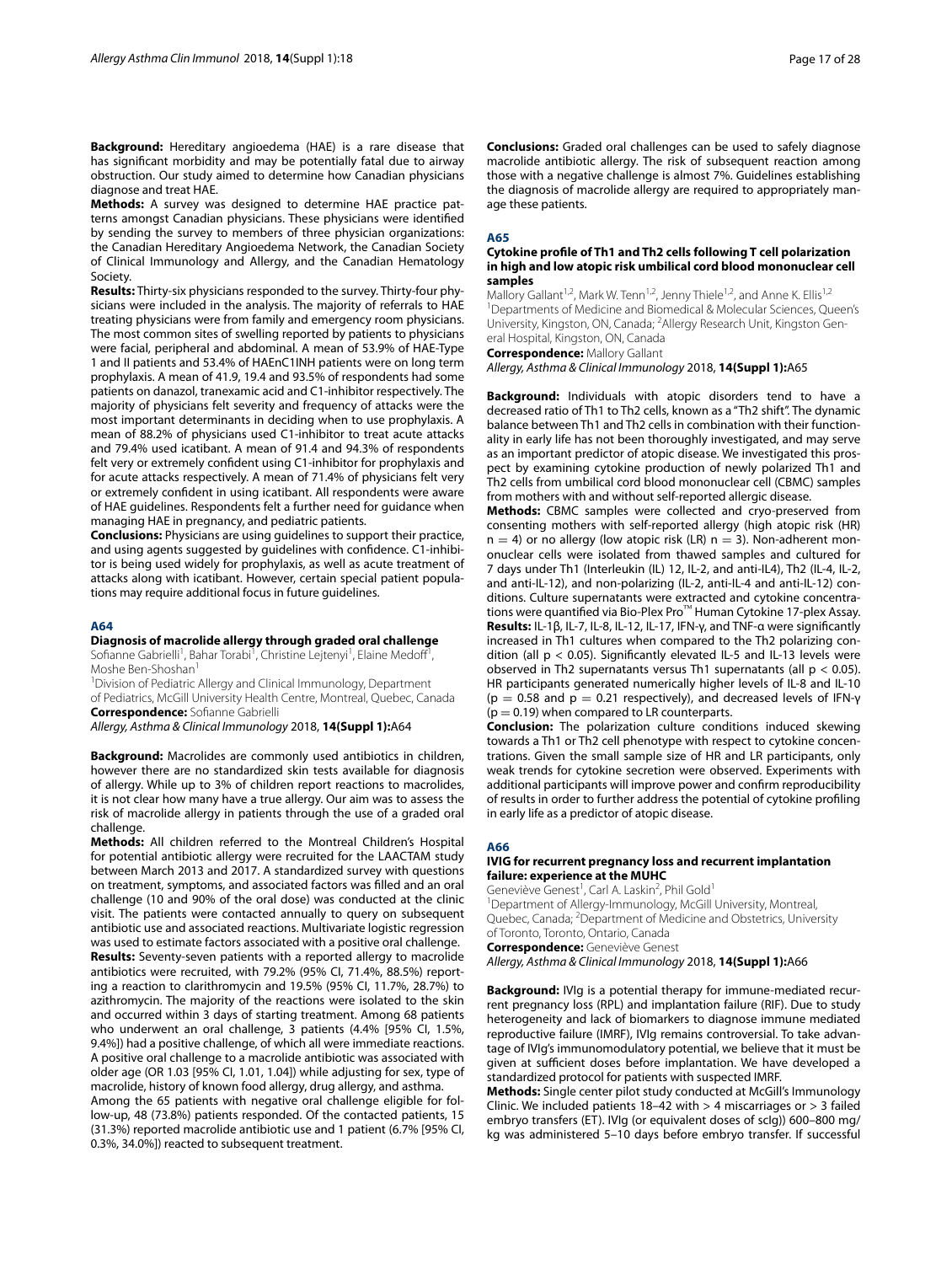pregnancy ensued, IVIg was given monthly until 32 weeks. We prospectively followed patients during pregnancy and 1 month after delivery to determine the efficacy and safety of IVIg.

**Results:** 15 patients were included. 13/15 (86%) have delivered healthy offspring; 2/15 (13%) failed their ET. In the subgroup analysis, successful outcomes occurred in 7/9 (77%) patients with primary RIF, 2/2 (100%) with secondary RIF, 3/3 (100%) with primary PRL and 1/1 (100%) with secondary RPL. IVIg related side effects included 6/15 (40%) reports of mild post-infusion headaches; one patient developed hypotension and chills during her frst IVIg infusion but tolerated scIg. IVIg was discontinued prematurely in 2 patients, one because of hospitalization for renal colic and another developed prolonged hypotension at needle insertion. Obstetrical complications were reported in 2 patients, one delivered prematurely at 34 6/7 weeks because of HELLP syndrome, another developed preterm labour at 27 weeks but delivered a healthy child at term. There was one fetal anomaly reported; one child was born with mild benign hydrocephalus.

**Conclusions:** Our IVIg protocol appears to be safe and may be efective for patients with suspected IMRF undergoing IVF and our results justify the need for a properly designed RCT.

#### **A67**

# **Canadian Immunodefciency Patients Organization (CIPO) survey of Canadian patients with primary immunodefciency disease**

Whitney Goulstone, Erin Tough

Canadian Immunodefciencies Patient Organization (CIPO), Hasting, Ontario, K0L 1Y0, Canada

**Correspondence:** Whitney Goulstone

*Allergy, Asthma & Clinical Immunology* 2018, **14(Suppl 1):**A67

**Background:** Primary immunodefciency diseases (PIDs) represent a signifcant collection of immune system disorders that increase susceptibility to infection, which in some cases are serious or lifethreatening. Patients with PID often require immunoglobulin G (IgG, commonly referred to as Ig) replacement therapy to prevent infections and associated comorbidities. PID treatment, in addition to symptoms and associated social and emotional impacts, has a signifcant impact on patients' quality of life (QoL).

**Methods:** The authors conducted a cross-sectional survey to measure health-related QoL in a cohort of patients with PID. Eligible participants were identifed through the Canadian Immunodefciencies Patient Organization (CIPO). The questionnaire consisted of 61 questions that covered patient-reported outcomes including diagnosis, QoL, treatment regimes, and communication.

**Results:** Surveys were returned by 149 patients with PID. Participants conveyed signifcant impact on QoL including personal, occupational, fnancial, emotional, and social impacts as a result of PID symptoms, risks, and treatment logistics, limitations, and side efects. The most common diagnoses were related to B-Lymphocyte disorders (60.4%). Common treatments include intravenous immunoglobulin (IVIg; in hospital) and subcutaneous immunoglobulin (SCIg; at home), in addition to antibiotics and antifungals as required. Respondents reported feeling "average" before treatment on a scale of 0–10 (mean 5.46  $\pm$  2.23) with increased health after treatment (mean 6.66  $\pm$  2.32). Respondents felt current treatment was convenient (mean 8.22  $\pm$  1.94) and were comfortable with self-infusions (mean  $6.96 \pm 3.46$ ).

**Conclusions:** Patients with PID are not uncommon in the Canadian community, and in these patients PID is associated with a signifcant impairment in QoL. Experiences range with regards to a particular treatment's advantages and disadvantages, cost, travel, and convenience. Respondents hope to achieve improved QoL through the following solutions: better treatment, improved infusions, gene modifcation, more research and clinical trials, a cure, and education and outreach. Improved fnancial, medical, and social supports were also requested.

# **A69**

#### **Predictors of prognosis for chronic idiopathic urticaria**

Christina M. Huang<sup>1</sup>, Wilma M. Hopman<sup>2</sup>, and Rozita Borici-Mazi<sup>3</sup> <sup>1</sup>School of Medicine, Queen's University, Kingston, Ontario, Canada;<br><sup>2</sup>Clinical Besearch Centre, Kingston Health Sciences Centre: Departr <sup>2</sup>Clinical Research Centre, Kingston Health Sciences Centre; Department of Public Health Sciences, Queen's University, Kingston, Ontario, Canada; 3 <sup>3</sup> Division of Allergy & Immunology, Department of Medicine, Queen's University, Kingston, Ontario, Canada

**Correspondence:** Christina M. Huang

*Allergy, Asthma & Clinical Immunology* 2018, **14(Suppl 1):**A69

**Background:** Chronic idiopathic urticaria (CIU) is characterized by wheals and itching for at least 6 weeks with no identifable cause. Previous studies have suggested a relationship between female gender, asthma and CIU, but little is known about the predictors of prognosis. The purpose of this study was to determine the predictors of disease outcome for patients with persistent CIU.

**Methods:** This was a retrospective chart review of patients 18 years of age and older with persistent CIU (at least 3 clinic visits) seen in the Outpatient Allergy Clinic at Kingston Health Sciences Centre. Patients exhibiting symptoms of physical urticarias were excluded. Patients' demographics, clinic visits, disease duration and outcome, comorbidities, angioedema, triggers, allergies, medications used, and results of work up were recorded. A two-level disease outcome was used, where "controlled" was defined as urticaria-free patients, on or off medication. Those who relapsed after a period of remission or had persistent symptoms despite medications were considered "uncontrolled". Analyses included Chi square tests, independent samples t-tests, and a multivariable logistic regression. This study was approved by Queen's University Ethics Committee.

**Results:** Of the 98 patients included, 83% (81/98) were females. The average age, duration of disease, and number of clinic visits were 51.18  $\pm$  15.12 years, 45.13  $\pm$  69.9 months, and 4.63  $\pm$  2.61, respectively. There was a trend between age and disease outcome, as prognosis was worse in younger patients ( $p = 0.077$ ). A greater proportion of males obtained control of their disease (82.4%) as compared to females (64.2%) ( $p = 0.147$ ). Female patients used significantly more medications then males to control their symptoms (2.77 vs 2.0,  $p = 0.026$ ). Patients with co-existing asthma experienced significantly worsened outcomes as compared to non-asthmatics ( $p = 0.04$ ).

**Conclusions:** In adults with persistent CIU, younger female asthmatics were less likely to gain control of disease. Physicians should have a lower threshold for escalating treatment strategies for this patient population.

#### **A70**

# **Phenotypes, endotypes and biomarkers of hypersensitivity reactions to 16 monoclonal antibodies: Management with desensitization in 104 patients**

Ghislaine A.C. Isabwe<sup>1,2</sup>, Marlene Garcia-Neuer<sup>1</sup>, Leticia De Las Vecillas Sanchez<sup>1,3</sup>, Donna M. Lynch<sup>1</sup>, Kathleen Marquis<sup>1</sup>, Mariana Castells<sup>1</sup> 1 Division of Rheumatology, Immunology and Allergy; Department of Medicine, Brigham and Women's Hospital, Harvard Medical School, Boston, Massachusetts, USA; <sup>2</sup> Division of Allergy and Immunology; Department of Pediatrics, Centre Hospitalier Universitaire de Sherbrooke, Université de Sherbrooke, Sherbrooke, Quebec, Canada;<sup>3</sup>Department of Allergy, Marqués de Valdecilla University Hospital-IDIVAL, Santander, Spain

# **Correspondence:** Ghislaine A.C. Isabwe

*Allergy, Asthma & Clinical Immunology* 2018, **14(Suppl 1):**A70

**Background:** Increase in hypersensitivity reactions (HSRs) have been observed with the use of monoclonal antibodys (mAbs) and has prevented the use of frst-line therapies. The current classifcation of HSRs to mAbs do not conform to current clinical presentations. Management of HSR to mAbs includes desensitization which provides a safe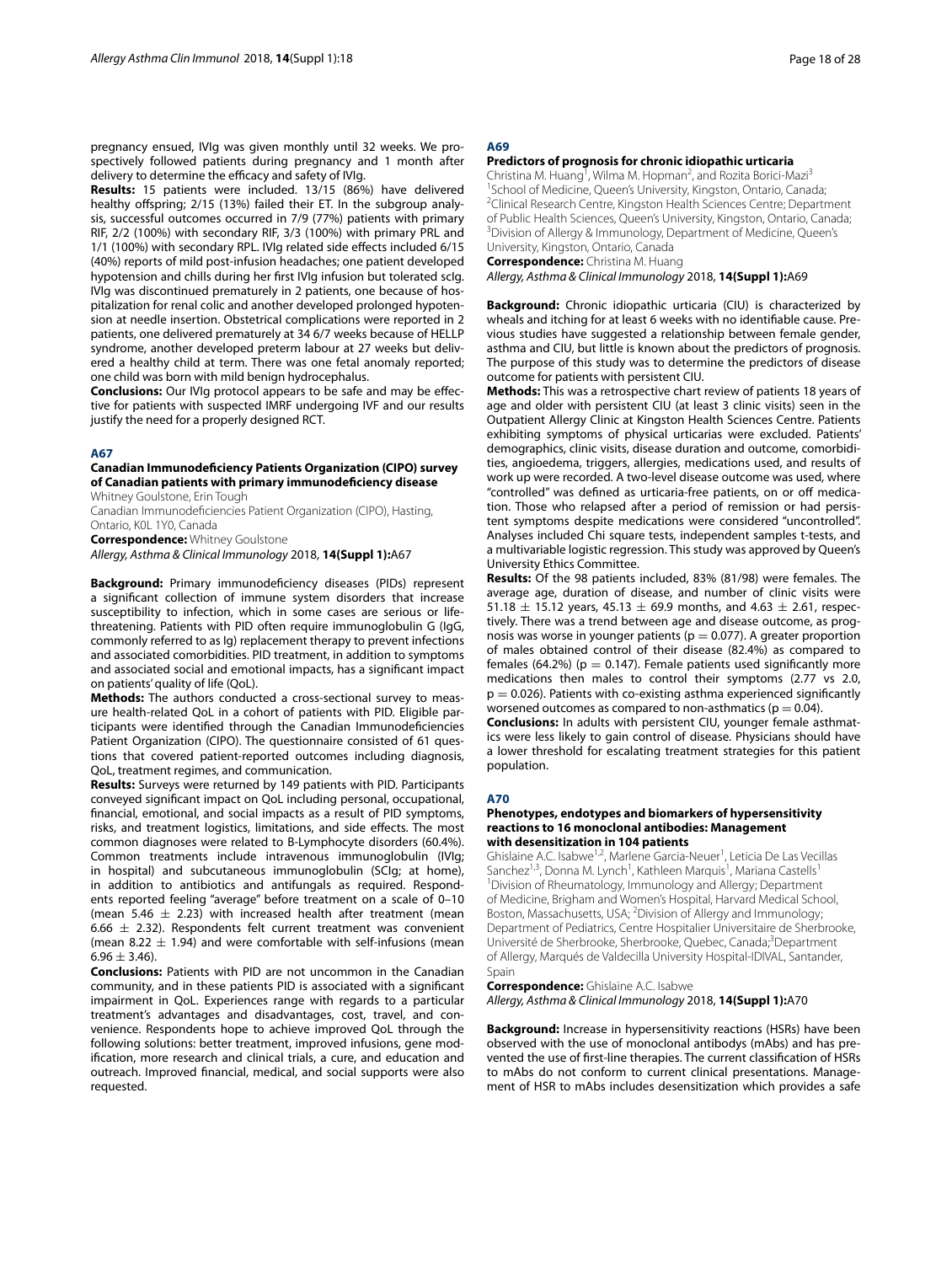and efficient avenue for their re-introduction. Our objective is to propose a new classifcation for HSRs to mAbs and provide new insight into their management with desensitization.

**Methods:** We reviewed the characteristics of the presentation of initial HSRs for 104 patients, skin testing, biomarkers and the outcomes of their management with 526 desensitizations.

**Results:** The initial reaction phenotypes included type I (IgE/non IgE mast cell activation) in 65 (63%), cytokine-release in 14 (13%), mixed reactions (Type I/cytokine) in 22 (21%) and delayed type IV in 3 (3%) patients. Skin testing was performed for 10 mAbs in 58 patients. A positive skin test was associated with severe initial reaction (p-value 0.0088). IL-6 was elevated in 8 patients, correlated with cytokine storm phenotype. Tryptase was elevated in 1 patient. There were no HSR during 404 (76.8%) desensitizations; when reactions occured, they were type I in 39 (32%), cytokine storm in 64 (52.5%), mixed in 14 (11.5%) and delayed type IV in 5 (4%). All but one patient safely completed their desensitization and received their target dose.

**Conclusions:** A new proposed classifcation for HSRs to mAbs is provided based on the presentation and includes 4 phenotypes; type I (IgE/non-IgE mast cells activation), cytokine storm, mixed (type I/ cytokine release) and delayed type IV reactions. Endotypes were confrmed by tryptase and IL-6. Skin testing is a valuable tool in assessing HSRs to mAbs. Management with desensitization provides safe and efective re-treatment options. Precision and personalized medicine should be applied to patients with HSR to mAbs.

#### **A71**

# **The impact of IgE‑mediated activation on human mast cell responses to viral infection**

Christopher R. Liwski, Liliana Portales‑Cervantes, Jean S.Marshall

Microbiology and Immunology, Dalhousie University, Halifax, Nova Scotia, B3H 1X5, Canada

**Correspondence:** Christopher R. Liwski

*Allergy, Asthma & Clinical Immunology* 2018, **14(Suppl 1):**A71

**Background**: Mast cells play a key role in asthma. The release of preformed mediators, generation of lipid mediators, and production of cytokines, such as GM-CSF, contribute to infammation and bronchoconstriction. Asthma exacerbations are often associated with respiratory viral infections. Severe asthma is also associated with reduced production of type I and III interferons (IFNs). Human mast cells have been described as an excellent source of IFNs [1]. Therefore, this study investigated the impact of concurrent FcεRI-mediated activation and viral infection on mediator production by human cord blood-derived mast cells (CBMCs).

**Methods**: CBMCs were sensitized with IL-4 (10 ng/mL) and IgE (2.5 µg/ mL), and then activated with 2  $\mu$ g/mL anti-IgE (n = 3). In some experiments, sensitized CBMCs were infected with reovirus (5 MOI) prior to activation with anti-IgE ( $n = 2$ ). Fc $\varepsilon$ RI expression was measured by flow cytometry. Degranulation was assessed via a β-hexosaminidase assay. IFNA2, IFNL1 and GM-CSF mRNA expression were assessed by qPCR and normalized to the reference gene HPRT.

**Results**: IgE-sensitized CBMCs exhibited increased FcεRI expression (51.5%) compared to unsensitized controls (0.2%), and activation with anti-IgE induced degranulation at 30 min (34.2% vs 10.5% in controls). GM-CSF mRNA expression at 24 h was enhanced 7.122-fold by FcεRI activation, 12.67-fold by reovirus infection, and 55.15-fold by concurrent activation of these pathways compared to non-activated controls. IFNA2 and IFNL1 expression was also induced by reovirus infection. However, substantial donor variation in IFN responses to combined viral and IgE-mediated activation was observed.

**Conclusion:** Our preliminary data suggests that reovirus infection of IgE-activated human mast cells synergistically enhances FcεRI-induced GM-CSF gene expression, but may have a more donor-dependent efect on viral-induced IFN production.

# **A72**

# **Natural history, long term outcomes, and treatment response for patients with idiopathic angioedema**

Amin Kanani, Hanan Ahmed, Raymond Mak Division of Allergy and Immunology, University of British Columbia, Vancouver, British Columbia, Canada

**Correspondence:** Raymond Mak

*Allergy, Asthma & Clinical Immunology* 2018, **14(Suppl 1):**A72

**Background:** Idiopathic angioedema (IA) is a form of angioedema in which no known cause can be found. Phenotypically it is divided into histaminergic angioedema which responds to antihistamines, whereas non-histaminergic does not. Studies on the natural history and long term outcomes of idiopathic angioedema are lacking.

Methods: Charts of patients with angioedema from an allergist office were reviewed. Patients over age 19 with an initial presentation of IA were recruited to the study. Telephone surveys were conducted to obtain data including demographics, disease characteristics and treatment.

**Results:** 29 patients participated in the survey. Median age of disease onset was 45 years.

Most patients reported attacks lasting less than 24 h. Body parts afected include lips (72%), eyelids (69%), tongue (66%), other facial structures (59%), extremities (41%), airways (38%) and trunk (21%). 59% feel attacks have become less frequent, 45% less severe and 31% shorter over time. 2 patients developed urticaria.

24% of patients report having had a life threatening event. One required intubation. 66% of patients presented at least once to the ER. Antihistamines are the most commonly prescribed treatment in the ER (79%). 53% received epinephrine. 84% responded to treatment.

34% are taking prophylactic antihistamines and 41% take them as needed. 74% of patients fnd antihistamines efective. 7/29 patients have not had an attack in the last 12 months and do not currently take antihistamines.

Patients report stress, viral illnesses, alcohol, NSAIDS, pressure, insect bites and food additives as potential triggers.

**Conclusions:** Idiopathic angioedema is a chronic illness with variability in frequency and duration of attacks. Angioedema may afect any body part but most commonly afects facial structures. Only a minority of patients will enter remission (no attacks in 12 months) but most patients improve symptomatically over time. Patients perceive antihistamines to be efective prophylactically and as needed.

#### **A73**

# **Equivalence evaluation of valved holding chambers (VHCs) with albuterol pressurized metered dose inhaler (pMDI)**

Mark Nagel<sup>1</sup>, Jason Suggett<sup>1</sup>, Vladimir Kushnarev<sup>1</sup>, Andrew McIvor<sup>2</sup> <sup>1</sup>Trudell Medical International, London, Ontario, Canada; <sup>2</sup>Firestone Institute of Respiratory Health, St. Joseph's Healthcare, Hamilton, Ontario, Canada

**Correspondence:** Mark Nagel

*Allergy, Asthma & Clinical Immunology* 2018, **14(Suppl 1):**A73

**Background:** VHCs are medical devices that are recommended by Asthma and COPD guidelines to be used with pMDI as a delivery system. VHCs improve medication delivery and reduce oropharyngeal deposition of medication; this is refected in the fne particles mass (FPM, 1.1–4.7 µm) that reaches the airways of the lungs. The signifcant role of the VHC in drug delivery was acknowledged by the European Medicines Agency (EMA) in their recommendation that pMDI manufacturers should nominate at least 1 named VHC during clinical safety and efficacy studies. It also recommends if a VHC is to be substituted by an alternative VHC, that appropriate in vitro methods be employed to demonstrate equivalence.

**Methods:** Particle size measurements from the Inspirachamber, Optichamber Diamond, Space chamber, Vortex and Life Brand VHCs (test devices) were compared to the AeroChamber Plus\* Flow-Vu\* Antistatic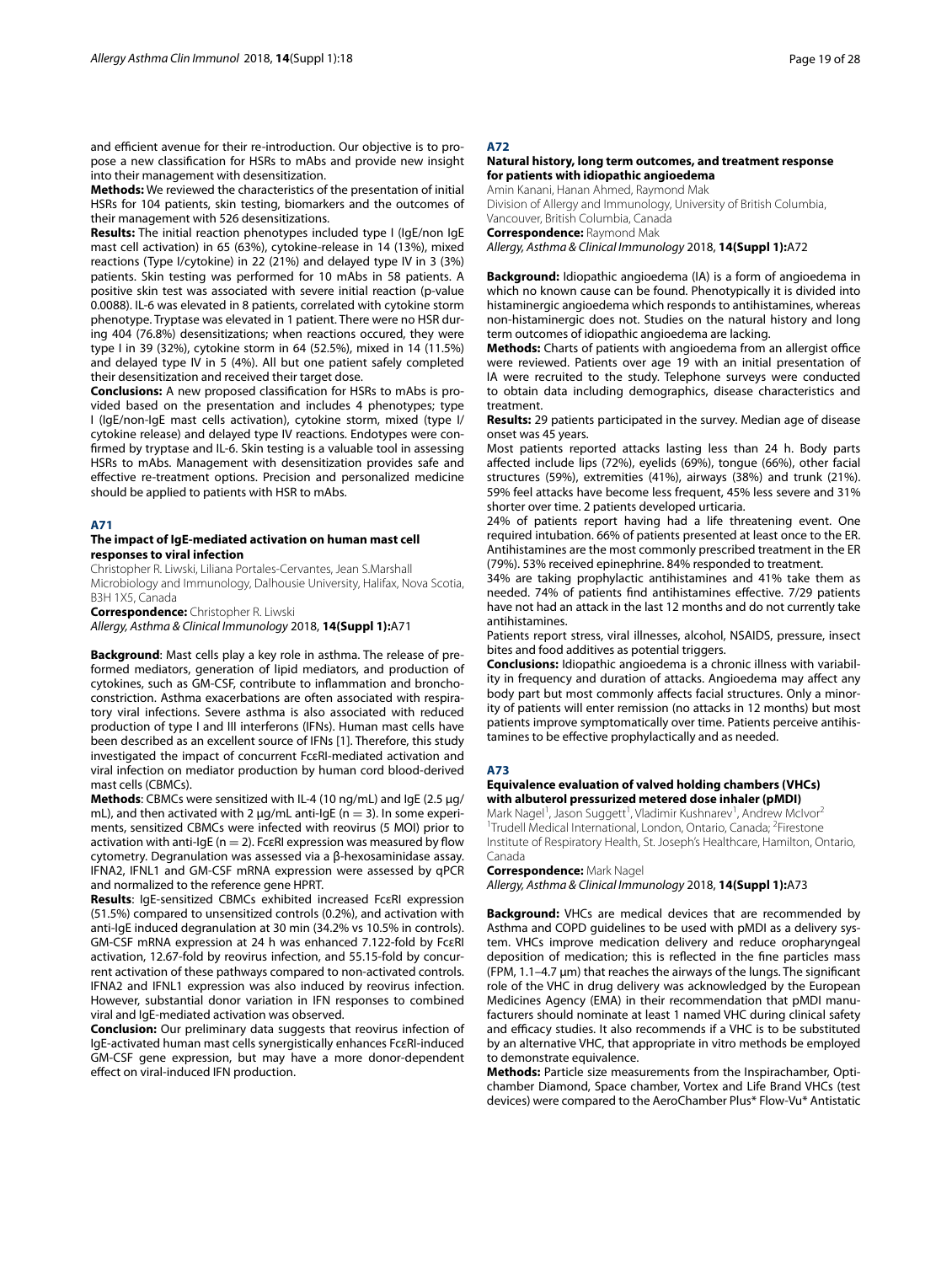VHC (reference device) and made with an Andersen 8-stage cascade impactor operated at 28.3 L/min with Ventolin®-HFA pMDIs. The EMA guideline requires comparisons to be performed by justifed groupings of stages and recommends at least 4 groups based on physiological relevance. Since a traditional t-test is inappropriate to demonstrate true equivalence a two-one-sided test (TOST) was used.

**Results:** The values for each of the 5 test devices at each of the 4 particle size groupings were outside acceptance criteria for equivalence, thus clearly demonstrating non-equivalence to the reference device. **Conclusions:** The drug delivery performance from AeroChamber Plus\* Flow-Vu\* AVHC was signifcantly diferent to all test VHCs, none of which passed a test for equivalence. Interchanging of such VHCs with the reference VHC may therefore result in safety and/or efficacy implications unless otherwise proven via in vivo studies.

# **A74**

#### **Omalizumab treatment response after dose step‑up in patients with chronic diopathic/spontaneous urticaria (CIU/CSU): results from the OPTIMA study**

Wayne Gulliver<sup>1</sup>, Gordon Sussman<sup>2</sup>, Jacques Hébert<sup>3</sup>, Charles W. Lynde<sup>4</sup>, Kim A. Papp<sup>5</sup>, William H. Yang<sup>6</sup>, Olivier Chambenoit<sup>7</sup>, Antonio Vieira<sup>8</sup>, Frederica DeTakacsy<sup>8</sup>, Lenka Rihakova<sup>8</sup>

<sup>1</sup> Faculty of Medicine, Memorial University of Newfoundland, St. John's, Newfoundland, Canada; <sup>2</sup>Department of Medicine, University of Toronto, Toronto, Ontario, Canada; <sup>3</sup>Department of Medicine, Centre Hospitalier de l'Université Laval, Québec, Quebec, Canada; <sup>4</sup>Lynde Institute for Dermatology, Markham, Ontario, Canada; <sup>5</sup>K. Papp Clinical Research, Waterloo, Ontario, Canada; <sup>6</sup>Ottawa Allergy Research Corporation, University of Ottawa Medical School, Ottawa, Ontario, Canada; <sup>7</sup>Novartis Pharmaceuticals Corporation, East Hanover, New Jersey, USA; <sup>8</sup>Novartis Pharmaceuticals Canada Inc., Dorval, Quebec, Canada

**Correspondence:** Lenka Rihakova

*Allergy, Asthma & Clinical Immunology* 2018, **14(Suppl 1):**A74

**Background:** A key secondary objective of the Phase 3b, randomized, open-label, non-comparator OPTIMA study (NCT02161562) was to evaluate omalizumab response in patients with CIU/CSU who step up therapy from 150 to 300 mg.

**Methods:** Patients with CIU/CSU and symptomatic despite H1-antagonists were randomized 4:3 to omalizumab 150 or 300 mg for 24 weeks (1st dosing period). All well-controlled patients (UAS7  $\leq$  6) were then subjected to treatment withdrawal for up to 8 weeks. The patients whose symptoms came back (UAS7  $\geq$  16) within this timeframe were retreated at the same dose. The patients who did not achieve remission during the 1st dosing period were either: (1) stepped-up (150– 300 mg) if symptoms were not controlled after  $\geq 8$  and  $\leq 24$  weeks; or (2) had treatment extension if symptoms were not well-controlled with 300 mg at 24 weeks.

**Results:** A total of 314 patients (73% female, 79% white, mean age 46 years, mean baseline UAS7 score 29.8) were randomized to either 150 mg (n = 178) or 300 mg (n = 136) omalizumab. After initial treatment, 64.7% treated with 300 mg were well-controlled (UAS7 ≤ 6). In the 150 mg arm, 27 (15.2%) were well-controlled (UAS7  $\leq$  6) and 141 stepped-up to 300 mg between week 8–24 as their symptoms were not controlled (UAS7  $> 6$ ). Most patients (115/141: 81.5%) up-dosed after 2.150 mg omalizumab doses (8 weeks), and the remaining 26 lost symptom control (UAS7 > 6) and up-dosed later during the initial dosing. One hundred and thirty (130) of the stepped-up patients completed the 3-dose step-up period. Of these, 59/130 (45.4%) patients achieved symptom control (UAS7  $\leq$  6) and 33/130 (25.4%) had complete response (UAS7  $=$  0). In contrast, 55.9% of patients initially randomized to 300 mg achieved UAS7  $\leq$  6 after three doses.

**Conclusions:** Most CIU/CSU patients treated with 150 mg omalizumab had to up-dose to 300 mg because of insufficient symptom control. About half of up-dosed patients achieved symptom control following 3 doses of 300 mg omalizumab.

# **A75**

#### **Omalizumab retreatment of patients with chronic idiopathic/ spontaneous urticaria (CIU/CSU) after initial response and relapse: primary results of the OPTIMA Study**

Gordon Sussman<sup>1</sup>, Jacques Hébert<sup>2</sup>, Wayne Gulliver<sup>3</sup>, Charles Lynde<sup>4</sup>, William H. Yang<sup>5</sup>, Olivier Chambenoit<sup>6</sup>, Antonio Vieira<sup>7</sup>, Frederica DeTakacsy<sup>7</sup> and Lenka Rihakova<sup>7</sup>

<sup>1</sup> Department of Medicine, University of Toronto, Toronto, Ontario, Canada;<br><sup>2</sup> Department of Medicine, Centre Hospitalier de l'Université Laval Department of Medicine, Centre Hospitalier de l'Université Laval, Québec, Quebec, Canada; <sup>3</sup> Faculty of Medicine, Memorial University of Newfoundland, St. John's, Newfoundland, Canada; <sup>4</sup>Lynde Institute for Dermatology, Markham, Ontario, Canada; <sup>5</sup>Ottawa Allergy Research Corporation, University of Ottawa Medical School, Ottawa, Ontario, Canada; <sup>6</sup>Novartis Pharmaceuticals Corporation, East Hanover, New Jersey, USA; <sup>7</sup> Novartis Pharmaceuticals Canada Inc., Dorval, Quebec, Canada **Correspondence:** Lenka Rihakova

*Allergy, Asthma & Clinical Immunology* 2018, **14(Suppl 1):**A75

**Background:** The primary objective of the Phase 3b, randomized, open-label, non-comparator OPTIMA study (NCT02161562) was to assess omalizumab retreatment of patients with CIU/CSU.

**Methods:** Patients with CIU/CSU and symptomatic despite H1-antagonists were randomized 4:3 to Omalizumab 150 or 300 mg for 24 weeks (1st dosing period). All well-controlled patients (UAS7  $\leq$  6) were then subjected to treatment withdrawal for up to 8 weeks: Patients whose symptoms came back (UAS7  $\geq$  16) within this timeframe were retreated at the same dose as in the 1st dosing period. The patients who did not achieve remission during the 1st dosing period were either: (1) stepped-up (150–300 mg) if symptoms were not controlled after  $\geq 8$  and  $\leq 24$  weeks; or (2) had treatment extension if symptoms were not well-controlled with 300 mg at 24 weeks.

**Results:** There were 314 patients (73% female, 79% white, mean age 46 years, mean baseline UAS7 score 29.8) randomized to either 150 mg  $(n = 178)$  or 300 mg  $(n = 136)$  Omalizumab. After 1st dosing period, 15.2% (150 mg dose) and 64.7% (300 mg dose) of patients were wellcontrolled. After withdrawal, 44% of patients on 150 mg and 50% on 300 mg relapsed within 8 weeks. Mean time to relapse was 4.8 (150 mg) and 4.7 (300 mg) weeks. Upon retreatment, most patients achieved UAS7 ≤ 6 (150 mg: 83.3% [95% Cl, 62.2 – 100%]; 300 mg: 89.2% [95% Cl, 79.2 - 99.2%]). In responders, mean time to response was similar between the 1st and 2nd dosing periods (3.5 vs 3.1 weeks). Of all retreated patients ( $n = 56$ ), 80% (1st period) and 85% (2nd period) achieved symptom control (UAS7  $\leq$  6) and 63% (1st period) and 56% (2nd period) achieved complete response (UAS7  $=$  0) after two doses. Omalizumab was well-tolerated throughout.

**Conclusions:** Omalizumab retreatment is safe and effective in patients with CIU/CSU who respond to initial treatment and later relapse; most patients regain symptom control after a 2nd course.

#### **A76**

#### **Design and rationale of OPTIMA, a study to evaluate retreatment, extension, or step‑up therapy with omalizumab in patients with chronic idiopathic/spontaneous urticaria (CIU/CSU)**

Gordon Sussman<sup>1</sup>, Jacques Hébert<sup>2</sup>, Wayne Gulliver<sup>3</sup>, Charles Lynde<sup>4</sup>, William H. Yang<sup>5</sup>, Olivier Chambenoit<sup>6</sup>, Gretty Deutsch, Frederica DeTakacsy<sup>7</sup>, Lenka Rihakova<sup>7</sup>

<sup>1</sup> Department of Medicine, University of Toronto, Toronto, Ontario, Canada;<br><sup>2</sup> Department of Medicine, Centre Hospitalier de l'Université Laval <sup>2</sup>Department of Medicine, Centre Hospitalier de l'Université Laval, Québec, Quebec, Canada; <sup>3</sup> Faculty of Medicine, Memorial University of Newfoundland, St. John's, Newfoundland, Canada; <sup>4</sup>Lynde Institute for Dermatology, Markham, Ontario, Canada; <sup>5</sup>Ottawa Allergy Research Corporation, University of Ottawa Medical School, Ottawa, Ontario, Canada; <sup>6</sup>Novartis Pharmaceuticals Corporation, East Hanover, New Jersey, USA; <sup>7</sup> Novartis Pharmaceuticals Canada Inc., Dorval, Quebec, Canada **Correspondence:** Lenka Rihakova

*Allergy, Asthma & Clinical Immunology* 2018, **14(Suppl 1):**A76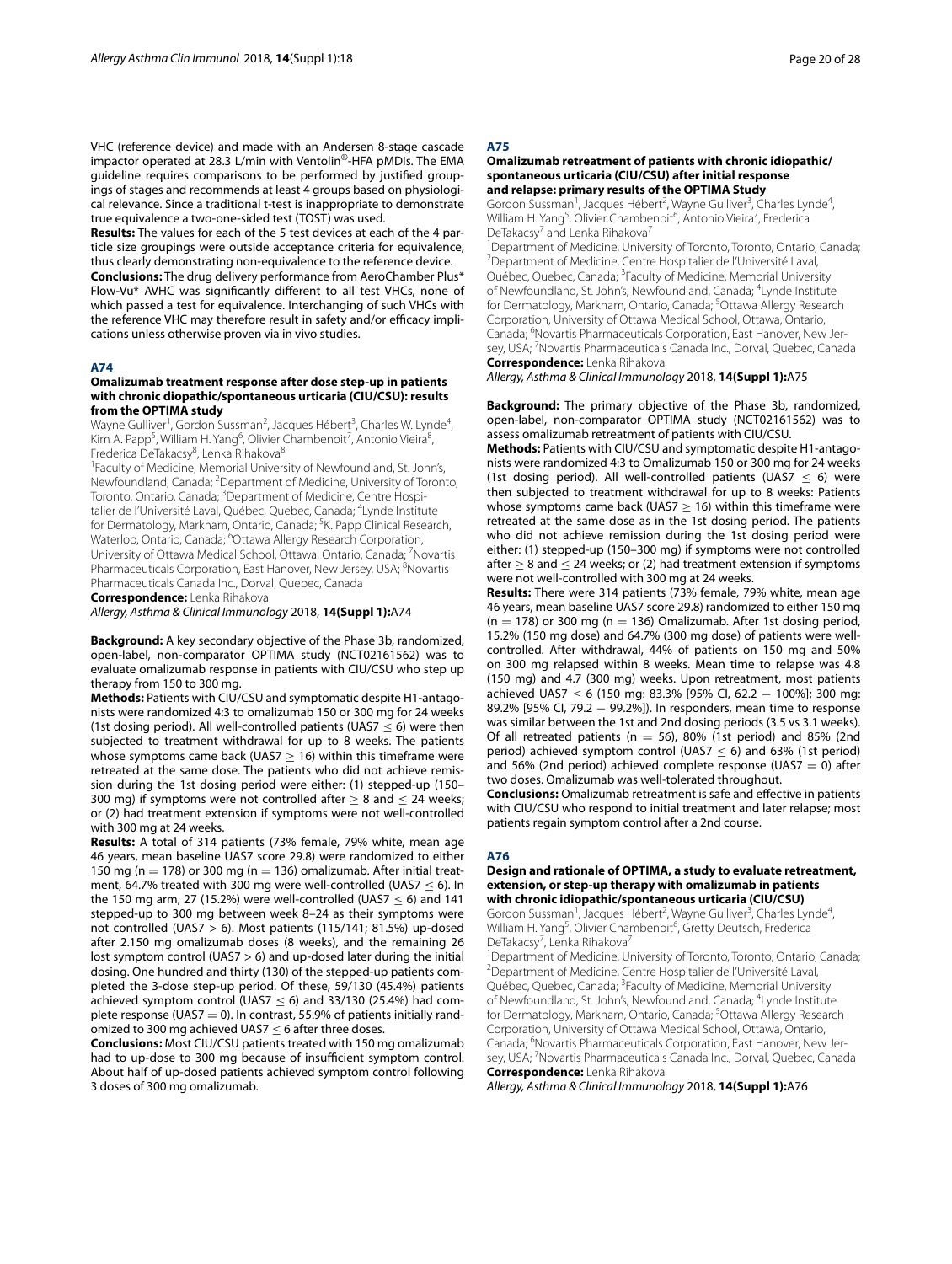**Background:** In Phase 3 studies, subcutaneous Omalizumab (150 or 300 mg every 4 weeks for 24 weeks) was safe and efective in treating symptoms associated with CIU/CSU. OPTIMA (NCT02161562) is a novel study addressing remaining gaps in knowledge of optimal CIU/ CSU treatment.

**Design:** Patients with CIU/CSU and symptomatic despite H1-antagonists were randomized 4:3 to Omalizumab 150 or 300 mg for 24 weeks (1st dosing period). All well-controlled patients (UAS7  $<$  6) were then subjected to treatment withdrawal for up to 8 weeks. The patients whose symptoms came back (UAS7  $\geq$  16) within this timeframe were retreated at the same dose as in the 1st dosing period. The patients who did not achieve remission during the 1st dosing period were either (1) stepped-up (150–300 mg) if symptoms were not controlled after  $> 8$  and  $< 24$  weeks; or (2) had treatment extension if symptoms were not well-controlled with 300 mg at 24 weeks. The entire study was 53 weeks. To observe a sufficient number of relapses after initial dosing with 150 or 300 mg, 314 patients were enrolled.

**Analysis:** The primary endpoint was the proportion of patients who were clinically well controlled (UAS7  $\leq$  6) after the initial dosing phase, relapsed (UAS7  $\geq$  16) upon withdrawal, and who achieved a UAS7 score  $\leq 6$  at the end of the second dosing phase. Key secondary endpoints include: change in UAS7 score and proportion of patients UAS7  $\leq$  6 in those who step-up from 150 to 300 mg; change in UAS7 score in patients who extend 300 mg treatment; time to relapse in both doses.

**Conclusions:** This study helps identify appropriate Omalizumab treatment in CIU/CSU patients who relapse or are not well controlled after initial treatment.

#### **A77**

# **Assessing the validity and reliability of a penicillin allergy de‑labeling questionnaire in pediatric patients**

Hannah Roberts<sup>1</sup>, Christopher Mill<sup>1</sup>, Karen Ng<sup>2</sup>, Edmond S. Chan<sup>1</sup>, Kyla Hildebrand<sup>1</sup>, Tiffany Wong<sup>1</sup>

<sup>1</sup>Department of Pediatrics, University of British Columbia, Vancouver, British Columbia, Canada; <sup>2</sup> Faculty of Pharmaceutical Sciences, University of British Columbia, Vancouver, British Columbia, Canada

**Correspondence:** Hannah Roberts

*Allergy, Asthma & Clinical Immunology* 2018, **14(Suppl 1):**A77

**Background:** Among patients who report a penicillin allergy, more than 80% have negative testing. Patients can be erroneously labeled with a penicillin allergy due to a misclassifcation of the suspected reaction. This study seeks to validate a questionnaire and assessment tool that will guide physicians in identifying penicillin allergy risk groups among pediatric patients.

**Methods:** The questionnaire was developed by pediatric allergists to assess history of possible penicillin allergy. Subjects are recruited from referrals to the allergy clinic for penicillin allergy assessment. Pharmacists and allergists administer the questionnaire to participants during the visit. The questionnaire answers will be assessed for inter-rater reliability. The allergist assessment and outcome from the clinic visit will be compared with follow up clinical assessment and decision forms (completed by allergy and non-allergy physicians) to assess validity.

**Results:** We report the results of a preliminary analysis from the frst 24 patients recruited between November 2016 and March 2017. 46% were male and the median age was 7 years. 79% received amoxicillin. 71% subjects reported a maculopapular rash, 42% of subjects reported urticaria. Symptoms lasted > 48 h in 55% of cases. 96% of subjects had consulted medical advice. Skin testing was not indicated in 66%. 19 subjects received amoxicillin oral challenge, and none reacted. Of 24 subjects assessed, 22 (91%) were found not to be allergic, one was deemed allergic to penicillin and one was diagnosed with severe adverse drug reaction.

**Conclusions:** Most patients received amoxicillin and presented with prolonged maculopapular rashes or urticaria. The majority of subjects referred were deemed not allergic after an allergist assessment. Most patients are not deemed allergic based on history alone and pass drug challenges, without need for skin testing. The availability of a clinical tool to guide physicians in assessing risk level for possible penicillin allergy would decrease risk of erroneous penicillin allergy labels.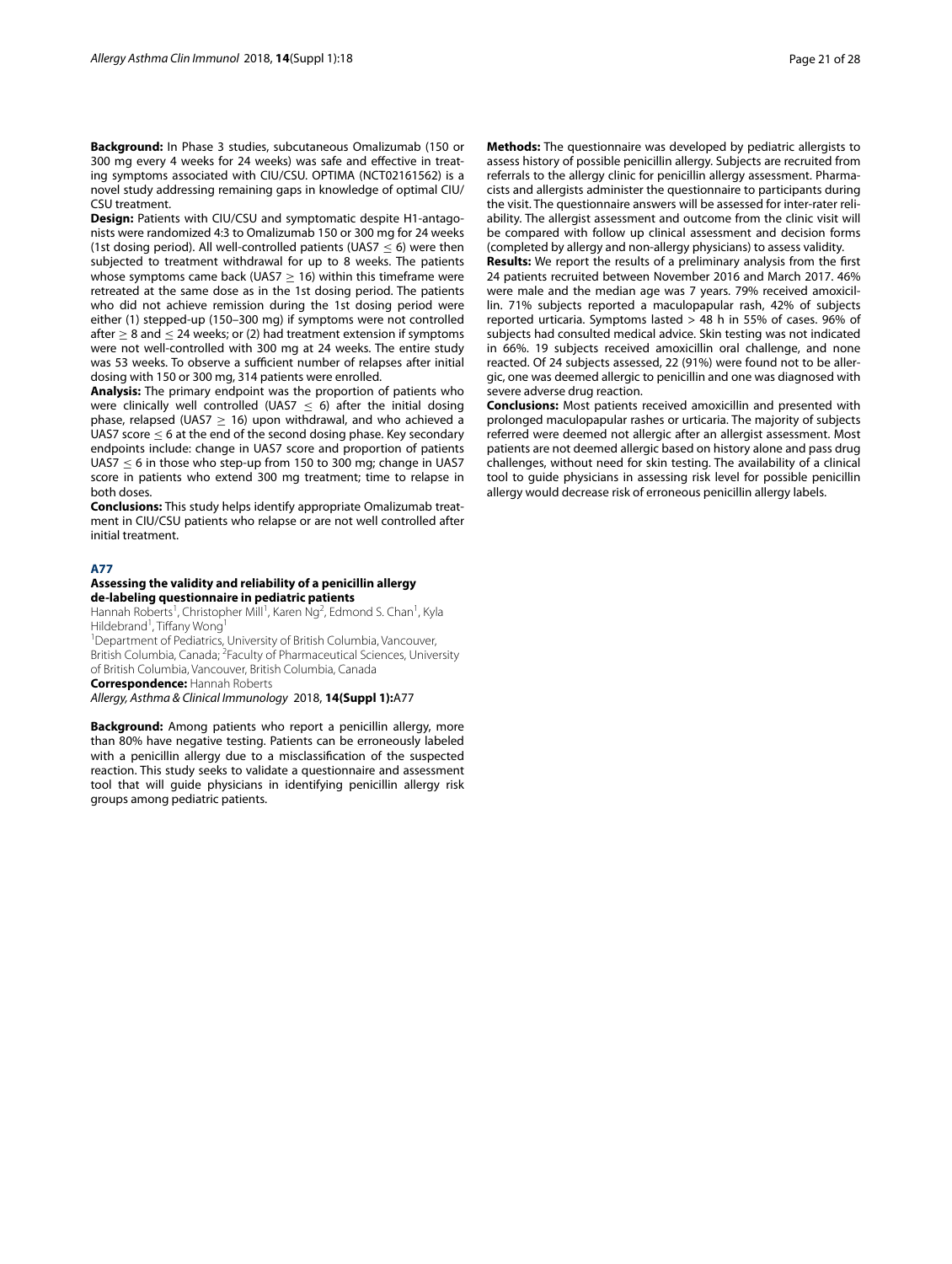# **Case Reports**

#### **A85**

#### **Systemic strawberry reaction in a 6‑month‑old with negative ImmunoCAP and skin tests**

Adil Adatia<sup>1</sup>, Thomas Gerstner<sup>2</sup>, Diane Marks<sup>2</sup>, Tamar Rubin<sup>2</sup> <sup>1</sup>Department of Internal Medicine, University of Alberta, Edmonton, Alberta, Canada; <sup>2</sup>Department of Pediatrics and Child Health, University of Manitoba, Winnipeg, Manitoba, Canada **Correspondence:** Adil Adatia

*Allergy, Asthma & Clinical Immunology* 2018, **14(Suppl 1):**A85

**Background:** Although adverse strawberry reactions are anecdotally common in children, there are few published reports and no published cases of strawberry anaphylaxis in infants. We describe an infant with anaphylactic reactions to strawberry, but negative skin and ImmunoCAP tests.

**Case presentation:** A previously healthy, otherwise non-atopic 6-month-old male was referred for evaluation after two suspected strawberry reactions. At age 5.5 months, he developed urticaria immediately after his frst known ingestion of strawberry. At age 6 months he developed physician-documented urticaria, and parent-reported emesis and stridor after ingesting fresh strawberry. Four weeks later, skin prick testing (SPT) with strawberry extract and prick-to-prick testing with fresh strawberry and other rosaceae fruit was negative. A graded open challenge to fresh strawberry resulted in projectile emesis, cough, stridor, auscultated wheeze, and mottling (without angioedema or urticaria) 5 min after his second dose (0.6 g). He received two doses of epinephrine, salbutamol and desloratadine. ImmunoCAP was negative to several rosaceae fruits, including strawberry and raspberry. Six weeks later, repeat SPT with fresh strawberry puree resulted in a fare-only reaction on his back, but not his forearm. SPT with peach skin, peach flesh and birch was negative. Serum tryptase is pending.

**Discussion:** Known strawberry allergens include the Bet v 1 homologue Fra a 1 (implicated in pollen-food allergy syndrome), the proflin Fra a 4, and the lipid transfer protein (LTP) Fra a 3. Cases of isolated urticaria and angioedema in children due to strawberry are generally attributed to non-immunologic histamine release induced by a strawberry glycoprotein. Our inability to detect strawberry sensitization in our patient suggests an exaggerated form of non-specifc histamine release. However, given his anaphylactic presentation and theoretical risk for co-allergy with other rosaceae fruits, it is essential to rule out LTP sensitization.

**Consent:** Written consent was obtained from the patient's mother.

#### **A86**

#### **Hepatopulmonary syndrome secondary to possible nodular regenerative hyperplasia in a patient with common variable immunodefciency**

Adil Adatia<sup>1</sup>, Chrystyna Kalicinsky<sup>2</sup>

<sup>1</sup>Department of Internal Medicine, University of Alberta, Edmonton, Alberta, Canada; <sup>2</sup>Department of Internal Medicine, Section of Clinical Immunology and Allergy, University of Manitoba, Winnipeg, Manitoba, Canada

**Correspondence:** Adil Adatia

*Allergy, Asthma & Clinical Immunology* 2018, **14(Suppl 1):**A86

Background: Common variable immunodeficiency (CVID) is associated with numerous non-infectious manifestations, including chronic liver disease. Nodular regenerative hyperplasia (NRH) has been identifed as the most common form of liver pathology in CVID patients, with these patients being at risk of the attendant complications of hepatic dysfunction. We present a case of hepatopulmonary syndrome in a CVID patient with possible NRH.

**Case presentation:** A 52-year-old male with CVID on immunoglobulin replacement for approximately 30 years presented with progressive dyspnea out of keeping of his known mild bronchiectasis. He had previously been investigated for liver disease based on elevated liver enzymes, splenomegaly, and thrombocytopenia; however, the liver biopsy showed only non-specifc sinusoidal fbrosis without evidence of cirrhosis. Pulmonary function testing was notable for a DLCO of 50% predicted and an alveolar-arterial gradient of 50 mmHg. Lung perfusion imaging was positive for a right-to-left shunt and a contrast-enhanced transthoracic echocardiogram confrmed extracardiac shunting. There was also evidence of portal hypertension with esophageal varices and portal hypertensive gastropathy. Repeat liver biopsy showed sinusoidal dilatation and fbrosis with features of NRH but was non-diagnostic. **Discussion:** This case illustrates the possibility of complex, multiorgan dysfunction in CVID. A diagnosis of hepatopulmonary syndrome is made by demonstrating impaired oxygenation and intrapulmonary vascular dilatations in a patient with liver disease, and it should be considered in the evaluation of dyspnea in CVID patients when more common causes have been excluded. Liver transplant, the only treatment for hepatopulmonary syndrome, should not be withheld from CVID patients on the basis of their immunodefciency given that longterm survival in CVID transplant recipients has been documented.

**Consent:** Written consent was obtained from the patient.

#### **A87**

# **Anaphylactic reactions to blood products: case series**

Zeyana Al-Hadhrami<sup>1</sup>, Rozita Borici-Mazi<sup>2</sup> <sup>1</sup> Department of Medicine, Queen's University, Kingston, Ontario, Canada;<br><sup>2</sup> Division of Allergy & Immunology, Department of Medicine, Queen's <sup>2</sup> Division of Allergy & Immunology, Department of Medicine, Queen's University, Kingston, Ontario, Canada

**Correspondence:** Zeyana Al‑Hadhrami *Allergy, Asthma & Clinical Immunology* 2018, **14(Suppl 1):**A87

**Background:** Anaphylactic reaction is a rare complication of transfusion of blood products. Platelet components provide the highest rate of allergic reactions, followed by fresh frozen plasma (FFP). Methylene blue has been considered the culprit in few European case series, however, there is little information on the cause of allergic reactions to blood products in North America. We described 4 cases of confrmed anaphylactic reactions to blood products.

**Methods:** We reviewed literature from OvidSP and PubMed using search terms allergy and fresh frozen plasma, allergy and blood products. All four patients were evaluated in the Outpatient Allergy Clinic at Kingston Health Sciences Centre. Detailed history, including the sequence of events during the anaphylactic reaction, past medical and drug history, previous exposure to blood products, and self and family history of drug allergy or atopy was obtained. Skin prick tests followed by intradermal testing to FFP and Human Serum Albumin (HAS) were performed. Serum IgA levels were measured.

**Results:** Ninety-fve articles were identifed and nine articles were selected for complete review. Four patients (3 males and 1 female) were investigated for possible allergy to blood products. Three patients experienced symptoms of anaphylaxis after administration of FFP and one following HAS. All patients had previous exposures to FFP. Patient who reacted to HAS did not have previous exposure to any blood products. All patients had positive skin testing to either FFP or HSA via prick or intradermal method. IgA defciency was ruled out in three out four patients. All patients were provided with adequate education regarding future transfusions as well as a medical alert bracelet. **Conclusion:** Anaphylactic reactions to blood products require work up by allergist and close collaboration with Blood Transfusion Services. Future studies are required to investigate the possible cause(s) of allergic reactions to blood products in North America.

#### **A88**

#### **The safety of etoposide phosphate administration in pediatric patients with an etoposide hypersensitivity**

Joel P. Brooks, Darren Luon, Alexandra Helgeson, Hannah Martin, Christina Price

Department of Allergy and Immunology, Yale University School of Medicine, New Haven, Connecticut, United States of America

**Correspondence:** Joel P. Brooks

*Allergy, Asthma & Clinical Immunology* 2018, **14(Suppl 1):**A88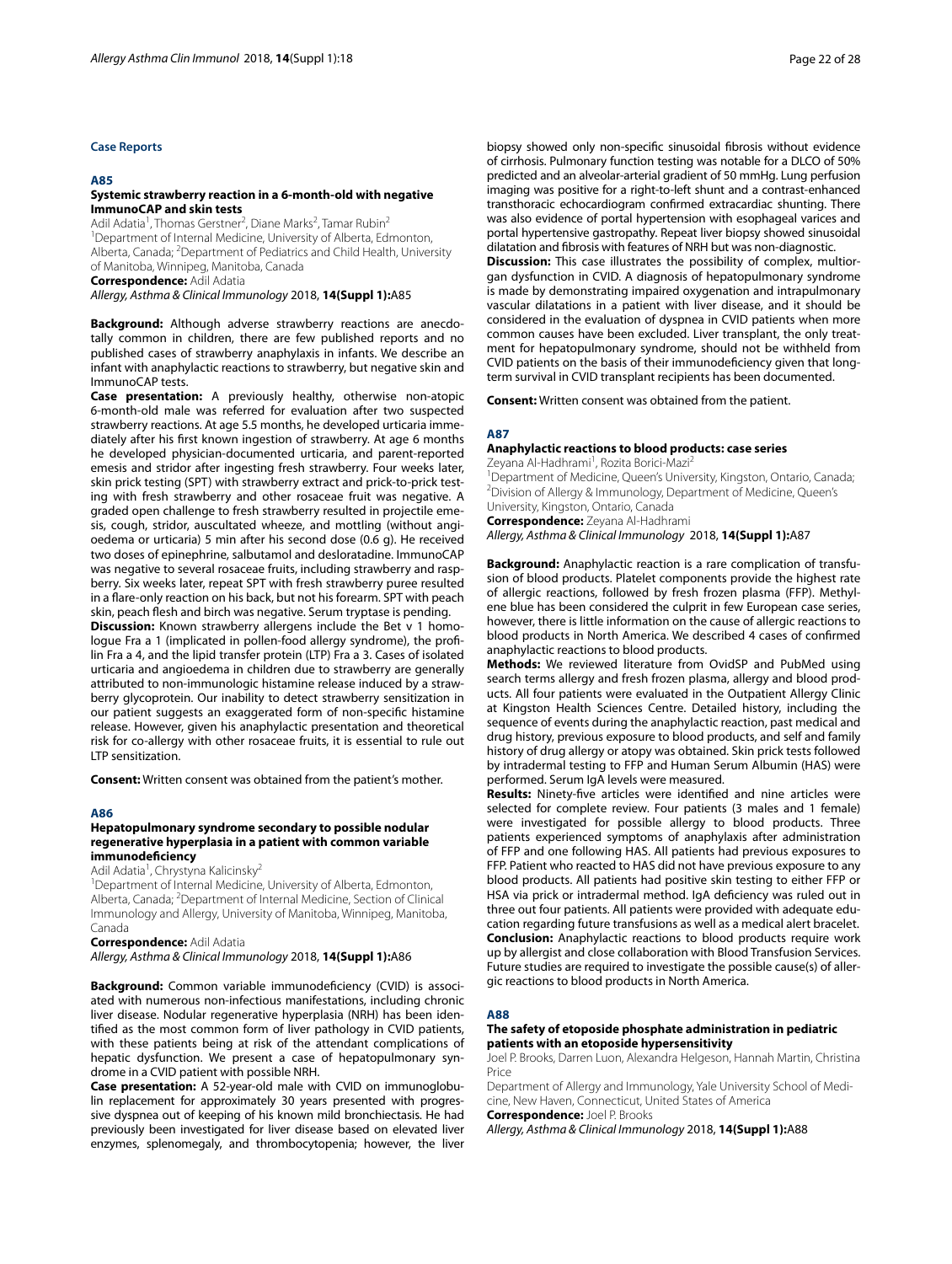**Background:** Podophyllotoxin etoposide is a chemotherapeutic agent in use for over 30 years. Type I hypersensitivity reactions occur in 1–3% of patients receiving etoposide. We discuss two pediatric patients with etoposide hypersensitivities successfully treated with etoposide phosphate without the need for desensitization.

**Case study:** Patient 1: A 14 year-old male with relapsed osteosarcoma status post right leg above the knee amputation and left thoracotomy with left lung wedge resection was initially treated with a chemotherapy regimen containing high dose methotrexate, cisplatin, and doxorubicin from 2012 to 2013. In 2016, a relapse in his lung was identifed and he was started on ifosfamide and etoposide. Within 1 min of receiving his frst etoposide dose, he developed respiratory distress and lip swelling. His infusion was stopped, diphenhydramine was administered, and vitals remained stable. The patient was started on etoposide phosphate and completed six cycles of therapy without any adverse reactions. Patient 2: A 13 year-old male with metastatic Ewing's sarcoma was treated with vincristine, doxorubicin, mesna, and cyclophosphamide, alternating with cycles of ifosfamide, mesna, and etoposide. Within 1 min of his frst etoposide dose, he developed a cough, generalized pallor, facial edema, and had a large emesis. His oxygen saturation decreased to the 80 s and blood pressure dropped to 70 s systolic. Diphenhydramine and a saline bolus were administered with stabilization of his vitals and symptom resolution. The patient was started on etoposide phosphate and tolerated 14 cycles.

**Discussion:** The mechanism by which etoposide causes a hypersensitivity reaction is suspected to be caused by the polysorbate 80 component. Neither oral etoposide, nor etoposide phosphate contain polysorbate 80 and are usually safe for administration. However, caution is needed as there are cases of etoposide phosphate hypersensitivity.

**Conclusion:** Etoposide phosphate is a potentially safe alternative for pediatric patients with etoposide hypersensitivity.

**Consent:** Informed consent has been obtained from the patients and next of kin reported in this abstract.

# **A90**

# **Adverse cutaneous reaction to subcutaneous immunoglobulin therapy in patients with immunodefciency**

Irene I. Chair<sup>1</sup>, Donald F. Stark<sup>2</sup>

<sup>1</sup>Department of Medicine, University of British Columbia, Vancouver, British Columbia, Canada; <sup>2</sup>Division of Allergy and Immunology, Department of Medicine, University of British Columbia, Vancouver, British Columbia, Canada

**Correspondence:** Irene I. Chair

*Allergy, Asthma & Clinical Immunology* 2018, **14(Suppl 1):**A90

**Case study:** Treatment with human immunoglobulin is indicated in various medical conditions including autoimmune diseases, infections and immunodefciency syndromes. Serious cutaneous adverse reactions due to immunoglobulin therapy are rare and most often associated with patients with neurologic conditions who are receiving higher doses of intravenous immunoglobulin (IVIG) infusions. We report two cases of rash associated with patients receiving subcutaneous immunoglobulin (SCIG) therapy for IgG defciency. One patient developed a painful erythematous inframammary rash soon after the initiation of SCIG therapy, persisting beyond the cessation of therapy. Trial of a diferent SCIG product also resulted in similar rash. The second patient developed a blistering erythematous rash on the legs after a few years of uneventful immunoglobulin therapy. The mechanism of these cutaneous reactions is not clear. There are a number of proposed theories in the literature for rash associated with immunoglobulin therapy, such as T cell mediated pathway, complement mediated immune complex deposition and IgE involvement. Although these cutaneous reactions were not life threatening, they resulted in the cessation of a benefcial therapy. Further analysis of similar cases may be helpful to understand the underlying pathophysiology of these reactions.

**Consent:** Informed verbal consent to publish is obtained from both patients with written consent to follow.

# **A91**

# **First‑reported pediatric case of anaphylaxis to American ginseng**

Stephanie C. Erdle<sup>1</sup>, Edmond S. Chan<sup>2</sup>, Hyungjun Yang<sup>3</sup>, Bruce A. Vallance<sup>3</sup>, Christopher Mill<sup>2</sup>, Tiffany Wong<sup>2</sup>

<sup>1</sup> Division of Pediatric Medicine, Department of Pediatrics, The Hospital for Sick Children, Toronto, Canada; <sup>2</sup> Division of Allergy & Immunology, Department of Pediatrics, British Columbia Children's Hospital, Vancouver, Canada; <sup>3</sup>Division of Gastroenterology, Department of Pediatrics, British Columbia Children's Hospital, Vancouver, Canada

**Correspondence:** Stephanie C. Erdle

*Allergy, Asthma & Clinical Immunology* 2018, **14(Suppl 1):**A91

**Background:** Ginseng has become increasingly popular in North America due to its proposed medicinal efects. Although cases of anaphylaxis have been reported in adults in response to Korean ginseng, there are no reported cases of allergy to American ginseng, nor reported cases in pediatric patients. We present a unique case of anaphylaxis to American ginseng in a 6-year-old girl.

**Clinical case:** A 6-year-old girl with a history of multiple IgE-mediated food allergies (peanuts, tree nuts and fsh), atopic dermatitis, and a remote history of asthma was presented to the emergency department with urticaria, coughing, and wheezing. Symptoms began minutes after entering a store selling powdered American ginseng. On physical examination, she had wheezing bilaterally and difuse urticaria. She was treated with salbutamol, dexamethasone and diphenhydramine. Symptoms resolved shortly after treatment, and she was referred for allergy testing.

Skin prick testing (SPT) with American ginseng was positive with a 13x12 mm wheal. Spirometry was entirely normal (FEV1 107% predicted). A basophil activation test (BAT) showed a dose-dependent increase in expression of CD63 on basophils in response to American ginseng extract, but not to Korean ginseng extract. No changes were observed in a non-atopic control, and minimal changes were observed in an atopic control. It was concluded that this patient had an anaphylactic reaction to American ginseng. She was advised to strictly avoid all ginseng products and carry an epinephrine autoinjector at all times. **Conclusion:** We present a unique case of anaphylaxis with physician-confrmed respiratory symptoms and urticaria, with evidence of sensitization to ginseng on SPT and allergy on BAT. This is the frst reported case of ginseng anaphylaxis in a pediatric patient, in addition to anaphylaxis to American ginseng. As ginseng exposure is becoming increasingly prevalent in North America, it is important to consider ginseng as a cause of allergic presentation in children.

**Consent to publish:** Written informed consent to publish was obtained from the patient's guardians.

#### **A92**

#### **Mepolizumab for severe chronic rhinosinusitis with polyposis: a case report**

Samira Jeimy<sup>1</sup>, Godfrey Lam<sup>1</sup>, D. William Moote<sup>1</sup>, Brian Rotenberg<sup>2</sup> <sup>1</sup>Department of Clinical Immunology and Allergy, Western University, London, Ontario, Canada; <sup>2</sup>Department of Otolaryngology, Western University, London, Ontario, Canada

**Correspondence:** Samira Jeimy

*Allergy, Asthma & Clinical Immunology* 2018, **14(Suppl 1):**A92

**Background:** Chronic rhinosinusitis (CRS) is an infammatory disorder of the nasal passage lining and paranasal sinuses that afects 5–15% of the American population, with signifcant quality of life and health resource utilization burden. CRS with nasal polyposis (CRSwNP) is a CRS subtype that often requires multiple endoscopic sinus surgeries and frequently associated with asthma and allergic rhinitis. CRSwNP involves TH2 eosinophilic infammation with high IL-5 and IgE levels. Several clinical trials have demonstrated efectiveness of anti-IL5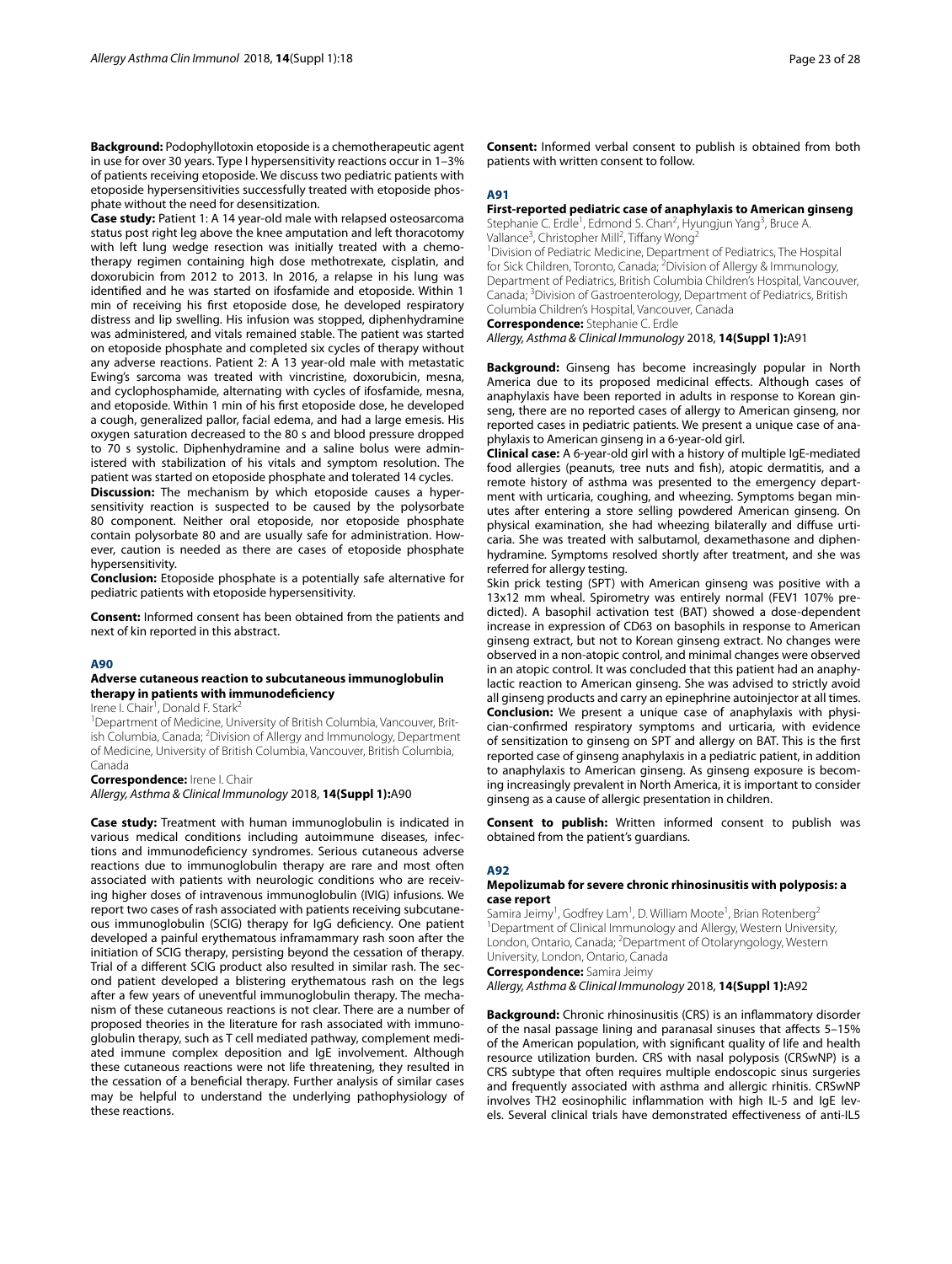monoclonal antibodies (mAb) therapy in the management of eosinophilic disorders.

**Case:** We present a case of a 22-year old security officer with severe CRSwNP and aspirin associated respiratory disease (AERD). His medical history included asthma with ragweed pollen sensitization, elevated serum IgE (122), and peripheral eosinophilia (500/μL). Investigations for vasculitis, aspergillus sensitization, immunodefciency, cystic fbrosis, and primary ciliary disorders were negative. Despite multiple endoscopic sinus surgeries and maximal medical therapy (saline and 0.5 mg budesonide irrigation, and aspirin 650 mg, twice daily), his symptoms persisted. Mucocele development and invasion into the ipsilateral orbit led to orbital abscess formation and visual compromise, necessitating urgent surgical decompression. Intra-operatively, the middle and superior turbinates were noted to have complete polypoid transformation. Based on his history of refractory CRSwNP, asthma, and peripheral eosinophilia, he was started on the anti-IL5 mAb mepolizumab. After three monthly 100 mg subcutaneous infusions, he had signifcant improvement in nasal obstruction and purulent rhinorrhea, and complete return of olfaction. His visual acuity and extra-ocular movements returned to baseline. Endoscopy revealed no evidence of polyp recurrence or ongoing infammation.

**Conclusion:** Several clinical trials have evaluated the safety and efficacy of biologics in CRSwNP. The anti-IgE monoclonal antibody omalizumab and anti-IL-4 receptor antibody dupilumab demonstrated efficacy in reducing polyp size and improving nasal symptoms as long term therapy. Anti-IL-5 therapy has only been studied as single dose treatment. Our case illustrates the potential therapeutic beneft of extended anti-IL-5 therapy to induce disease remission in patients with medically and surgically refractory CRSwNP.

**Consent:** Written informed consent for the publication of these details was obtained from the patient.

#### **A93**

# **Mast cell disorder associated with adult onset food anaphylaxis: a case report**

Samira Jeimy, Nazanin Montazeri, Harold Kim Department of Clinical Immunology and Allergy, Western University, London, Ontario, Canada **Correspondence:** Samira Jeimy *Allergy, Asthma & Clinical Immunology* 2018, **14(Suppl 1):**A93

**Background:** Food allergy afects approximately 2% of adults. The most common adult triggers include fruits and vegetables; delayed sensitization may develop due to shared homologous proteins with airborne allergens (i.e., pollens). Mast cells are associated with allergic diseases, including asthma, atopic dermatitis, and medication hypersensitivity. In contrast, the association of adult onset food allergy with mast cell disorder has not been well described.

**Case study:** We present a case of a 55-year-old man with a three-year history of recurrent syncope, associated with almond and yellow pepper ingestion. He also reported sporadic fushing and pruritus without eruption. Skin testing with fresh extracts of almonds and yellow pepper was positive. Baseline serum tryptase levels were elevated, with serial values of 29, 32, and 37 (normal < 11.4) ng/mL. Investigations included normal serum immunoglobulins, protein electrophoresis, and 24-h urine 5-hydroxyindoleacetic acid, vanillylmandelic acid and metanephrines. Liver and renal function were normal, with two abdominal ultrasounds confrming normal liver and spleen size and echotexture. Bone marrow analysis indicated normal tri-lineage hematopoiesis with normal maturation, and minimal infltration by mast cells. Given his elevated tryptase, and diagnosis of an IgEdependent disease related mast cell disorder, the patient was maintained on cetirizine, and advised to avoid almonds and yellow pepper. He was prescribed epinephrine auto-injectors.

To date, there is one case report of shellfsh anaphylaxis associated with mast cell activation syndrome (MCAS). In contrast, there is an established association, and parameters for management, of mast cell disorders associated with venom allergy [stinging insect parameter]. In our patient, it is unclear whether the mast cell disorder was incidentally discovered and secondary to an IgE mediated allergy, or if mast cell dysfunction unmasked sub-clinical food sensitizations. MCAS can predispose to severe anaphylaxis reactions. In adults with newly discovered food allergy, clinicians should have a high suspicion for newly acquired or indolent mast cell disorders, particularly if there is a history of severe cardiovascular compromise.

**Consent:** The patient provided written informed consent for publications of the details in this case report.

#### **A94**

# **Low dose mepolizumab in the treatment of idiopathic hypereosinophilic syndrome**

Matthew M. Laird<sup>1</sup>, Ridhu C. Burton<sup>2</sup>

<sup>1</sup>Department of Physiology and Pharmacology, University of Western Ontario, London, Ontario, Canada; 2 Associate Professor, College of Human Medicine, Michigan State University, Lansing, Michigan, USA **Correspondence:** Matthew M. Laird

*Allergy, Asthma & Clinical Immunology* 2018, **14(Suppl 1):**A94

**Background:** Hypereosinophilic syndrome (HES) is a multisystemic disease characterized by blood eosinophilia (> 1500 eosinophils/mm<sup>3</sup>) without a secondary cause of eosinophilia. Mucocutaneous presentations occur in 25–50% of patients.

**Case study:** An 81-year-old female presented with a 5 year history of chronic pruritus was presented. Failed treatments included: topical steroids, steroid injections, phototherapy, and Goeckerman regimen. Punch skin biopsy: superficial perivascular lymphocytic infiltrate with mild eosinophilia. Travel history negative. No improvement with discontinuation of Benazepril and Simvastatin. CT chest, abdomen and pelvis no lymphadenopathy. Failure on Zyrtec, Hydroxyzine, Ranitidine, Montelukast.

Eosinophil count: 1900 eos/mm<sup>3</sup>, IgE 213. No secondary causes of eosinophilia: Normal: blood smear, tryptase, B12, troponin, ECG. Negative: stool O&P, urine culture, serology Strongyloides, EBV & Hepatitis screen, HIV declined. Bone marrow aspirate and biopsy: no atypical T-cells, no dysplasia in the erythroid, myeloid or megakaryocyte series but presence of increase eosinophils. No evidence for rearrangement of PDGFRA/B or FGFR1.JAK2 V617F or bcr-abl mutation. TCR gene rearrangement studies negative.

Patient treated with high dose steroids but unable to reduce Prednisone to < 20 mg/day. Failed second line treatments included: Hydroxyurea 500 mg, Cyclophosphamide 50 mg. Imatinib mesylate 400 mg which caused retinal hemorrhage. Trial of Mepolizumab 100 mg subcutaneous injections q 4 weeks was initiated, pruritus improved after frst dose and Imatinib discontinued. After 3 doses of Mepolizumab, itching stopped, Prednisone dose reduced to 4 mg daily. After 5 doses, Mepolizumab discontinued - patient still symptom free 4 months later with absolute eosinophil count 33 eos/mm<sup>3</sup>.

**Conclusion:** There is no current treatment for HES patients not caused by M-HES or L-HES who have failed frst and second line agents. Past trials with high dose mepolizumab 750 mg IV for idiopathic HES showed good response. We report use of Mepolizumab 100 mg subcutaneous q 4 weeks for 5 doses, with complete amelioration of symptoms.

**Consent:** Written informed consent was obtained from the patient for publication of this abstract. A copy of the written consent is available for review by the editor of this journal.

#### **A95**

# **A report of a 35 year old man newly diagnosed with familial hemophagocytic lymphohistiocytosis type 2 with absent perforin activity**

Valerie Massey<sup>1</sup>, Imran Ahmad<sup>2</sup>, Hugo Chapdelaine<sup>3</sup>

<sup>1</sup>Internal Medicine Program, University of Montreal, Montreal, Quebec, Canada; <sup>2</sup> Hematopoietic Cell Transplant Program, Hôpital Maisonneuve‑Rosemont, University of Montreal, Montreal, Quebec, Canada; 3 Allergy and Clinical Immunology Department, Centre Hospitalier de l'Université de Montréal (CHUM), Montreal, Quebec, Canada

**Correspondence:** Valerie Massey

*Allergy, Asthma & Clinical Immunology* 2018, **14(Suppl 1):**A95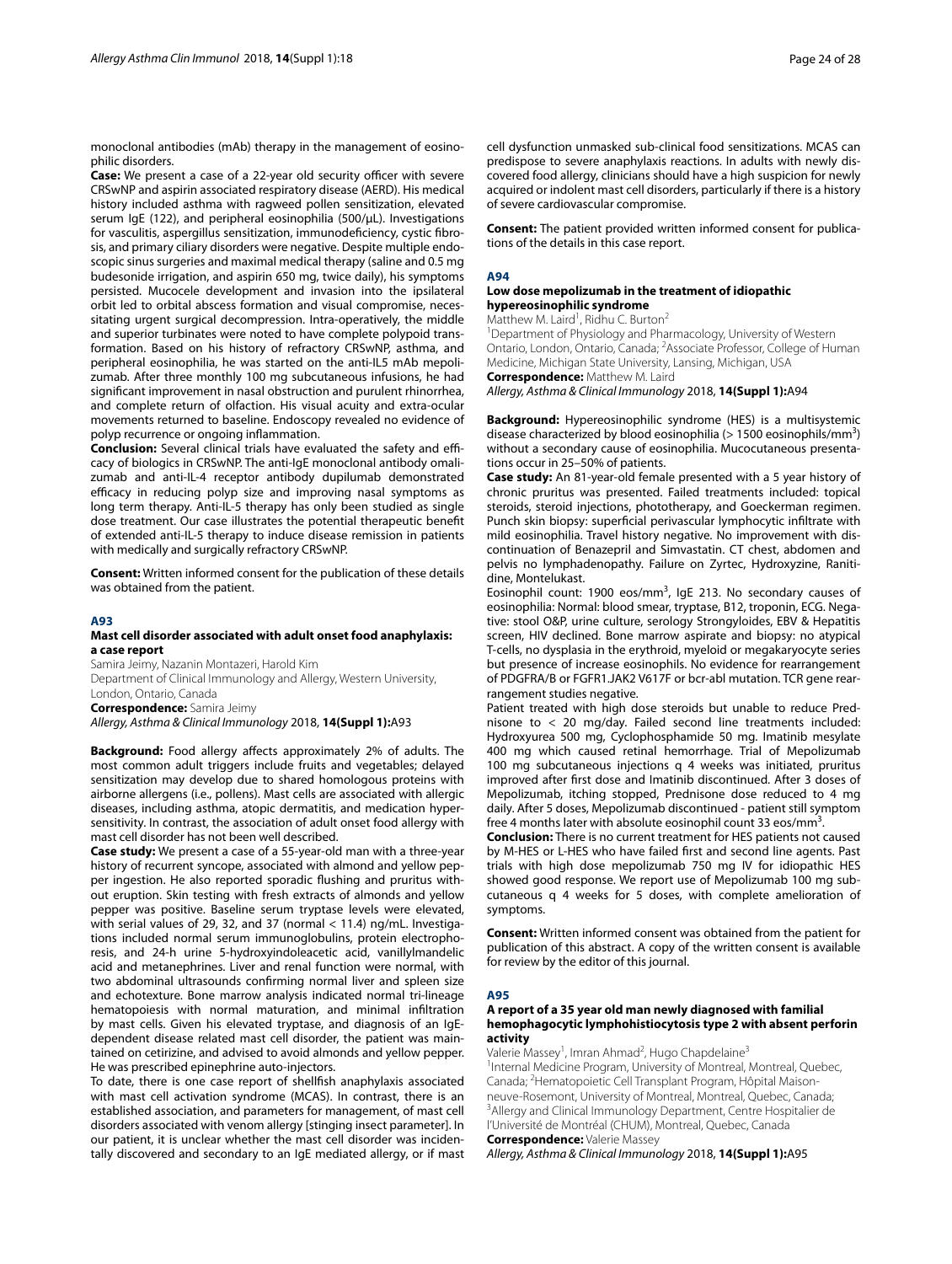**Introduction:** Familial hemophagocytic lymphohistiocytosis (FHL) is a life-threatening disease characterized by fever, cytopenias and hepatosplenomegaly. Identifying FHL is crucial as defnitive treatment is hemopoietic cell transplantation (HCT). FHL usually presents in toddlers, only few adult cases have been described. Most adult patients have hypomorphic mutation and residual or normal perforin level.

**Case presentation:** At ages 5, 10 and 12, the patient was hospitalized for recurrent episodes of fever, cytopenias, hepatosplenomegaly and encephalitis. He was diagnosed with chronic EBV infection with central nervous system involvement. At age 26 and 35, he presented with cytopenias, fever and splenomegaly. Hemophagocytic lymphohistiocytosis was suspected both times but no macrophage activation was found. He was treated with steroids and IVIG. On flow cytometry, NK cells were low and perforin was absent. Molecular biology showed heterozygosity for the PFR1 gene with P39H and G149S missenses mutations. The patient was diagnosed with FHL type 2 with complete absence of perforin. At age 36, he underwent allogeneic HCT (unrelated donor) after a conditioning regimen including fudarabine, melphalan and alemtuzumab. As of day +217 after HCT there is no sign of relapse or graft-versus-host disease, despite mild neurologic sequelae. **Discussion:** To our knowledge, we describe the oldest patient with FHL without residual perforin activity. He survived 36 years with presumed complete absence of perforin, thought to be fatal in the frst years of life, with a promising 6-month follow-up after HCT. This atypical case presented as a subacute perforinopathy without residual perforin level. Furthermore, missenses mutations are thought to have a milder impact than nonsense mutations on perforin level. The optimal conditioning regimen for HLH in adult is unknown, diferent regimens have been described. This case emphasizes the need for increasing awareness on the existence of FHL in adults.

**Consent:** Informed written consent was obtained from the patient.

#### **A96**

# **Progressive myopathy with functional impairment: a potential presentation of late‑onset eosinophilic myositis**

Sanju Mishra<sup>1</sup>, Scott Lee<sup>2</sup>, Volodko Bakowsky<sup>3</sup>

<sup>1</sup> Department of Medicine, Division of Clinical Immunology & Allergy, Western University, London, Ontario, Canada; <sup>2</sup>Department of Medicine, Dalhousie University, Halifax, Nova Scotia, Canada; <sup>3</sup>Department of Medicine, Division of Rheumatology, Dalhousie University, Halifax, Nova Scotia, Canada

**Correspondence:** Sanju Mishra

*Allergy, Asthma & Clinical Immunology* 2018, **14(Suppl 1):**A96

**Background:** Hypereosinophilic syndrome (HES) is a rare condition that is characterized by peripheral eosinophilia (an absolute eosinophil count (AEC) of  $> 1.5 \times 10^9$ /L) for greater than 6 months and end-organ damage with the exclusion of other secondary causes. Eosinophilia with myositis (EWM) consists of peripheral eosinophilia ( $> 0.5 \times 10^9$ /L) and eosinophilic muscle infiltrates. We present the case of a patient with late-onset EWM and HES traits with symptoms that have been refractory to glucocorticoids.

**Case presentation:** RM is an 82 year old male who experienced a 4 year history of progressive myopathy, arthralgias and weight loss in the setting of a climbing AEC. RM was referred to the neurology service, due to functional impairment, and was subsequently admitted to hospital to expedite management. Initially, RM had an elevated AEC which normalized with glucocorticoids. However, even with continued steroid use, RM still experiences myositis symptoms and a recent MRI showed active disease involving bilateral proximal thigh muscle groups. Although eosinophilic myositis remains high on the diferential, CK levels have always been normal which is unusual in this disease process.

**Discussion:** Investigations have been negative for a clear neurologic, rheumatologic, infectious or hematologic etiology. RM's IgE level was mildly elevated and a consultation to clinical immunology and allergy is pending. On bone marrow biopsy, a PDGFRa/CHIC2 deletion, a surrogate for the FIP1L1-PDGFRA mutation, was negative, therefore imatinib is likely to be of limited use. Hydroxyurea therapy was therefore initiated and RM will follow-up with the rheumatology service. If symptoms remain refractory, there could be consideration of mepolizumab therapy.

**Conclusion:** The case describes symptoms concerning for eosinophilic myositis with a late age of presentation, and unusual biochemical markers. The case also emphasizes the importance of early recognition of eosinophilia related end-organ damage, and consideration of second-line therapies, in difficult-to-treat eosinophilia with myositis.

**Consent to publish:** Written informed consent to publish was obtained from the patient.

#### **A97**

# **Wide complex rhythm following intravenous epinephrine injection for venom induced anaphylaxis: a case report**

Nazanin Montazeri, Samira Jeimy, Harold Kim

Department of Clinical Immunology and Allergy, Western University, London, Ontario, Canada

**Correspondence:** Nazanin Montazeri

*Allergy, Asthma & Clinical Immunology* 2018, **14(Suppl 1):**A97

**Background:** Epinephrine, the main treatment for anaphylaxis, exerts its effects through alpha and beta-adrenergic receptors. <sup>1</sup>The cardiac efects are tachycardia and enhanced myocardial contractility. These are mediated through beta-1 adrenergic receptors. <sup>1</sup>Despite its lifesaving efects, epinephrine has been associated with serious cardiac and non-cardiac adverse effects.<sup>2</sup>

**Case study:** We report the case of a 25-year-old healthy male who was stung on the head by an insect. He developed local swelling, numbness of his lips, urticarial lesions on his wrists, and mild shortness of breath. He came into an emergency room. He was diagnosed with anaphylaxis and inadvertently treated with IV Epinephrine. He received 0.2 mg of 1:1000 Epinephrine pushed intravenously. Within minutes, he reported severe headache, feeling of doom and lightheadedness. The patient was placed on cardiac monitoring and a wide complex rhythm was identifed and recorded. His blood pressure was measured at 200/130 mmHg. Within minutes, he spontaneously reverted to sinus rhythm and he clinically recovered. He was referred to an allergist and was treated for yellow-jacket allergy.

**Conclusion:** Serious cardiac adverse efects due to epinephrine have been reported in the past. They include hypertension, ventricular arrhythmias, myocardial infarction and pulmonary edema.<sup>2</sup> However, to our knowledge this is the frst case of a wide complex rhythm due to a very small dose of intravenous epinephrine injection for treatment of anaphylaxis recorded on a rhythm strip. Our case highlights a well-documented episode of a potentially deadly arrhythmia caused by a small dose of IV epinephrine.

**Consent to publish:** Written informed consent to publish was obtained from the patient.

#### **A98**

#### **Intentional poisoning with peanut as a cause of recurrent anaphylaxis**

Kara Robertson<sup>1</sup>, Harold Kim<sup>2,3</sup>

<sup>1</sup>Department of Medicine, Dalhousie University, Halifax, Nova Scotia, Canada; <sup>2</sup>Western University, Allergy and Immunology Program, London, Ontario, Canada; <sup>3</sup>McMaster University, Kitchener, Ontario, Canada **Correspondence:** Kara Robertson

*Allergy, Asthma & Clinical Immunology* 2018, **14(Suppl 1):**A98

**Background:** Anaphylaxis is a serious potentially life-threatening allergic reaction. However, recurrent anaphylaxis is a rare phenomenon since most life-threatening allergies can be avoided with strict allergen avoidance.

**Case report:** A 44 year-old male with a known peanut allergy frst presented to our clinic with symptoms of severe recurrent anaphylaxis, requiring epinephrine administration in the emergency room. These episodes had been associated with consumption of food (though he had fastidiously avoided any ingestion of peanuts) at lunchtime, and clinical history did not correspond with objective testing. The following year, he returned to us having experienced a number of recurrent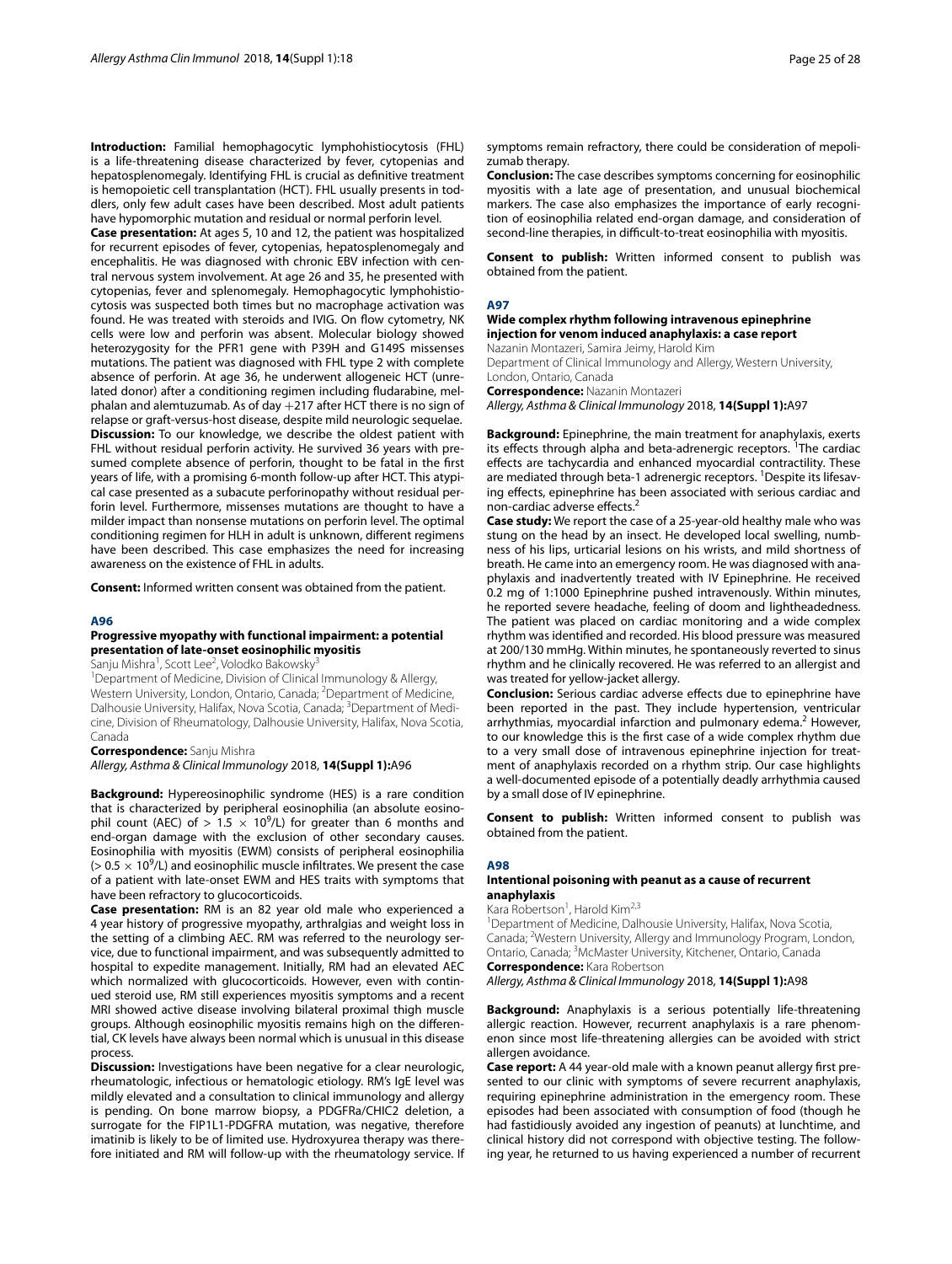episodes of anaphylaxis in association with the consumption of specifc foods at lunchtime. At this point, the diferential was broad but investigations did not clearly reveal any organic disease process. He was seen multiple times in the past 4 years concerning at least seven episodes of anaphylaxis. We discussed the possibility of contamination where the patient revealed to us that the police had suggested that his wife might have been contaminating his food. He discovered that his wife, who suffers from bipolar affective disorder, was sprinkling peanut dust on his lunches in an attempt to harm him. She subsequently was admitted to a psychiatric facility where she has remained. On this patient's most recent allergy testing, he was skin test negative and IgE negative to peanut.

**Conclusion:** This is the frst report of intentional poisoning with peanut allergen identifed in a case of recurrent anaphylaxis. Since the most recent testing no longer revealed an allergy to peanuts, it is possible that this individual may have resolved his allergy from the repeated exposures. This unusual case reinforces the importance of taking an accurate history, the importance of trusting the results of objective testing, and of having a broad diferential diagnosis for the cause of life threatening anaphylactic reactions. Intentional poisoning with food allergens should be considered in recurrent and unexplained anaphylaxis.

**Consent to publish:** Written informed consent to publish was obtained from the patient.

#### **A99**

#### **Omalizumab treatment leading to excessive weight gain**

Juan C. Ruiz<sup>1</sup>, Stephen Cheuk<sup>2</sup>, Ann Clarke<sup>3</sup>

<sup>1</sup>Department of Medicine, Cumming School of Medicine, Calgary, Alberta, Canada; <sup>2</sup> Arid Mountain, Clinical Allergist, Calgary, Alberta, Canada; <sup>3</sup>Division of Rheumatology, Cumming School of Medicine, Calgary, Alberta, Canada

**Correspondence:** Juan C Ruiz

*Allergy, Asthma & Clinical Immunology* 2018, **14(Suppl 1):**A99

**Background:** DL is a healthy 32-year-old male with Cold Induced Urticaria (CIU) successfully treated with Omalizumab who experienced severe weight gain. A systematic review of the literature showed that there is only one other case of weight gain induced by Omalizumab in the treatment of severe asthma.

**Case:** DL was started on monthly Omalizumab in August 2015 and gained 22 lb (235–257) over 4 months. The weight gain was gradual, averaging 7 lb per month. Mr. DL's thyroid, liver, renal function and complete blood count labs were normal. Due to weight gain, he discontinued Omalizumab between December and March 2015 and lost 4 lb (257–253). Due to uncontrolled CIU, he was restarted on Omalizumab every 6 weeks in March 2016 for 4 months. During this time, Mr. DL increased his physical activity and modifed his diet, and lost 8 lb over 3 months (253–244). In September 2016, he was re-started on monthly Omalizumab for 7 months due to worsening CIU and experienced an 11-pound weight gain (244–255) despite continued intense exercise and a healthy diet. DL stopped Omalizumab between March and June 2017 and lost 17 lb (255–238) although he stopped exercising and dieting during this time.

**Results:** We observed a trend towards weight loss when Omalizumab was stopped or decreased in frequency.

**Conclusion:** Although there are no manufacturer disclosures regarding weight gain with Omalizumab, we suspect this is an underreported side effect. Our patient experienced severe weight gain while on treatment, which was reversible upon stopping the treatment for a few months. We suspect that Omalizumab may play a role in the endocrine axis of weight regulation in certain patients.

**Consent:** Written informed consent was obtained from the patient for publication of this case report and any accompanying images.

# **A100**

#### **First reported case in Canada of anaphylaxis to Lupine in a child with peanut allergy**

Lianne Soller, Edmond S. Chan

Division of Allergy and Immunology, Department of Pediatrics, Faculty of Medicine, BC Children's Hospital, University of British Columbia, Vancouver, British Columbia, Canada

**Correspondence:** Lianne Soller

*Allergy, Asthma & Clinical Immunology* 2018, **14(Suppl 1):**A100

**Background:** Lupine (*Lupinis albus*) is a member of the legume family. In Europe, it is often used in baked goods as an alternative to wheat or soy flour [1]. Lupine is recognized as a priority allergen in the European Union because of its cross-reactivity with peanut. However, it has yet to reach the Canadian list, as it hasn't been present in most Canadian food products.

**Case presentation:** We describe a 10-year old boy with confrmed peanut allergy, who developed anaphylaxis to lupine four in May 2017. A few minutes after eating pancakes made with PC Blue Menu Buttermilk Protein Pancake Mix that didn't contain any of his known allergens (peanut, tree nuts), he developed a tingly mouth followed by throat tightness, severe stomach ache, lightheadedness, cough, hoarse throat, stuffy nose, sneezing, and fatigue. He refused EpiPen® but was given Reactine. The symptoms resolved after 3 h, but he was still unwell the following day. In a conversation between the mother and Dr. Chan, it was determined that lupine was likely the cause of the reaction. To confrm, he was brought into clinic for skin testing to lupine. Results were consistent with lupine allergy (pancake mix: 10  $\times$  7 mm, lupine bean: 12  $\times$  6 mm). The family has since reported this to the Canadian Food Inspection Agency, resulting in a consumer advisory bulletin and product recall.

**Conclusion:** This is the frst reported case of allergic reaction to lupine in Canada, and highlights the need for education of Canadian families with peanut allergy as well as allergists, regarding the possibility of cross-reactivity between peanut and lupine and its current presence in the Canadian food supply. In addition, a precautionary label for those with peanut allergy who purchase products containing lupine and addition of lupine to the list of priority allergens in Canada should be considered.

**Consent to publish:** Written informed consent to publish was obtained from the patient's guardians.

#### **A101**

# **NOD2 and NLRP3 mutation in a patient manifested with chronic periodic urticaria and angioedema**

Safah H. Sumayli, Phil Gold

Allergy Immunology Section, McGill University, Montreal, Quebec, Canada

**Correspondence:** Safah H. Sumayli

*Allergy, Asthma & Clinical Immunology* 2018, **14(Suppl 1):**A101

**Background:** We are writing about the possible correlation between NOD2 and/or NLRP3 mutations. Disorders in innate immune system are associated with a group of diseases, collectively called autoinfammatory diseases. A group of monogenetic defects were described in association with many of these diseases, such as: MEFV, MVK, TNFR1, NLRP3, NOD2, PSTPIP1 mutations with FMF (familial Mediterranean fever), HIDS (hyper IgD syndrome), TRAPS (Tumor necrosis factor receptor associated Periodic Syndrome), CAPS (Cryopyrin associated autoinfammatory syndromes), Blau syndrome and PAPA (Pyogenic arthritis pyoderma gangrenosum and acne) respectively. A considerable number of patients seen in allergy clinic for urticaria and/or angioedema have accompanying symptoms of nonspecifc bone aches, subjective fever or a typical treatment resistant skin involvement.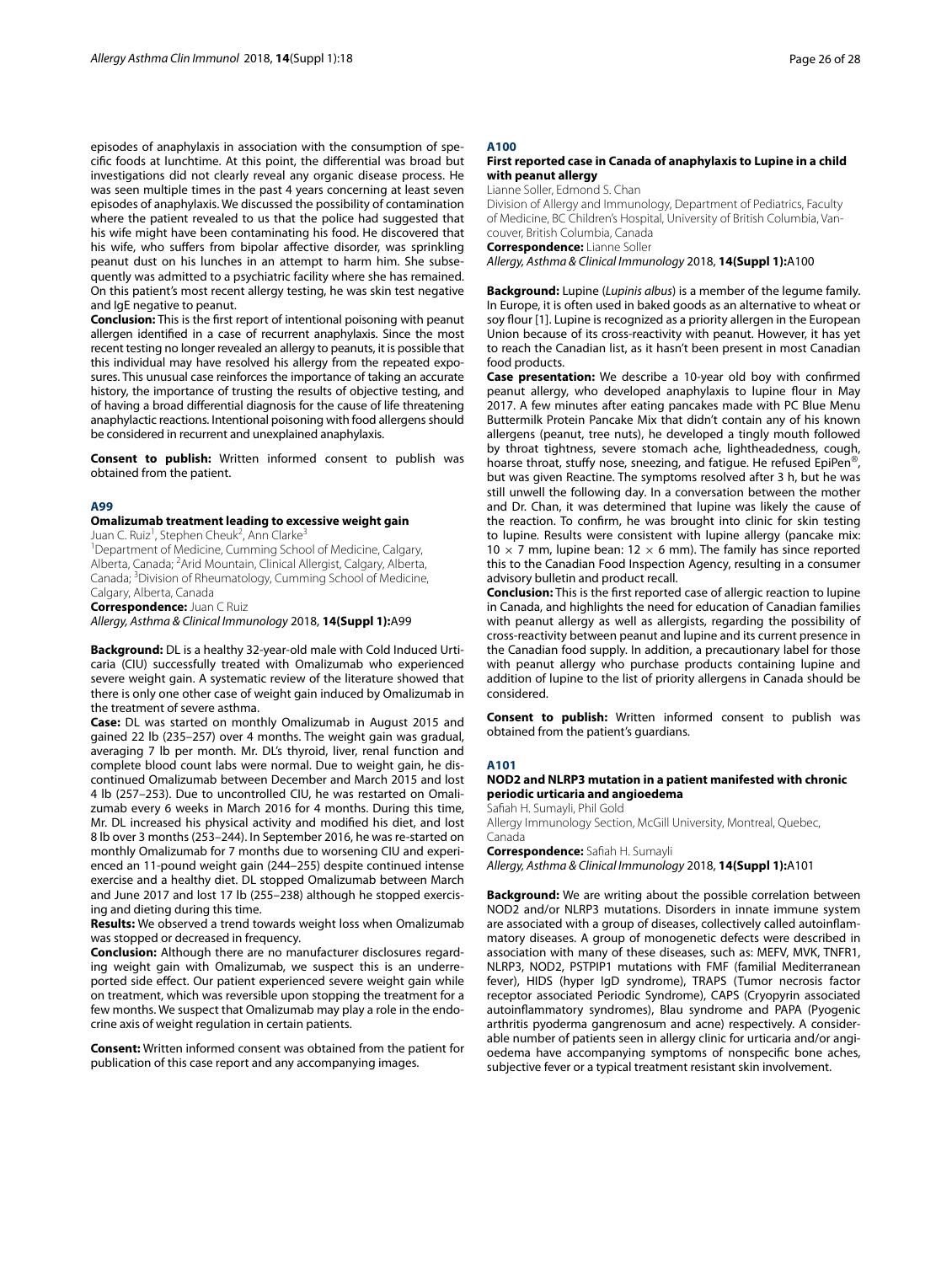**Methods:** In our asthmatic 53-year-old female patient who had antihistamine resistant urticaria along with recurrent episodes of facial angioedema, joint stifness and wheezing, we considered genetic screening for a possible autoinfammatory syndrome although her phenotype is not typical of any of the known causative genetic defects.

**Results:** The test came back positive with heterozygous mutation in the NLRP3 gene and this variant has not previously been reported. Additionally, a heterozygous variant in the NOD2 gene was identifed. In conclusion, a newly described variant of previously identifed genetic defect was found in a middle-aged female with refractory urticaria and angioedema with associated systemic symptoms.

**Conclusion:** A true genotype–phenotype–correlation cannot be theoretically made unless functional studies of the identifed variant are performed.

**Consent to publish:** Written informed consent to publish was obtained from the patient.

# **A102**

#### **Successful desensitization in a patient with anaphylaxis to 5% human serum albumin**

Yuanhang Sun<sup>1</sup>, Patricia Pelletier<sup>2</sup>, Phil Gold<sup>1</sup>

<sup>1</sup> Division of Clinical Immunology & Allergy, Department of Medicine, McGill University, Montreal, Quebec, Canada; <sup>2</sup>Division of Hematology, Department of Medicine, McGill University, Montreal, Quebec, Canada **Correspondence:** Yuanhang Sun

*Allergy, Asthma & Clinical Immunology* 2018, **14(Suppl 1):**A102

**Background**: Human serum albumin (HSA) is a plasma-derived blood product used for a variety of indications, including plasmapheresis. These products are prepared from pooled human plasma by cold ethanol fractionation, heat inactivation, and stabilization with sodium caprylate. Albumin-induced anaphylaxis is rare with a reported incidence of 0.011–0.099%. The few cases which exist have occurred during intraoperative infusions, venom immunotherapy or with plasmapheresis. Other than avoidance, the medical literature offers no solutions for patients with albumin-induced anaphylaxis. Hence, we present a successful desensitization protocol in a patient with albumin-induced anaphylaxis.

**Case presentation**: A 26-year-old woman with a history of focal segmental glomerulosclerosis (FSGS) and renal transplant developed a relapse of her FSGS. Plasmapheresis with 5% HSA was started as treatment but within 2 min of her frst session, the patient developed cough, pruritic palms and soles, generalized fushing and abdominal cramps with diarrhea. A second session was attempted 2 days later with the same anaphylactic reaction. Blinded challenge to 5% HSA was positive. Intradermal skin testing of 5% HSA was positive from 1:10 to 1:1000 dilutions. Desensitization to 5% HSA was performed in the intensive care unit. Subsequently she tolerated ten sessions of plasmapheresis with 5% HSA. One month after her last plasmapheresis, reexposure to 5% HSA produced the same anaphylactic reaction.

**Conclusion:** The mechanisms of albumin-induced anaphylaxis are unclear, and both IgE-mediated and non-immunologic ('anaphylactoid') mechanisms have been postulated. Commercial production of HSA leads to albumin aggregates of  $\leq$  10% of the total protein content which have elicited anaphylactoid reactions in dogs. Caprylate-modifed albumin can be immunogenic in humans. In a series published by Ring et al. three patients with anaphylactoid reactions to HSA had positive intradermal skin test to albumin aggregates and caprylatemodifed albumin, suggesting the presence of a specifc IgE antibody. Given the importance of plasmapheresis for our patient's underlying FSGS, this case describes a successful desensitization to HSA leading to temporary immune tolerance.

**Consent:** Written informed consent for publication of their clinical details was obtained from the patient. A copy of the consent form is available for review by the Editor of this journal.

# **A103**

#### **Meningococcal sepsis in possible complement defciency: case report**

Herman Tam, Tamar Rubin

Department of Pediatrics and Child Health, University of Manitoba, Winnipeg, Manitoba, Canada

**Correspondence:** Herman Tam

*Allergy, Asthma & Clinical Immunology* 2018, **14(Suppl 1):**A103

**Introduction:** Complete absence of some complement components confers increased susceptibility to encapsulated bacteria. We present a patient with *Neisseria meningitides* bacteremia, and only mildly abnormal complement studies of uncertain clinical signifcance.

**Case presentation**: A 13-month-old, previously healthy Métis boy presented with fever, lethargy, and cough. Nasopharyngeal swab was positive for human metapneumonivirus, and blood culture grew *Neisseria meningitides*. He was hospitalized and successfully treated with intravenous antibiotics. One month prior, he received Meningococcal-C conjugate vaccination, in the absence of a known epidemic.

Immunological evaluation repeatedly revealed mildly low CH50 (20.47–29.63 U/mL [41.68–95.06]), with normal C3 and C4 levels. Additional tests sent to a specialized complement lab showed mildly low CH50 (47% [54.8–130.8%]), low AH50 (67 U/mL [77–159]), low C1q level (60.7 mcg/mL [83–125]), low C1r level (51% of standard [61– 162]), and low C2 function (7282 U/mL [15,354–46,242]). C1s level, and C5-C9 functions were normal. Immunoglobulin levels and protein vaccine responses were normal. He was vaccinated with Bexsero, Menactra, and Pneumovax. Post-vaccine titres, properdin levels, and ANA are pending.

**Discussion:** Low—but not absent—complement function, and defciencies of multiple complement components, are typically attributed to consumption, rather than inherited defciency. Indeed, low CH50 with reduced levels of several early classic complement components in our case may be related to consumption. However, properdin defciency can predispose to meningococcal infection and may result in only mild AH50 reductions. As well, C2 function in our patient was 50% of the lower limit of normal, possibly attributable to heterozygosity for a defective C2 allele, present in 0.5–1% of Europeans and Ashkenazi Jews respectively, and typically not clinically signifcant. This case illustrates nuances in complement testing interpretation, and highlights inherited complement defciencies presenting with low but not absent complement function.

**Consent:** Publication consent was obtained from the patient's parent.

#### **A104**

# **An interesting case of beer allergy**

Kun Tian<sup>1</sup>, Chrystyna Kalicinsky<sup>2</sup>

1 Department of Medicine, University of Saskatchewan, Saskatoon, Saskatchewan, Canada; <sup>2</sup>Department of Allergy and Clinical Immunology, University of Manitoba, Winnipeg, Manitoba, Canada **Correspondence:** Kun Tian

*Allergy, Asthma & Clinical Immunology* 2018, **14(Suppl 1):**A104

**Case study:** Beer is one of the most popular beverages and has been consumed all over the globe for centuries. Although many people may have intolerance to beer products, true allergic reaction is rarely seen. We report a case of a 51 year-old Caucasian man who developed severe immediate hypersensitivity within 10 min of ingesting a bottle of Miller Genuine Draft (MGD) beer while on a boat at a lake. His symptoms were urticaria and laryngeal edema. The reaction was not associated with food co-ingestion, exercise, or insect sting. He denied any additional medication use apart from his regular medications (atorvastatin, aspirin and vitamin D). The patient sought medical attention and was treated acutely with antihistamine, corticosteroid, and epinephrine. His skin prick test was later shown to be positive to MGD at 8 mm, barley at 4 mm, and hops at 4 mm. ImmunoCap was positive to barley at 3 kU/L. His medical history includes a 20-year history of chronic urticaria. The patient believes that in retrospect, each of his previous episodes of urticaria may have been associated with beer